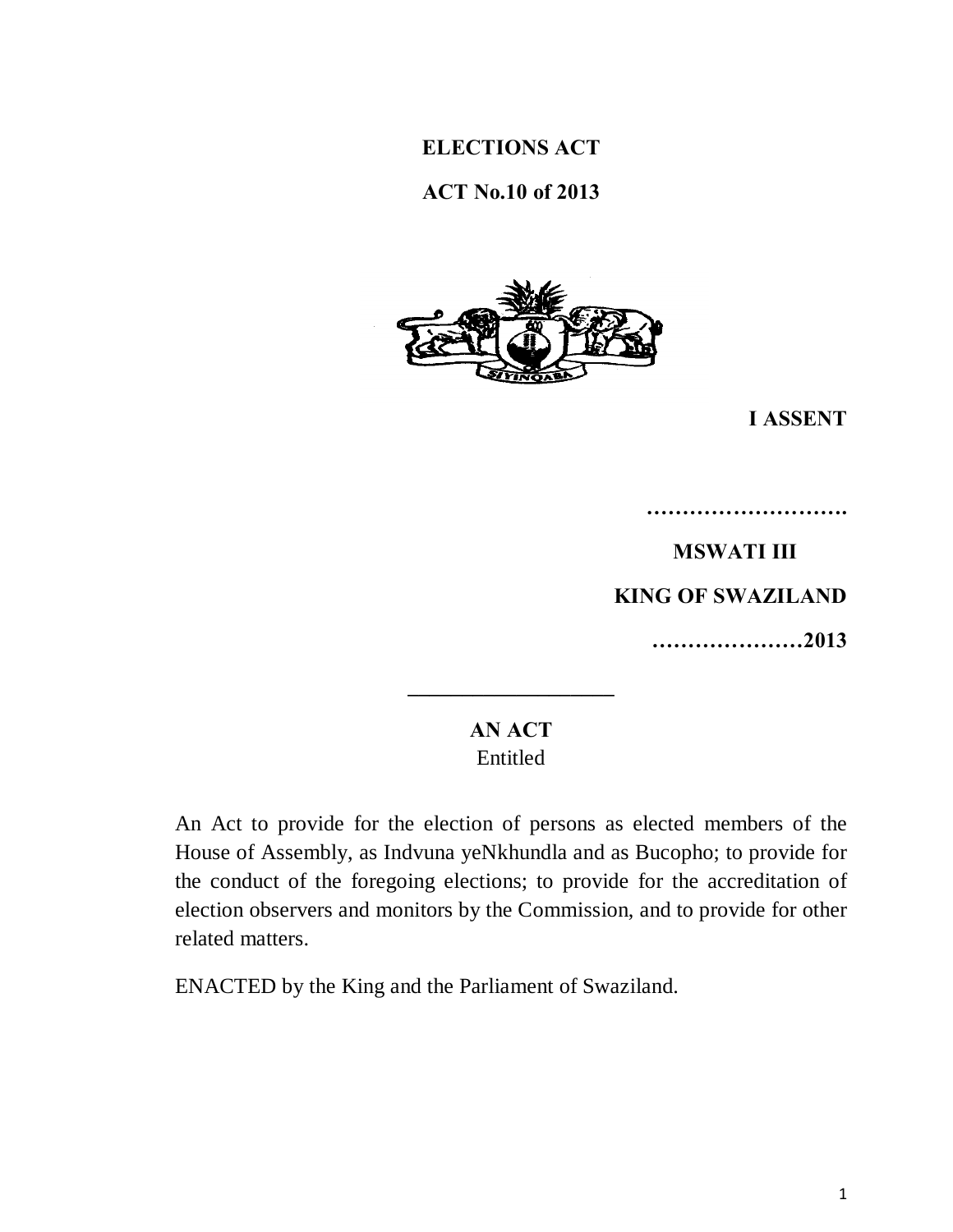#### ARRANGEMENT OF SECTIONS

#### PART I

#### PRELIMINARY

- 1. Short title and commencement.
- 2. Interpretation.
- 3. Application of Act.

#### PART II

#### CONSTITUENCIES FOR ELECTIONS (TINKHUNDLA)

- 4. Tinkhundla.
- 5. Boundaries of Tinkhundla
- 6. Elected member of House of Assembly.
- 7. Bucopho
- 8. Indvuna yeNkhundla

#### PART III

### GENERAL PROVISIONS RELATING TO CONDUCT OF ELECTIONS

- 9. Appointment of returning officer.
- 10. Appointment of presiding officer.
- 11. Appointment of polling officers.
- 12. Appointment of counting officers.
- 13. General provisions concerning appointment of electoral officer
- 14. Appointment of election agents and polling agents.
- 15. Declaration of secrecy.
- 16. Polling divisions.
- 17. Polling stations.
- 18. Power to adjourn polling day in event of emergencies.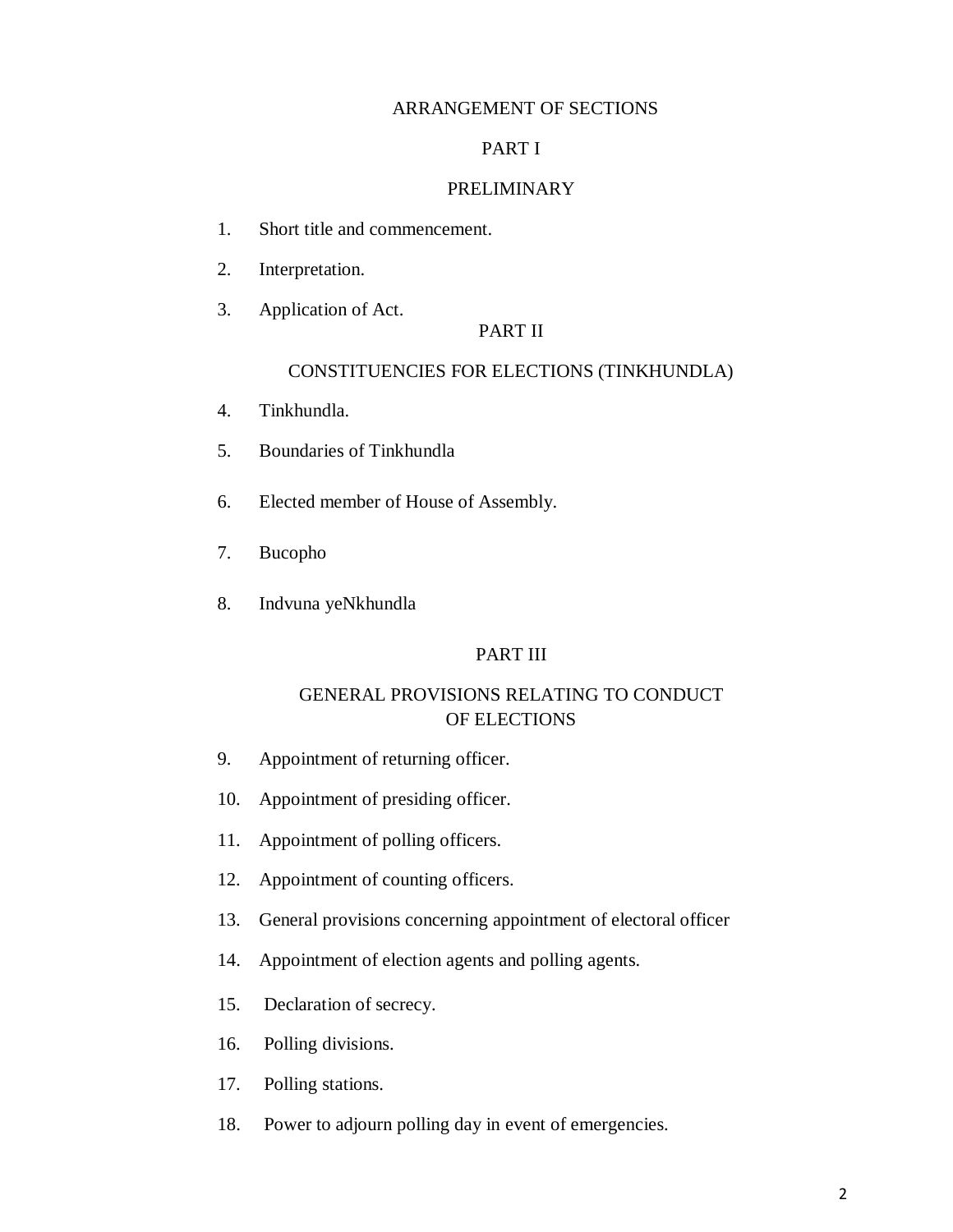- 19. Requisition of building for polling station.
- 20. Furniture and polling booths for polling stations.
- 21. Forms, stationery and equipment for polling stations.
- 22. Votersø register for election.
- 23. Ballot paper.
- 24. Official mark and instrument.
- 25. Printing of ordinary and tendered ballot papers.
- 26. Ballot boxes.

#### PART IV

#### PROCLAMATION FOR ELECTIONS AND WRIT OF ELECTIONS

- 27. Proclamation of general elections of elected members.
- 28. Postponement of general elections of elected members.
- 29. By-election to fill vacancy of elected member.
- 30. Postponement of by-election to fill vacancy.

#### PART V

### NOMINATION OF CANDIDATES FOR ELECTIONS AND CANVASSING FOR VOTES

- 31. Nomination of candidates.
- 32. Returning officer to receive nominations, declaration and police certificate
- 33. Declaration of candidate duly nominated for election.
- 34. Inspection of nomination paper and lodging of complaint.
- 35. Withdrawal of candidature nomination.
- 36. Uncontested elections
- 37. Contested elections.
- 38. Death or ineligibility of a candidate.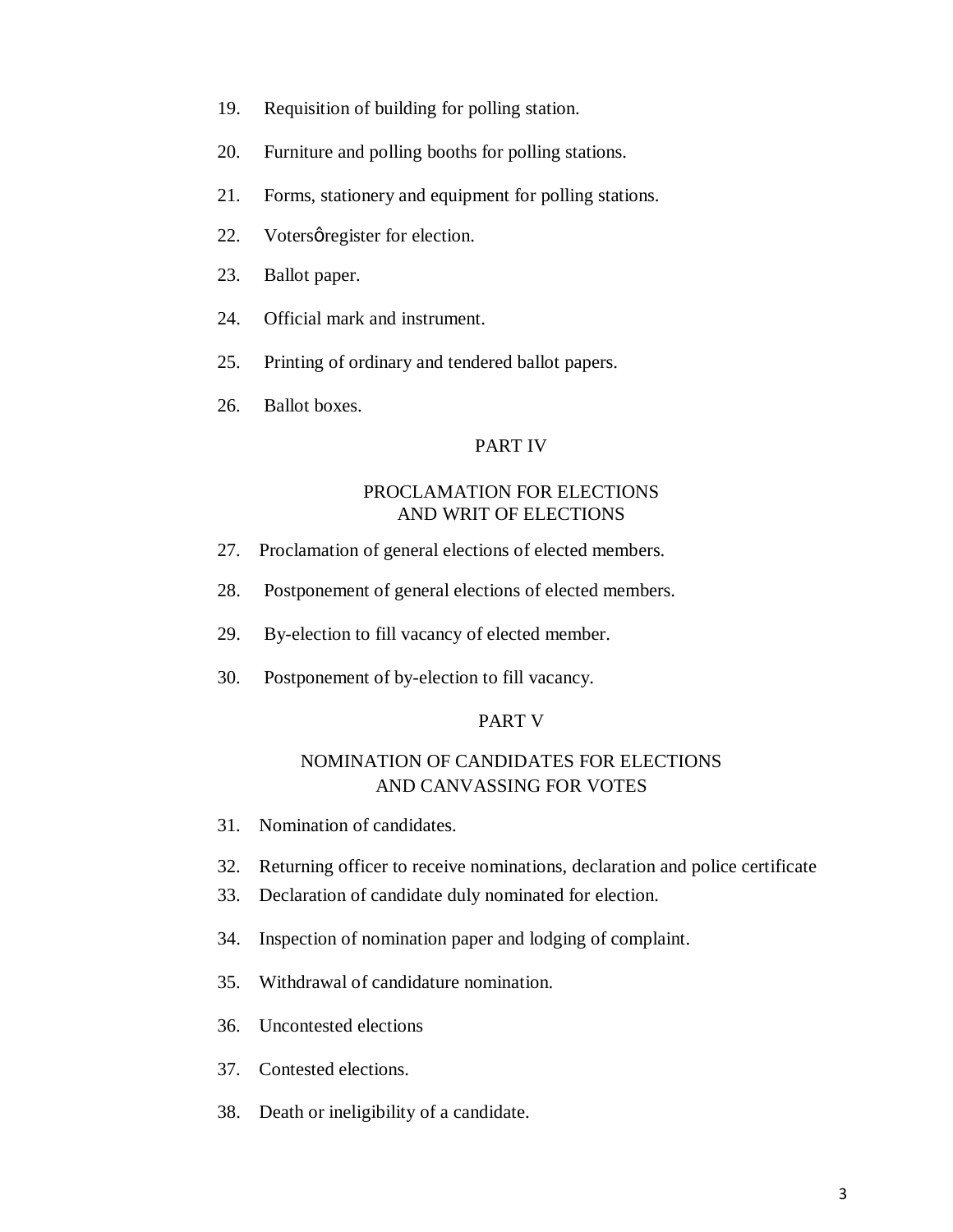#### PART VI

#### ELECTION CAMPAIGN

- 39. Canvassing for votes
- 40. General Campaign
- 41. Organised campaign
- 42. Use of foul language prohibited
- 43. Close of campaign

#### PART VII

#### VOTING AND VOTING PROCEDURE

- 44. Right to vote
- 45. Poll to be taken by ballot.
- 46. Hours of voting
- 47. Notice at polling station.
- 48. Admission to polling stations.
- 49. Presiding officer<sub>*o*s</sub> duties.
- 50. Emptying and sealing of ballot boxes.
- 51. Voting procedure
- 52. Issue of ordinary ballot papers.
- 53. Issue of tendered ballot papers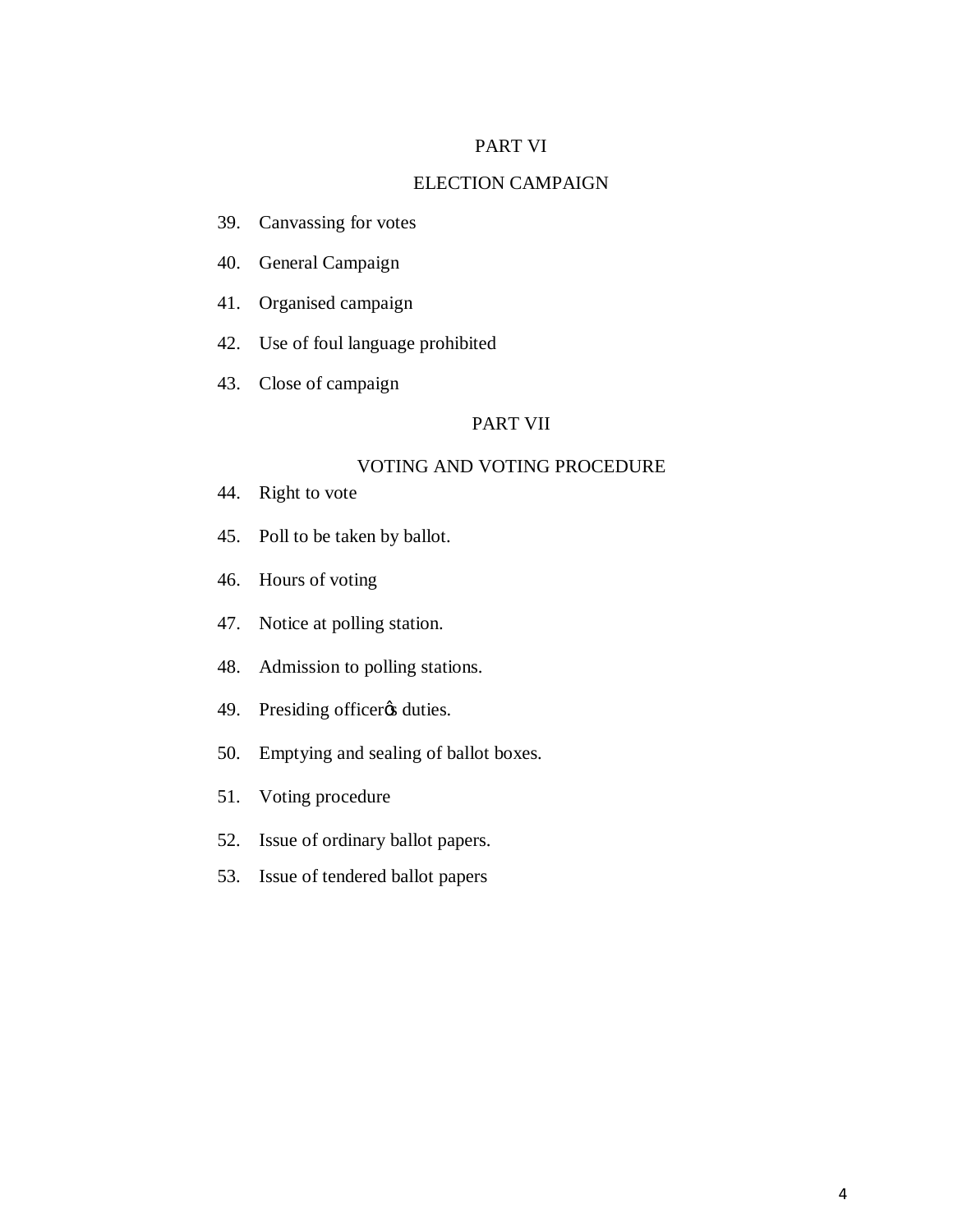- 54. Objections against issue of ballot paper.
- 55. Marking and disposal of ballot paper.
- 56. Assistance in voting
- 57. Spoilt ballot paper.
- 58. Closing of poll, sealing of ballot boxes and making up of election material.
- 59. Procedure of poll on more than one day.
- 60. Adjournment of poll in case of riot.
- 61. Delivery of election material to returning officer.
- 62. Persons allowed inside place of counting.
- 63. Checking of election material
- 64. Counting of votes.
- 65. Dealing with doubtful ballot papers.
- 66. Presiding or returning officer *(secision on doubtful ballot papers*).
- 67. Equality of votes in an election.
- 68. Declaration of result.
- 69. Publication of name of successful candidate.
- 70. Opening of envelopes and other action by returning officer.
- 71. Disposal of election papers.
- 72. Opening or inspection of election papers.

#### PART VIII

#### OBSERVERS, MONITORS AND VOTER EDUCATION

- 73. Accreditation of observers and monitors
- 74. Powers and duties of accreditation of observers and monitors.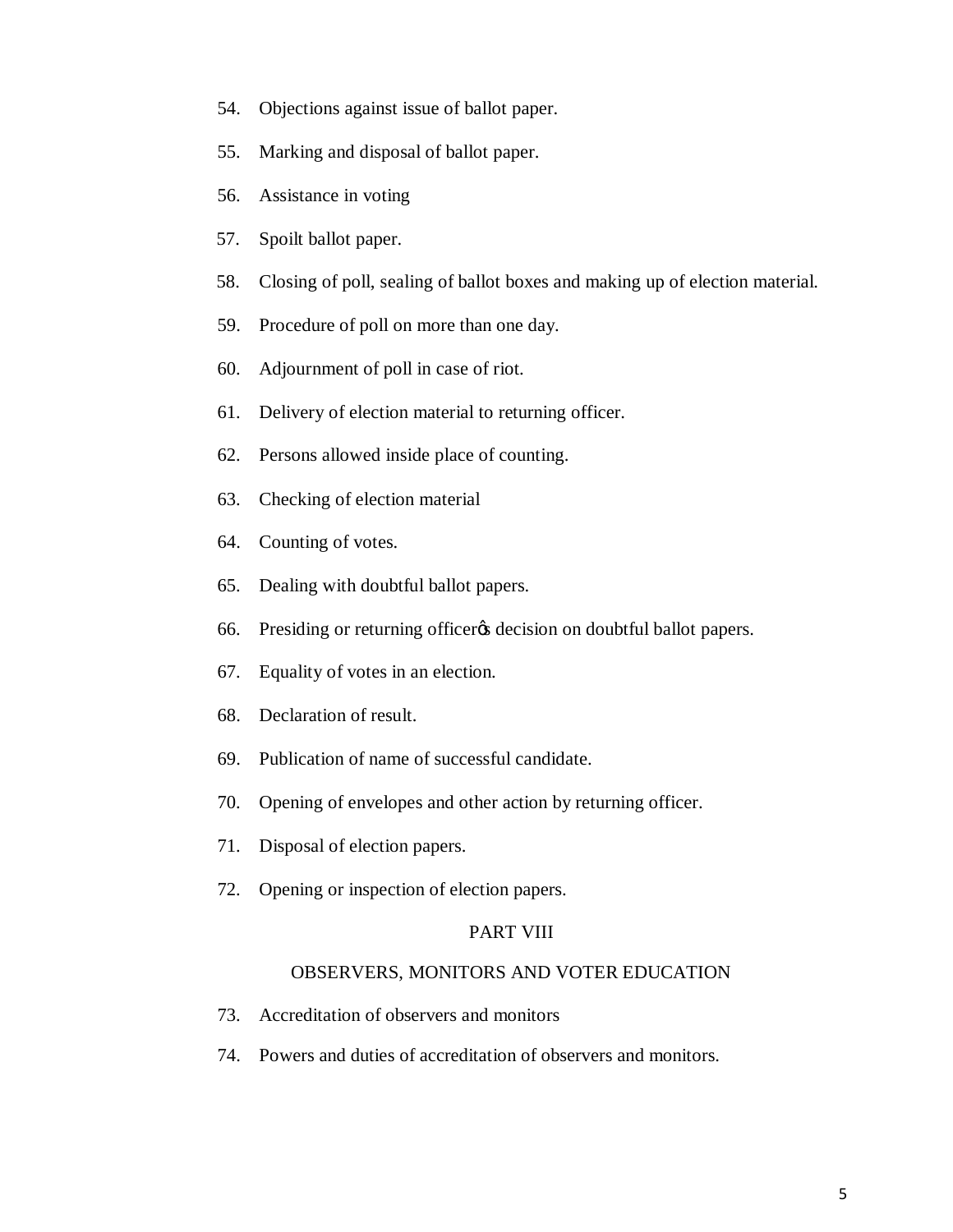#### PART IX

#### CORRUPT PRACTICES, ELECTION OFFENCES AND CERTAIN PROCEDURES

- 75. Bribery.
- 76. Impersonation.
- 77. Treating
- 78. Undue influence
- 79. Illegal practices of publishing false statements in respect of candidates
- 80. Illegal practice in respect of nomination of candidates.
- 81. Illegal practices in respect of public meetings.
- 82. Illegal practices relating to the poll.
- 83. Election offences
- 84. Meeting on premises where liquor is usually sold.
- 85. Defacement of notice.
- 86. Offences by election officers.
- 87. Secrecy and penalty for breach of secrecy
- 88. Criminal proceedings against a candidate or a person who intends to be a candidate

### PART XI

#### MISCELLANEOUS PROVISIONS

- 89. Penalty for employer not allowing employee reasonable period for voting.
- 90. Peace and security.
- 91. Electoral code of conduct and other codes.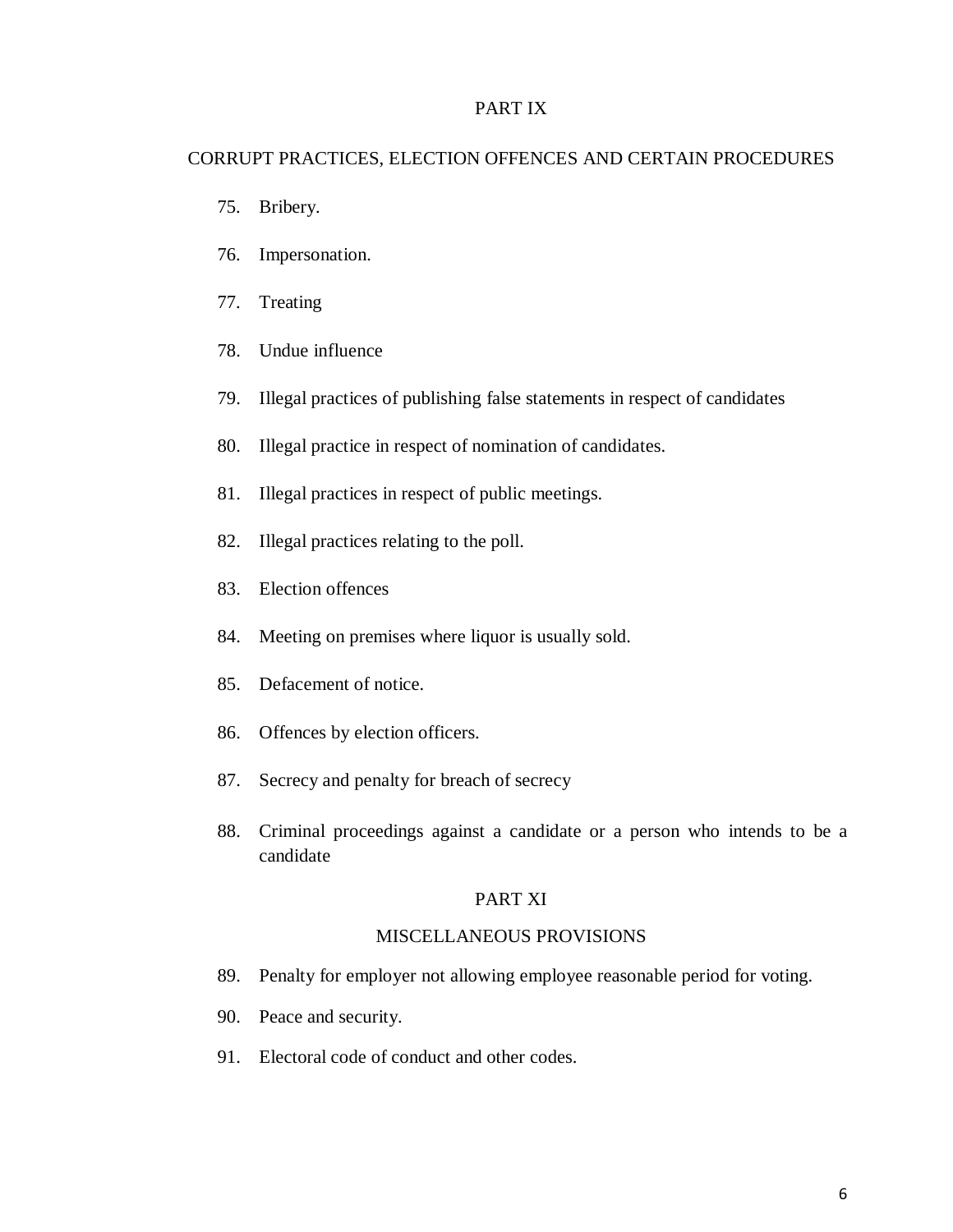- 92. Candidate<sub>/s</sub> powers.
- 93. Non-attendance of agent.
- 94. Variation of period.
- 95. Effect of certain irregularities.
- 96. Inspection and copying of documents.
- 97. Limitation of liability.
- 98. Prohibition from disclosing how a person voted.
- 99. Validation of certain documents
- 100. General penalty
- 101. Regulations.
- 102. Repeal of Act No. 4 of 1971, Act No. 2 of 1991 and Order No.5 of 1998.
- 103. Savings

Schedule: Forms and Envelope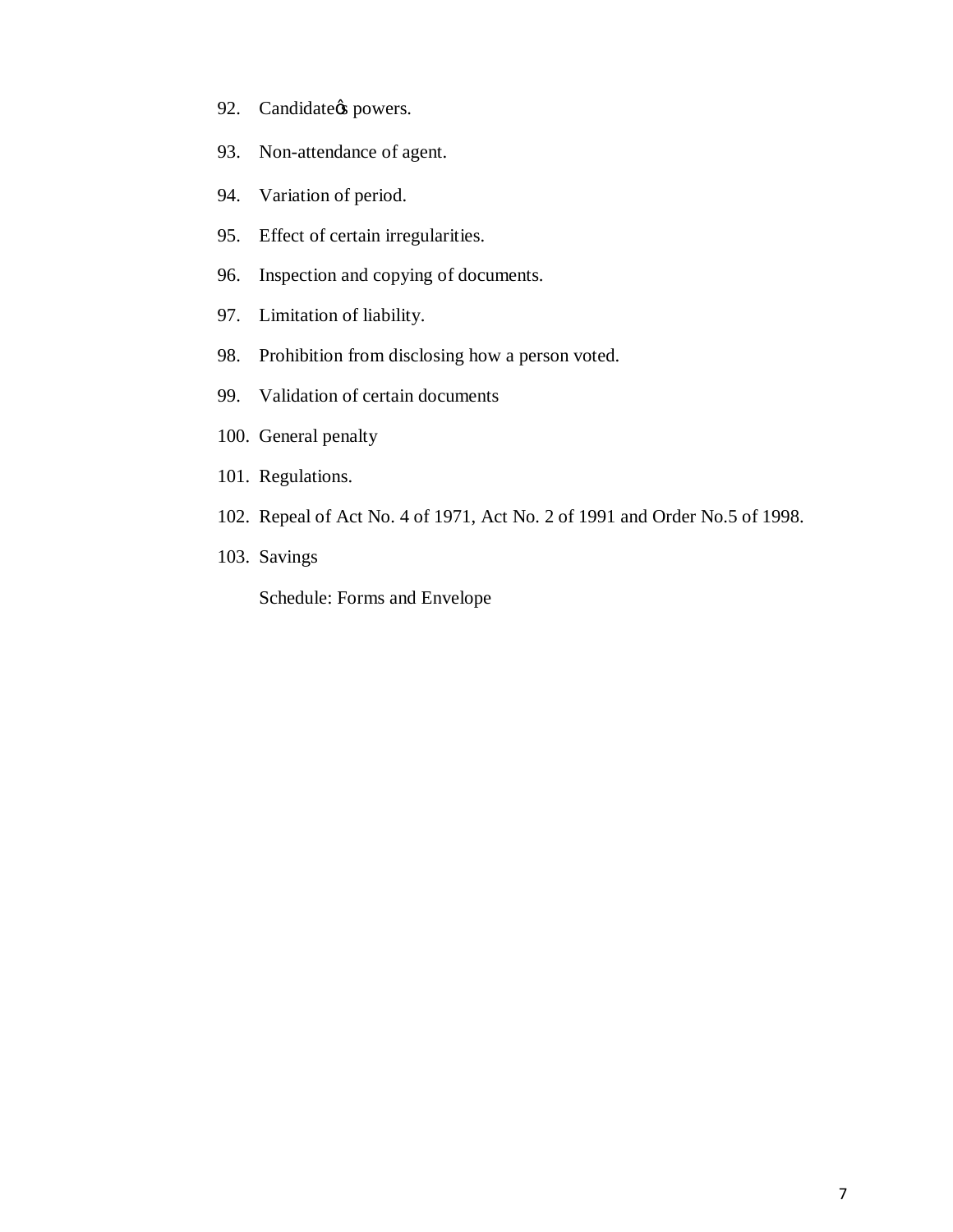# **AN ACT**

# Entitled

An Act to provide for the election of persons as elected members of the House of Assembly, as Indvuna yeNkhundla and as Bucopho; to provide for the accreditation of election observers and monitors by the Commission, and to provide for other related matters.

ENACTED by the King and the Parliament of Swaziland.

### **PART I**

#### PRELIMINARY PROVISIONS

#### *Short title and commencement.*

1. (1) This Act may be cited as the Elections Act, 2013.

(2) This Act shall come into force on the date of publication in the gazette.

#### *Interpretation***.**

2. In this Act, unless the context otherwise requires

 $\alpha$  approved Form approved by the Commission for the purposes of this Act.

 $\delta$ ballot boxo means a box prescribed by the Commission for the purpose of an election;

 $\ddot{\text{oball}}$  paper $\ddot{\text{o}}$  means the document prescribed by the Commission in respect of an election;

 $\delta$ ballot paper accounto means a document prescribed by the Commission for purposes of recording the ballot papers issued to a returning officer and completed by a presiding officer at the close of a poll;

 $\delta$ Bucophoö means the executive committee of an Inkhundla referred to under section 81 of the Constitution;

 $\tilde{\text{c}}$  candidate  $\ddot{\text{o}}$  means any person nominated as a candidate for an election;

"Commission" means the Elections and Boundaries Commission established under section 90 of the Constitution;

 $\alpha$  counting officer omeans any person appointed as a counting officer by the Commission;

 $\tilde{\text{e}}$  electoral officero includes a person appointed by the Commission to be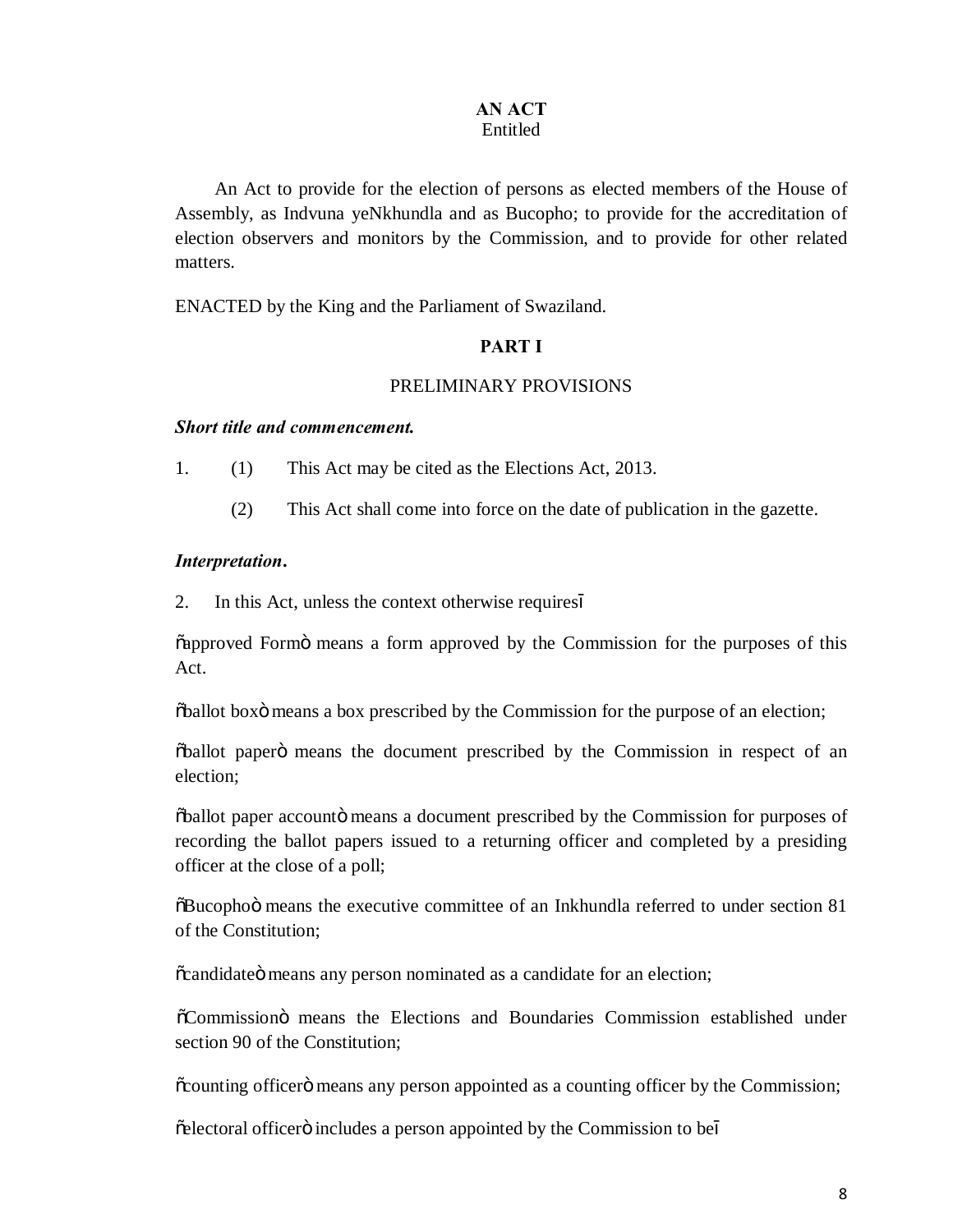- (a) a returning officer;
- (b) a presiding officer;
- (c) a polling officer; or
- (d) a counting officer;

 $\tilde{g}$ general election $\ddot{o}$  means the election of an elected member of the House of Assembly, Indvuna yeNkhundla or a member of Bucopho, as the context may require, and includes a by-election;

 $\tilde{\text{o}}$  House of Assembly;

 $\delta$ House of Assembly election $\ddot{o}$  means the election of one or more elected members of the House of Assembly in terms of section 95(1) (a) of the Constitution;

 $\ddot{\text{O}}$  indvuna yeNkhundla $\ddot{\text{o}}$  means the chairperson of Bucopho referred to under section 81(3) of the Constitution;

"Inkhundla" means one of the Tinkhundla (constituencies) into which Swaziland is divided in terms of section 80 of the Constitution;

 $\delta$ Ministerö means the Minister responsible for elections;

 $\ddot{\text{on}}$  omination dayo means the day appointed by the King by proclamation as the day on which candidates are nominated in their respective chiefdoms or designated areas;

 $\ddot{\text{on}}$  means a form prescribed by the Commission for the purpose of a candidate registering their intention to contest an election under this Act;

 $\delta$ polling agento means an agent appointed by a candidate in respect of each polling station;

 $\delta$ polling day $\ddot{o}$  means- in relation to a general election or a by-election, a day appointed by the King by Proclamation for the taking of the poll in that election, as the case may be;

 $\delta$  polling division means one of the polling divisions into which an Inkhundla is for the time being divided by the Commission;

 $\delta$ polling officer $\ddot{o}$  means a person appointed polling officer by the Commission;

 $\delta$  polling station means a place established by the Commission as a polling station in a polling division;

 $\tilde{\sigma}$  prescribed by the Commission by statutory instrument and  $\tilde{\text{op}}$  prescribed  $\tilde{\text{op}}$  has a corresponding meaning;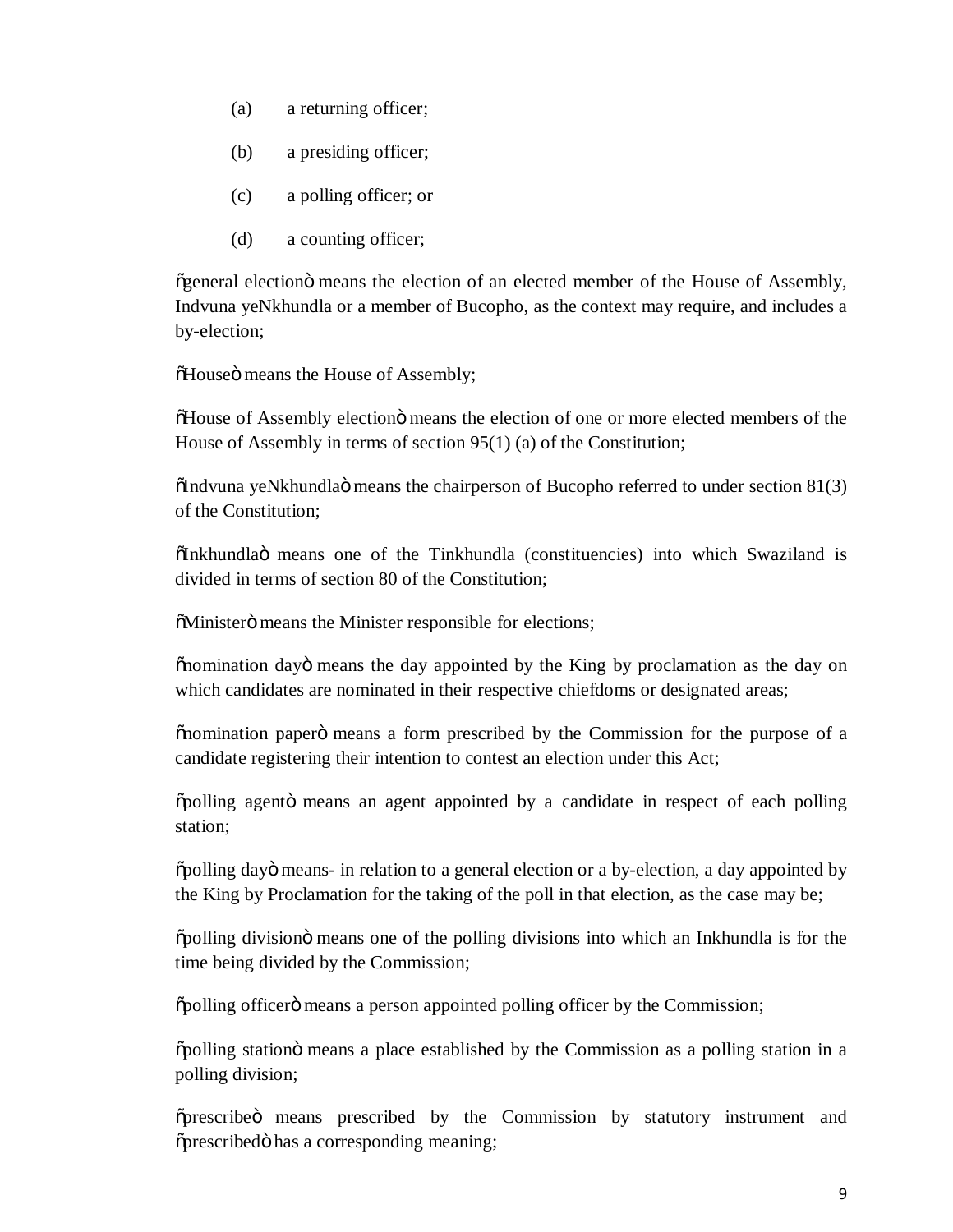$\tilde{\sigma}$  presiding officer  $\tilde{\sigma}$  means a person appointed as presiding officer by the Commission;

 $\tilde{c}$  register of voters $\ddot{o}$  means a register of voters for any Inkhundla, or part of an Inkhundla, prepared and maintained under the Voters Registration Act;

 $\tilde{\sigma}$  registered voter $\ddot{\sigma}$  or  $\ddot{\sigma}$  over  $\ddot{\sigma}$  means a person whose name appears on the voters register;

 $\tilde{\sigma}$  eturning officer imeans the returning officer appointed by the Commission in terms of section 9 of this Act;

 $\tilde{\text{ou}}$  oUmphakatsiö means a chiefdom;

 $\tilde{\text{ov}}$  voters card means a voter the registration card as prescribed and issued by the Commission.

### *Application of Act.*

- 3. This Act applies to the election of
	- (a) the elected members of the House of Assembly;
	- (b) members of Bucopho; and
	- (c) Tindvuna Tetinkhundla;

### **PART II**

#### CONSTITUENCIES FOR ELECTIONS

#### *Tinkhundla.*

4. (1) For purposes of political organisation and popular representation of the people in Parliament, Swaziland shall be divided into several areas called Tinkhundla (Constituencies).

- (2) An Inkhundla (Constituency)
	- (a) is established by the King on the recommendation of the Commission;
	- (b) consists of one or more chiefdoms which act as nomination areas for the elected members of the House of Assembly during primary elections; and
	- (c) is, among other things, used as an Inkhundla for the election of the elected members of the House of Assembly during secondary elections.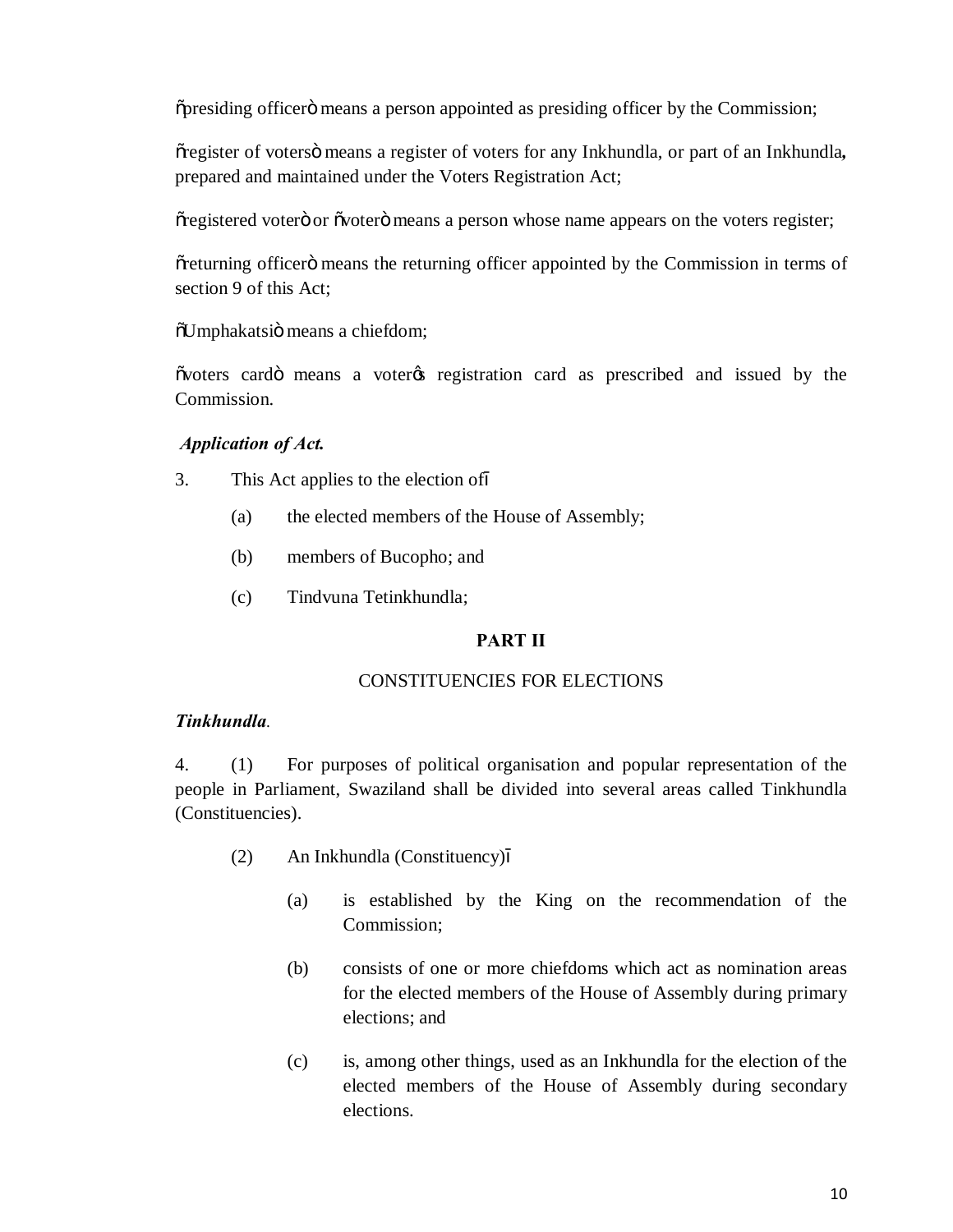#### *Boundaries of Tinkhundla*

5. (1) The boundaries of each Inkhundla shall be such that the number of inhabitants in an Inkhundla is as nearly equal to the population quota as is reasonably practicable having regard to the terrain, the means of communication (transport) within that Inkhundla and any other relevant community interest.

(2) The Commission shall review the number and boundaries of Tinkhundla into which Swaziland is divided during the fourth year of Parliament and shall submit a report to the King with recommendations to change or retain the existing status.

(3) The review of boundaries or number of Tinkhundla shall comply with the procedure laid down in section 91 of the Constitution.

(4) Where the boundaries of an Inkhundla are altered as a result of a review, the alteration shall come into effect in accordance with section 92 (4) of the Constitution.

 $(5)$  In this section  $\delta$  population quota  $\delta$  means the number obtained by dividing the number of inhabitants of the Region, as ascertained by reference by the latest population census, by the number of tinkhundla into which the region is to be divided.

#### *Elected Member of House of Assembly.*

6. (1) An elected Member represents an Inkhundla in the House of Assembly.

(2) The election of an elected Member shall be by secret ballot at both primary and secondary levels.

(3) A person shall qualify to be elected as a Member of the House of Assembly if that person

- (a) qualifies to be elected as a member in terms of section 96 of the Constitution; and
- (b) is not disqualified to stand as elected member in terms of section 97 of the Constitution.

#### *Bucopho.*

7. (1) Bucopho is the executive committee of an Inkhundla responsible for the general administration of the Inkhundla.

(2) Bucopho shall consist of persons elected from the chiefdoms or polling divisions within an Inkhundla, also sometimes known as Umphakatsi.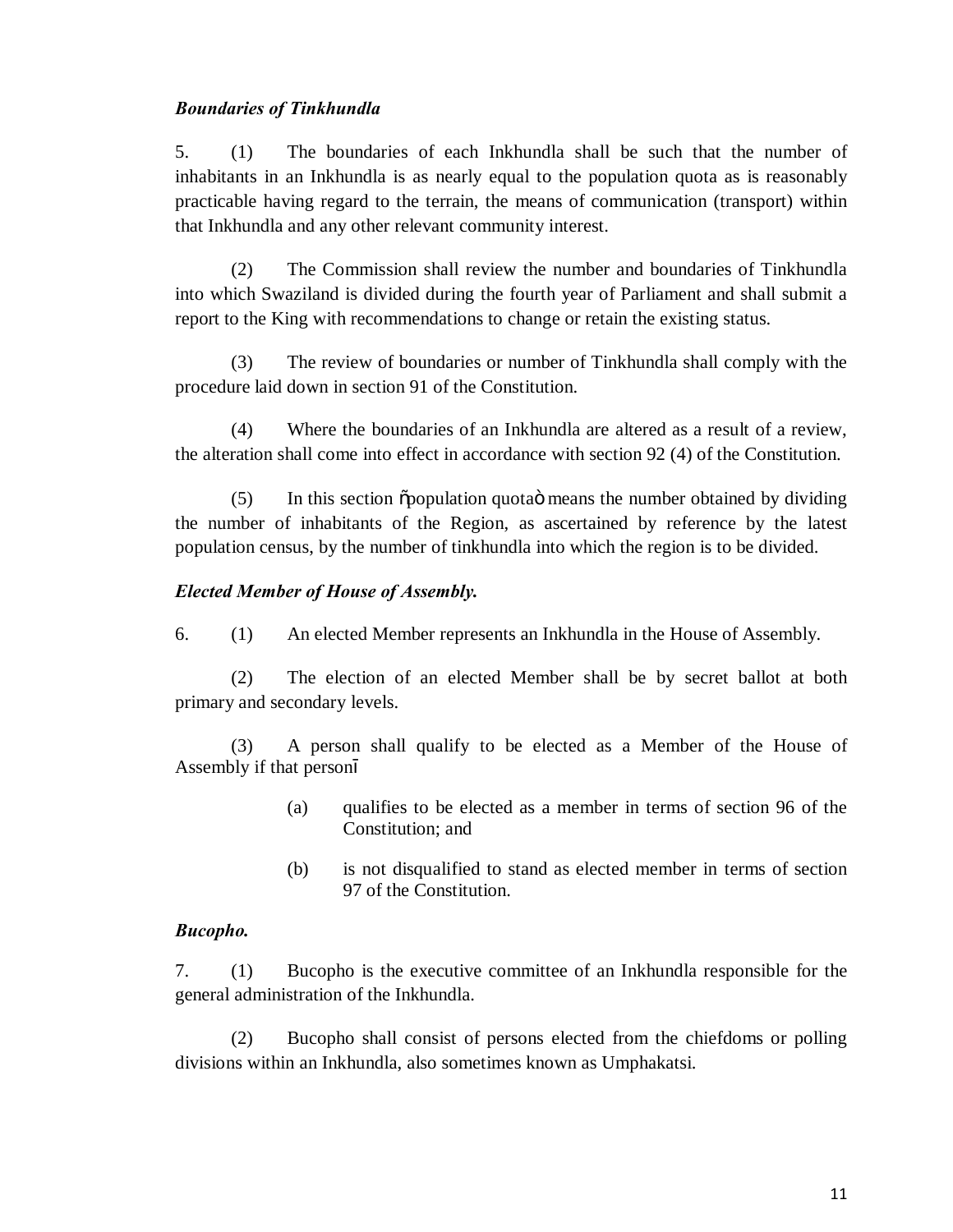- (3) The election of a member of Bucopho shall be by secret ballot.
- (4) A person shall qualify to be elected as Bucopho if that person-
	- (a) has the same qualification as a member of Parliament;
	- (b) is a resident of the Umphakatsi for which the person seeks election; and
	- (c) is a registered voter in that Umphakatsi.
- (5) The tenure of office of Bucopho is five years.

#### *Indvuna yeNkhundla*

- 8. (1) Indvuna yeNkhundla is the chairperson of Bucopho.
	- (2) A person shall qualify to be elected as Indvuna yeNkhundla if that person
		- (a) has the same qualification as a member of Parliament;
		- (b) is a resident of that Inkhundla; and
		- (c) is a registered voter in that Inkhundla.

(3) The election of Indvuna yeNkhundla shall be by secret ballot at both primary and secondary levels.

(4) The tenure of office of Indvuna Yenkhundla shall be five years.

### **PART III**

#### GENERAL PROVISIONS RELATING TO CONDUCT OF ELECTIONS

#### *Appointment of returning officer*.

9. (1) For the purpose of holding a general or by-election, the Commission shall appoint a returning officer in accordance with Form No. 1A for the Inkhundla in which the election is to be held.

(2) A returning officer shall perform the duties of a returning officer specified under this Act under the general supervision of the Commission.

### *Appointment of presiding officer.*

10. (1) As soon as practicable, after prescribing a date for an election, the Commission shall, in accordance with **Form No. 1B** appoint a presiding officer for each polling station at which that election is to be conducted.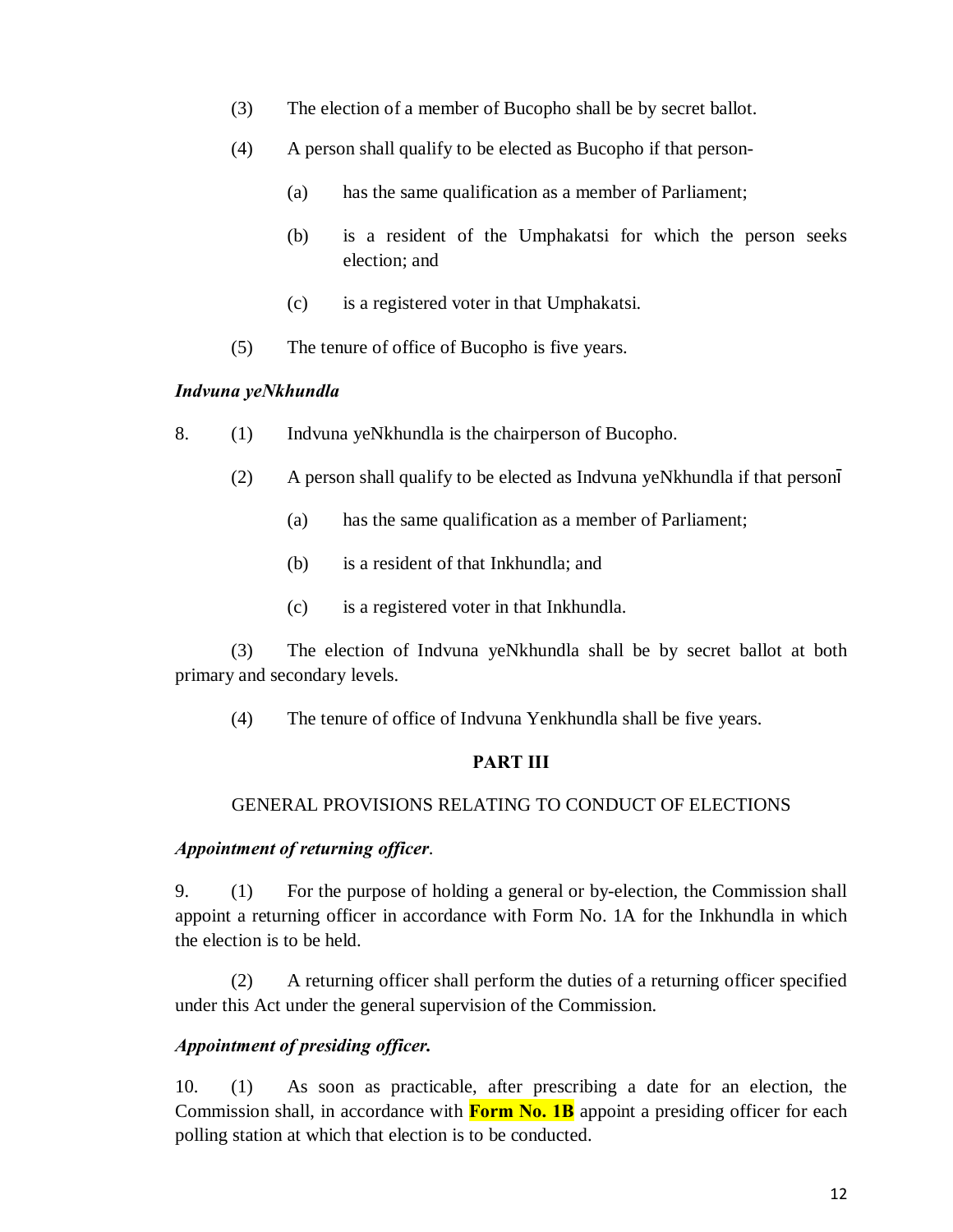(2) A presiding officer shall co-ordinate and supervise the voting at a polling station so as to ensure that the election at the polling station is free and fair.

- (3) The presiding officer
	- (a) shall exercise the powers and perform the duties assigned to a presiding officer by or under this Act;
	- (b) shall take all reasonable steps to ensure orderly conduct at a polling station; and
	- (c) may order a Police Officer or other security personnel to assist in ensuring orderly conduct at that polling station and that Officer shall comply with the order.

(4) The presiding officer may exclude from the area within the boundary of a polling station any person other than

- (a) a member, employee or officer of the Commission;
- (b) an election or polling agent who is entitled under this Act to be present at a polling station;
- (c) a candidate in that election;
- (d) a person appointed as an accredited observer or monitor;
- (e) a voter present for the purpose of casting a vote; and
- (f) any person or category of persons authorised by the Commission to be present at the polling station.

(5) Notwithstanding subsection (4), the presiding officer may order any person, referred to in subsection (4) (b) to (f), to leave the area within the boundary of the polling station if that person's conduct is not conducive to a free and fair election at that polling station and shall give that person reasons for making the order.

(6) If a person refuses to comply with an order under subsection (5), the presiding officer may direct a police officer to forcibly remove that person, and that officer shall comply with that order.

### *Appointment of polling officers.*

11. (1) As soon as practicable after a date for an election has been set, the Commission shall, in accordance with **Form No. 1B** appoint for each polling station as many polling officers as it considers necessary to conduct a free and fair election.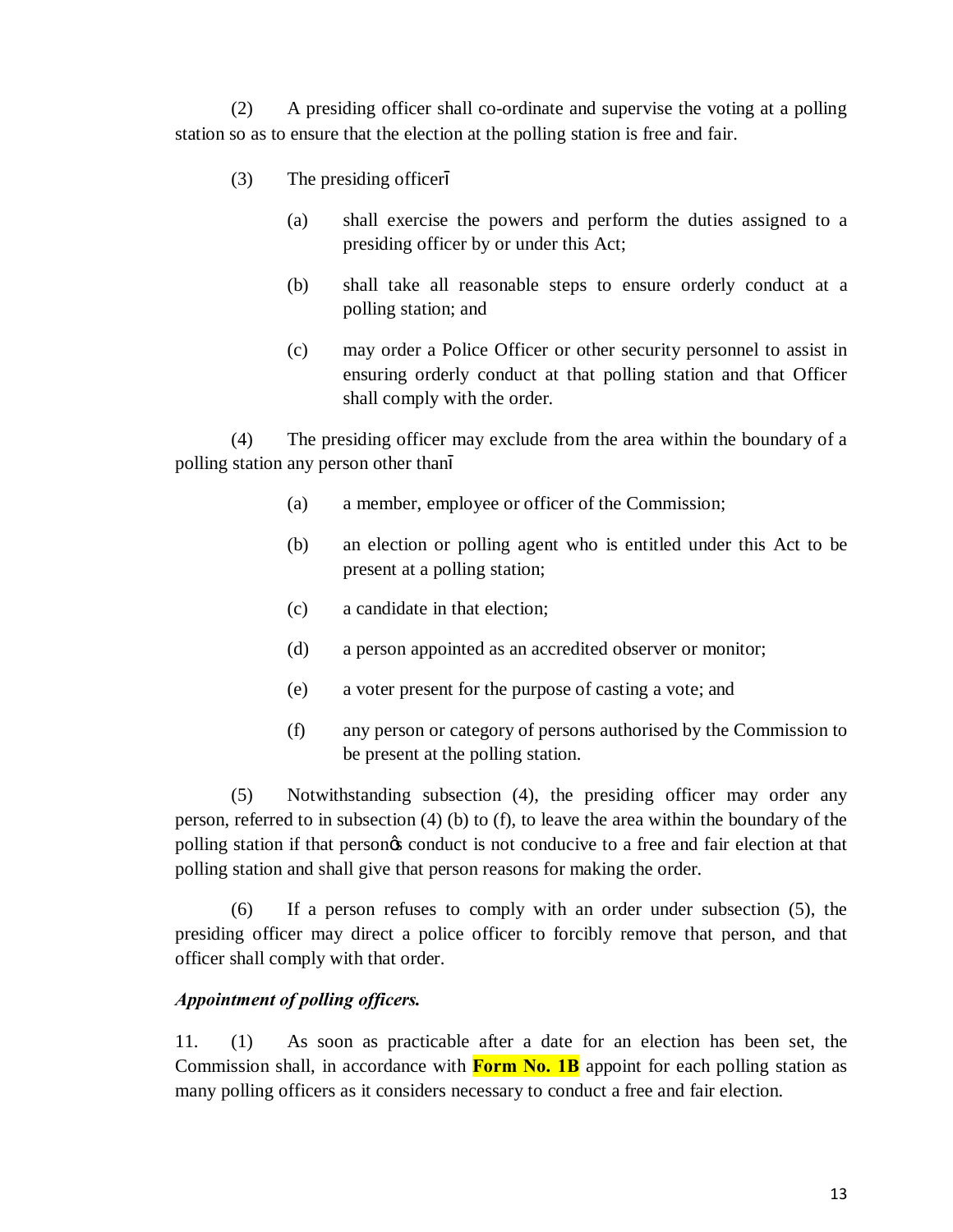- (2) A polling officer
	- (a) shall assist the presiding officer in the exercise of the presiding officer the powers and the performance of the presiding officer duties; and
	- (b) shall exercise the powers and perform the duties assigned to a polling officer under this Act.

#### *Appointment of counting officers.*

12. (1) As soon as practicable, after prescribing a date of an election, the Commission shall, in accordance with **Form No.1B** appoint a counting officer for each polling station.

(2) Notwithstanding subsection (1), the Commission may appoint the presiding officer or a polling officer for a polling station, as the counting officer for that polling station.

(3) A counting officer for a polling station shall co-ordinate and supervise the counting of votes.

#### *General provisions concerning appointment of electoral officer*

13. (1) A person shall not be appointed as an electoral officer or remain in that office, if that person

- (a) is a candidate contesting that election;
- (b) is an election or polling agent in that election;
- (c) was convicted of an offence or reported guilty of any corrupt practice or illegal practice, under this Act, within a period of five years preceding that election.

(2) An electoral officer shall exercise the powers and perform the duties assigned to that officer subject to the direction, control and discipline of the Commission.

(3) The Commission shall determine, in writing, the terms and conditions of appointment of an electoral officer.

(4) The assignment of a power or duty to an electoral officer shall not prevent the Commission from exercising that power or performing that duty.

(5) A person shall not be appointed as an electoral officer unless that person has signed a declaration of secrecy.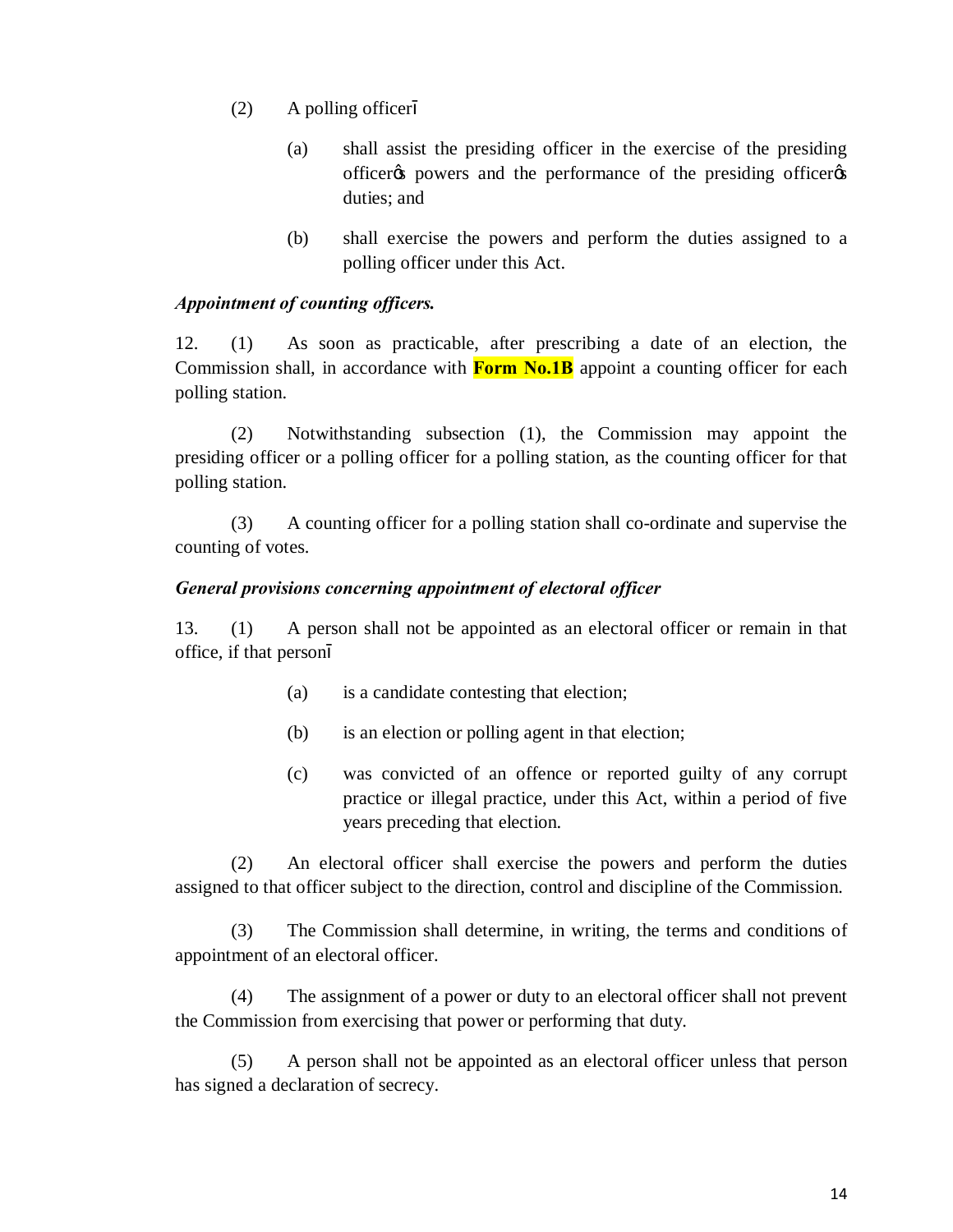(6) An electoral officer shall be impartial and exercise the powers and perform the duties, stipulated by or under this Act, independently and without fear, favour or prejudice.

(7) An electoral officer shall not, whether directly or indirectly, in any manner, give support to any of the issues in contention between candidates.

(8) An electoral officer shall not place in jeopardy that officer independence or harm the credibility, impartiality, independence or integrity of the Commission, by any membership, association, statement or conduct.

(9) An electoral officer shall not be liable for any loss suffered by a person as a result of an act performed or omitted in good faith in the exercise of a power or the performance of a duty under this Act.

- (10) An electoral officer may be dismissed by the Commission on account of–
	- (a) misconduct, incompetence or incapacity;
	- (b) absence from duty without leave of the Commission;
	- (c) bias;
	- (d) a material contravention of this section;
	- (e) a material contravention of the declaration of secrecy; or
	- (f) any other consideration related to a free and fair election.

(11) A person aggrieved by a decision of the Commission in appointing a person as an electoral officer or dismissing an election officer my approach the court on review.

#### *Appointment of election agents and polling agents.*

14. (1) Every candidate contesting an election may, seven days before the date of the election, in accordance with approved **Form No. 5** appoint one polling agent and one messenger for each polling station in the Inkhundla and such messenger shall perform duties as may be directed by the polling agent.

(2) A polling agent shall not be a candidate in an election.

(3) The appointment and revocation of appointment of a person as an election or polling agent shall be effected in the manner prescribed.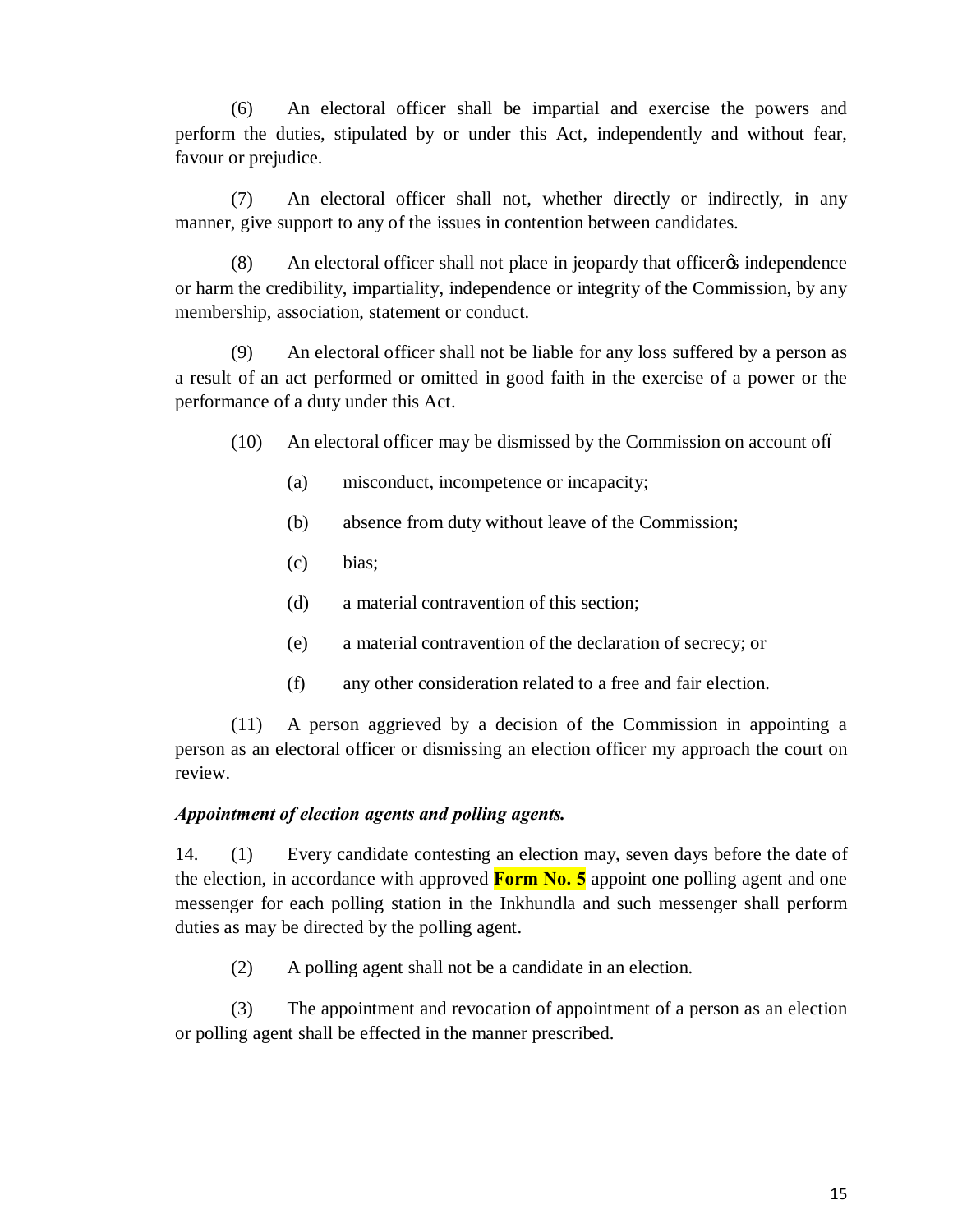- (4) A polling agent may observe the proceedings during
	- (a) voting;
	- (b) the counting of votes; and
	- (c) the determination and declaration of the result of an election.

(5) The absence of a polling agent from a place where any electoral proceeding is being conducted shall not invalidate those proceedings.

- (6) Whilst present at any polling station, an election or polling agent shall
	- (a) wear the prescribed identification indicating
		- (i) that the person is an election or polling agent; and
		- (ii) the candidate represented by that election or polling agent; and
	- (b) comply with any order issued by
		- (i) an electoral officer; or
		- (ii) a police officer acting on the instructions of an electoral officer.
- (7) A person shall not be appointed a polling agent if that person is
	- (a) a Member of Bucopho, a Member of Parliament or Indvuna yeNkhundla; and
	- (b) is not qualified to vote.

#### *Declaration of secrecy.*

15. (1) A returning officer and every presiding officer, polling officer, counting officer, candidate, polling agent of a candidate or any other person authorized to be present in a polling station at the counting of votes shall make and sign a declaration of secrecy as set out in the approved **Form No. 6** before a commissioner of oaths or a justice of the peace.

(2) Every police officer authorized to be present in a polling station shall make and sign a declaration of secrecy in the approved **Form No. 6** before the presiding officer.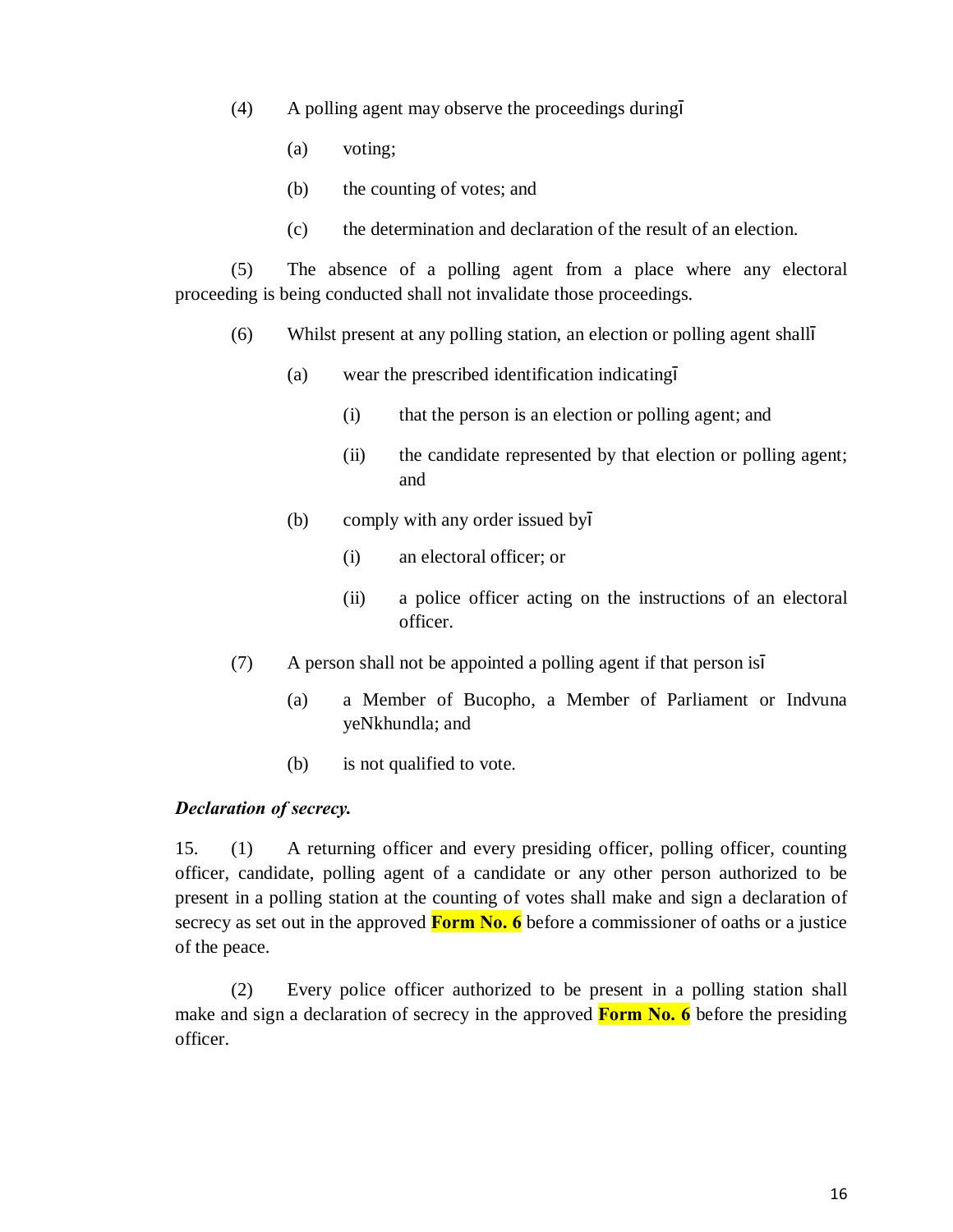- (3) The declaration of secrecy of
	- (a) a presiding officer shall be handed to the returning officer before the returning officer supplies the things set out in section 21 to the presiding officer;
	- (b) every other person authorized to be present in a polling station shall, before the commencement of the poll, be handed to the presiding officer at the polling station, except the declaration of a candidate which shall be retained by the candidate for production at polling stations and be handed to the returning officer before the commencement of the counting of votes; and
	- (c) all persons authorized at the counting of votes shall be handed to the returning officer before the commencement of the counting of votes unless already handed in under paragraphs (a) or (b).

# *Polling divisions.*

16. (1) The Commission may sub-divide an Inkhundla into as many polling divisions as may be necessary for the purpose of conveniently taking a poll of the registered voters of the Inkhundla.

(2) The Commission may, in like manner increase or decrease the number of polling divisions in an Inkhundla or alter the boundaries of the polling divisions.

(3) Any sub-division of an Inkhundla into polling divisions shall remain in force until altered under this section.

(4) The Commission shall determine the boundaries of a polling division by taking into account any factor within the proposed polling division that could affect the free, fair and orderly conduct of elections, including

- (a) the availability of a suitable venue for a polling station;
- (b) the number and distribution of eligible voters;
- (c) the accessibility of a polling station to voters; and
- (d) Inkhundla boundary.

(5) The Commission shall, as soon as practicable after completing the division of Tinkhundla into polling divisions, give notice to the public of the polling divisions and if possible, make maps of the polling divisions.

(6) The notice shall be published in the Government *Gazette and* publicised in the media so as to ensure wide publicity of polling divisions.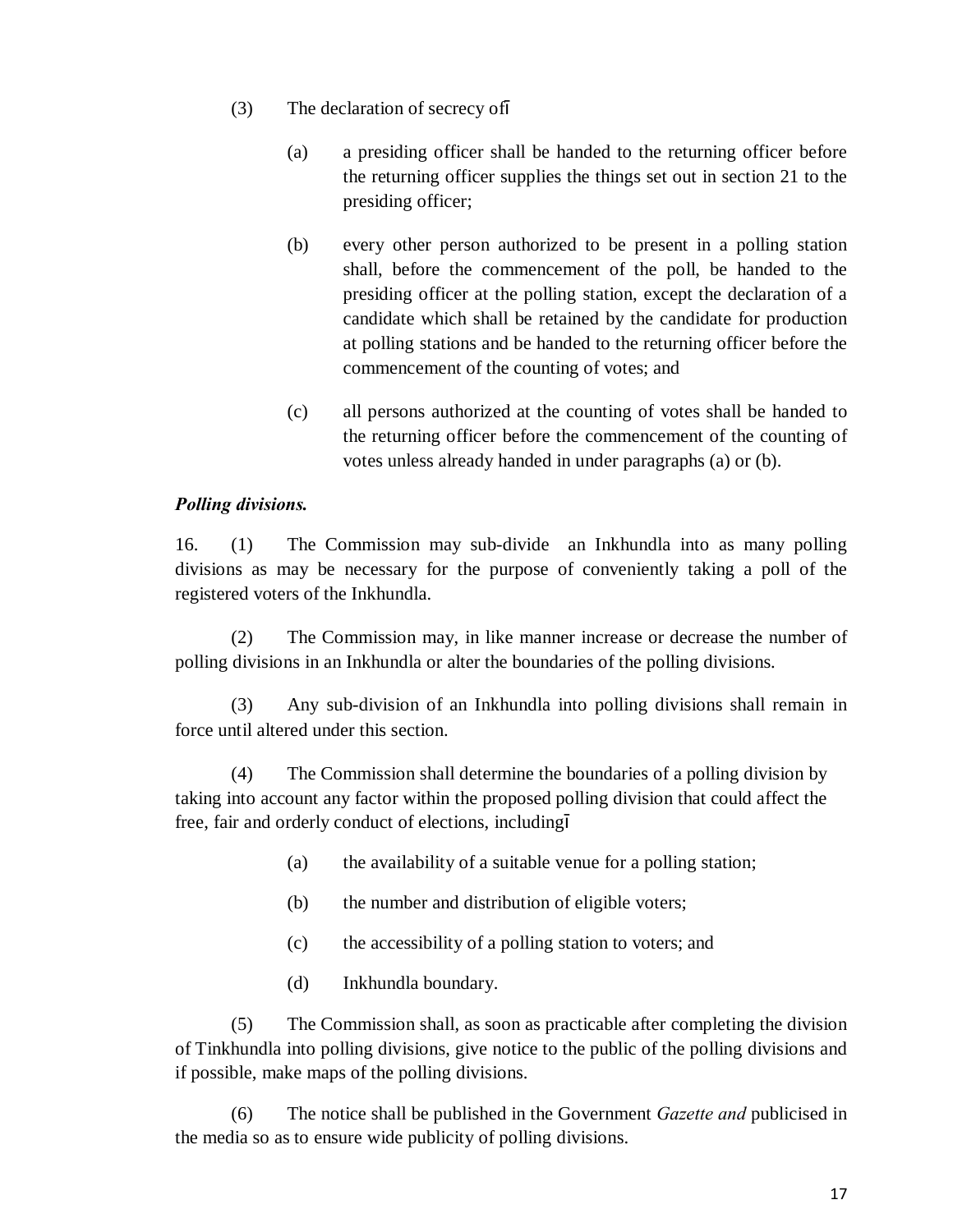#### *Polling stations.*

17. (1) The Commission may establish one or more polling stations within an Inkhundla or, if the Inkhundla is divided into polling divisions, there shall be at least one polling station within each polling division.

(2) In the interest of conducting a free and fair election, the Commission may establish

- (a) more than one polling station in the Inkhundla or in a polling division; or
- (b) one polling station in respect of two or more polling divisions.

(3) When determining the location of a polling station, the Commission shall take into account any factor that could affect the free, fair and orderly conduct of elections, including

- (a) the number and distribution of eligible voters;
- (b) the availability of suitable venues for polling stations;
- (c) the distance to be travelled to reach those venues;
- (d) access routes to those venues;
- (e) the availability of transport to those venues;
- (f) general facilities at those venues;
- (g) the safety and convenience of voters;
- (h) any geographical or physical feature that may impede access to or at those venues; and
- (i) the ease with which those venues can be secured.

(4) By not later than the relevant date stated in the election timetable, the Commission shall give notice that copies of a register containing the physical address of each polling station shall be available for inspection.

(5) In addition to the polling stations referred to in sub-sections (1) and (2), the office of each Ambassador, High Commissioner or Trade Representative of Swaziland abroad shall be a polling station at which registered voters residing in the country to which the Ambassador, High Commissioner, Trade Representative, as the case may be, is accredited, may cast their votes in respect of any contested election held under this Act, and the Ambassador, High Commissioner or Trade Representative, as the case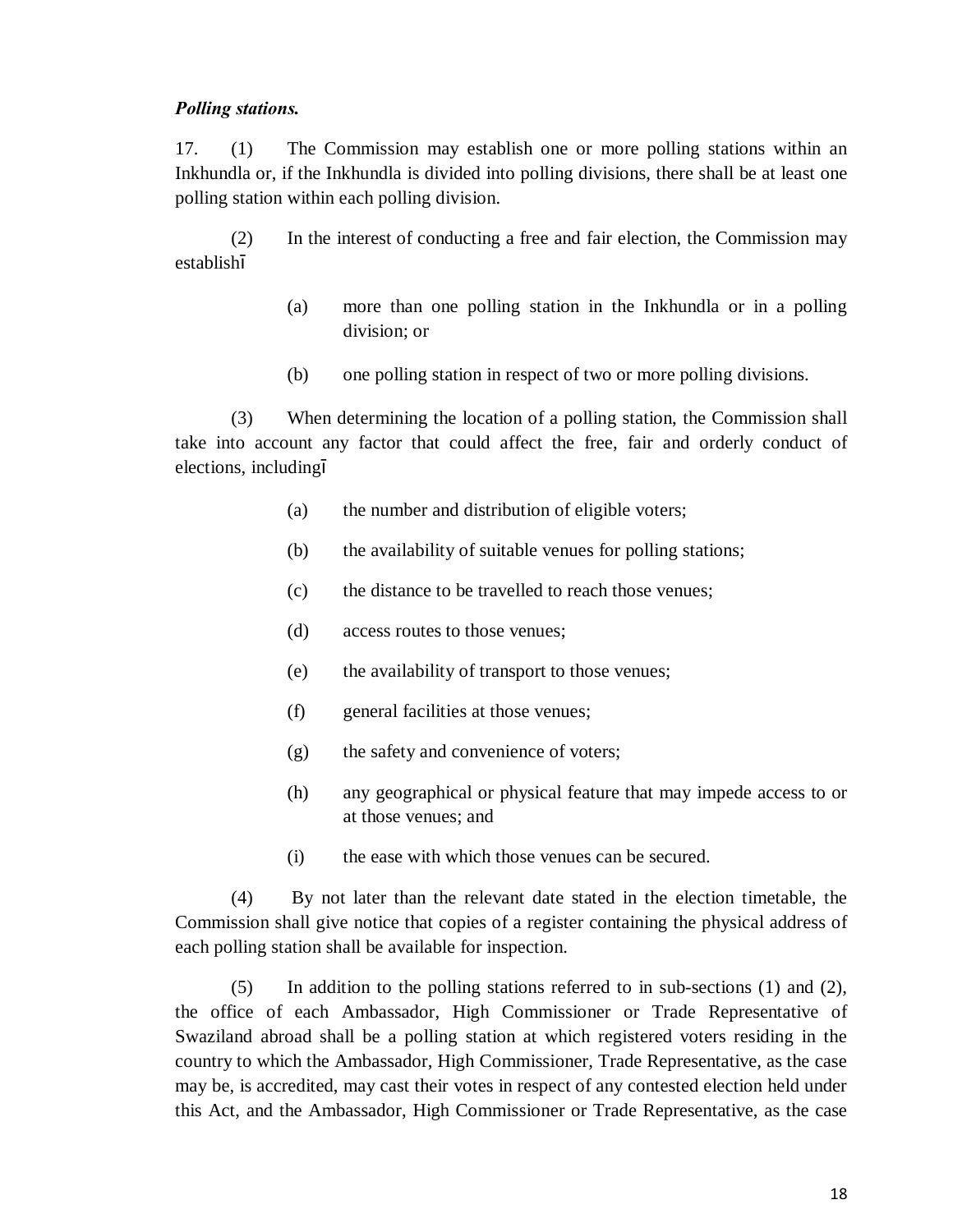may be, or a person deputed thereto by him, shall be the presiding officer for such polling station.

# *Power to adjourn polling day in event of emergencies.*

18. (1) If at any time between the issue of a Proclamation for Elections and the day appointed by the Proclamation under section 27 for the taking of the poll at an election, the Commission is satisfied that it is expedient in the public interest to do so, it may by notice in the Gazette adjourn the taking of the poll to some other day or days specified, not being more than thirty days after the day specified in the Proclamation or Proclamations issued under section 27

(2) A notice made under sub-section (1) may be expressed to apply only to such Tinkhundla as are specified in it, in event the poll shall be taken in every Inkhundla for which the Proclamation has been issued, and which is not so specified, upon the day or days appointed for the taking of the poll.

(3) Where a notice is given under subsection (1) the Proclamation for all Tinkhundla to which it applies shall be deemed to have been amended by the substitution for the day or days specified in the Proclamation as being the days for the holding of the poll of the day so specified in the notice.

(4) Where a notice under sub-section (1) is published before the day which would have constituted the nomination day if the notice had not been given, the nomination day shall be deemed to have been adjourned to the twenty-third day next before the day to which the holding of the poll is adjourned by the notice:

(5) If the twenty-third is a Sunday or a public holiday, the nomination day shall be deemed to have been adjourned to the first day, not being Sunday or a public holiday, after the twenty-third day.

# *Requisition of building for polling station.*

19. (1) A returning officer may require that any convenient building, other than a dwelling house, be used for the purpose of taking a poll.

(2) The Commission shall construct signs and directions to lead voters to a polling station or any other aids.

# *Furniture and polling booths for polling stations.*

20. (1) A returning officer shall ensure that the following furniture is provided at each polling station before the day of the poll

> (a) sufficient tables and chairs for the presiding officer, polling officer and the agents of the candidates; and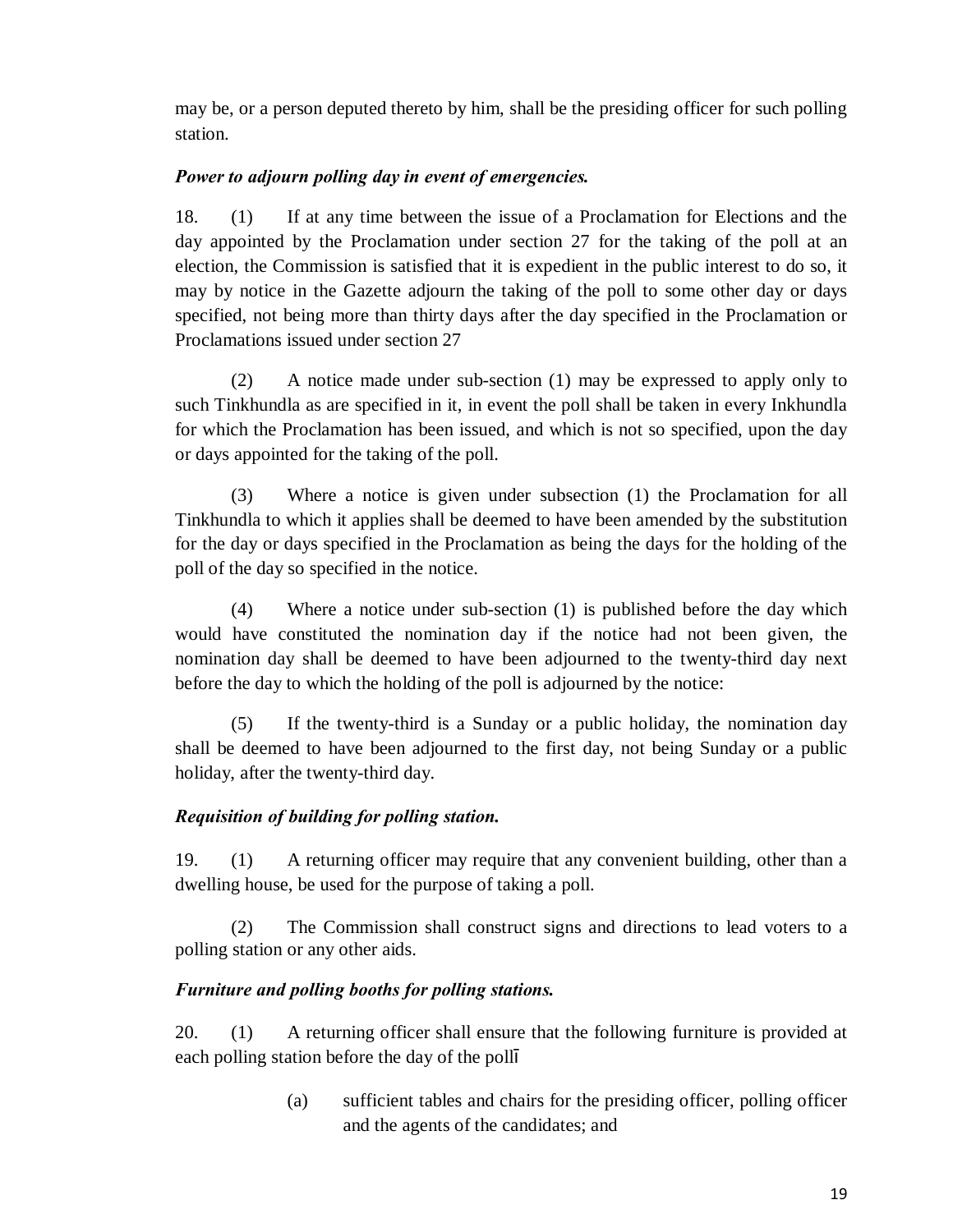- (b) a sufficient number of screened polling booths provided
	- (i) with a writing-flap, desk or table;
	- (ii) an instrument which shall be attached by string to the writing-flap, desk or table; and
	- (iii) specimen in the approved **Form No. 7** on how the ballot paper is to be marked by the voter.

(2) The presiding officer shall, before the commencement of the poll, affix inside each polling booth in a position facing the voter, a specimen on how the ballot paper should be marked by the voter.

(3) A polling booth shall be arranged in such a manner that no person can enter or leave it without being seen by the presiding officer or a polling officer.

(4) The presiding officer shall, throughout the hours of polling, from time to time inspect or cause to be inspected every polling booth when not occupied by a voter, with a view to ensuring that the writing-flap, desk or table has an instrument attached to it, that a copy of the directions for the guidance of voters is still in position and has not been tampered with and that no other notice or paper is contained therein.

(5) Subject to section subsection (4) of this section and section 56, no person other than a voter proceeding to cast a vote shall enter a polling booth during the hours of polling, and in no case shall more than one voter be in a polling booth at the same time.

(6) A person who brings or uses a camera, cellular telephone, or similar device inside a polling booth commits an offence and shall be liable on conviction to pay a fine not exceeding five thousand Emalangeni or imprisonment for a period not exceeding one year or to both.

### *Forms, stationery and equipment for polling stations.*

21. (1) The Commission shall, before the day of the poll, supply each presiding officer through the returning officer with the following forms, stationery and equipment for use at the polling station of the presiding officer

- (a) a register of the candidates;
- (b) a sufficient number of the certified voters register or portion thereof containing the names of the voters entitled to vote at that polling station;
- (c) a copy of this Act;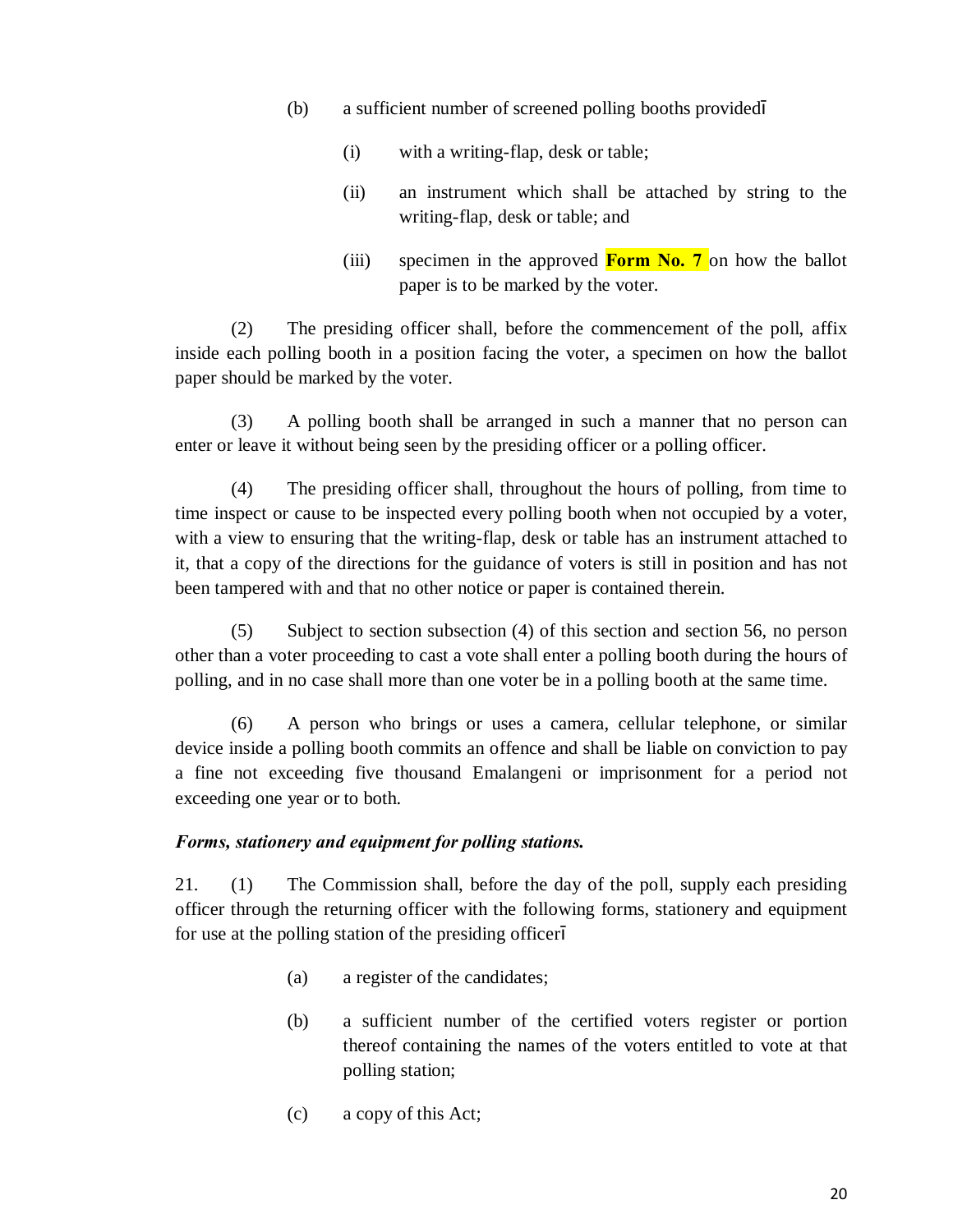- (d) a supply of ordinary ballot papers and tendered ballot papers;
- (e) a supply of approved Forms Nos. 16 to 33 inclusive, and No. 40, and of the Form contained in the Second Schedule;
- (f) a sufficient number of instruments for placing the official mark on ballot papers;
- (g) a sufficient number of instruments for marking ballot papers;
- (h) one official seal;
- (i) a supply of pencils, sealing wax, matches, brown paper, tape, string, paste and drawing pins; and
- (j) a sufficient number of ballot boxes.

(2) The Commission shall provide any other materials or do any other thing necessary for conducting the election in the manner provided by this Act.

(3) A returning officer shall give a receipt for the things supplied to the returning officer by the Commission and shall, in turn, receive a receipt from the presiding officer for the things supplied to the presiding officer.

### *Voters' register for election.*

22.  $(1)$  The voters gregister, or the division of the voters gregister that is to be used for an election, are those that exist on the day the election is proclaimed.

(2) By not later than a date to be specified by the Commission, the Commission shall certify the voters *p* register or the segments of the voters *p* register to be used in that election.

(3) The Commission shall publish the register to be used in the election and make it available for inspection at the following venues

- (a) at the head office of the Commission, the segments of the register for all Tinkhundla in which the election will take place;
- (b) in each Inkhundla, the segments for all polling stations in which the election will take place; and
- (c) in urban or industrial centres, the segments for all polling stations in which the election will take place.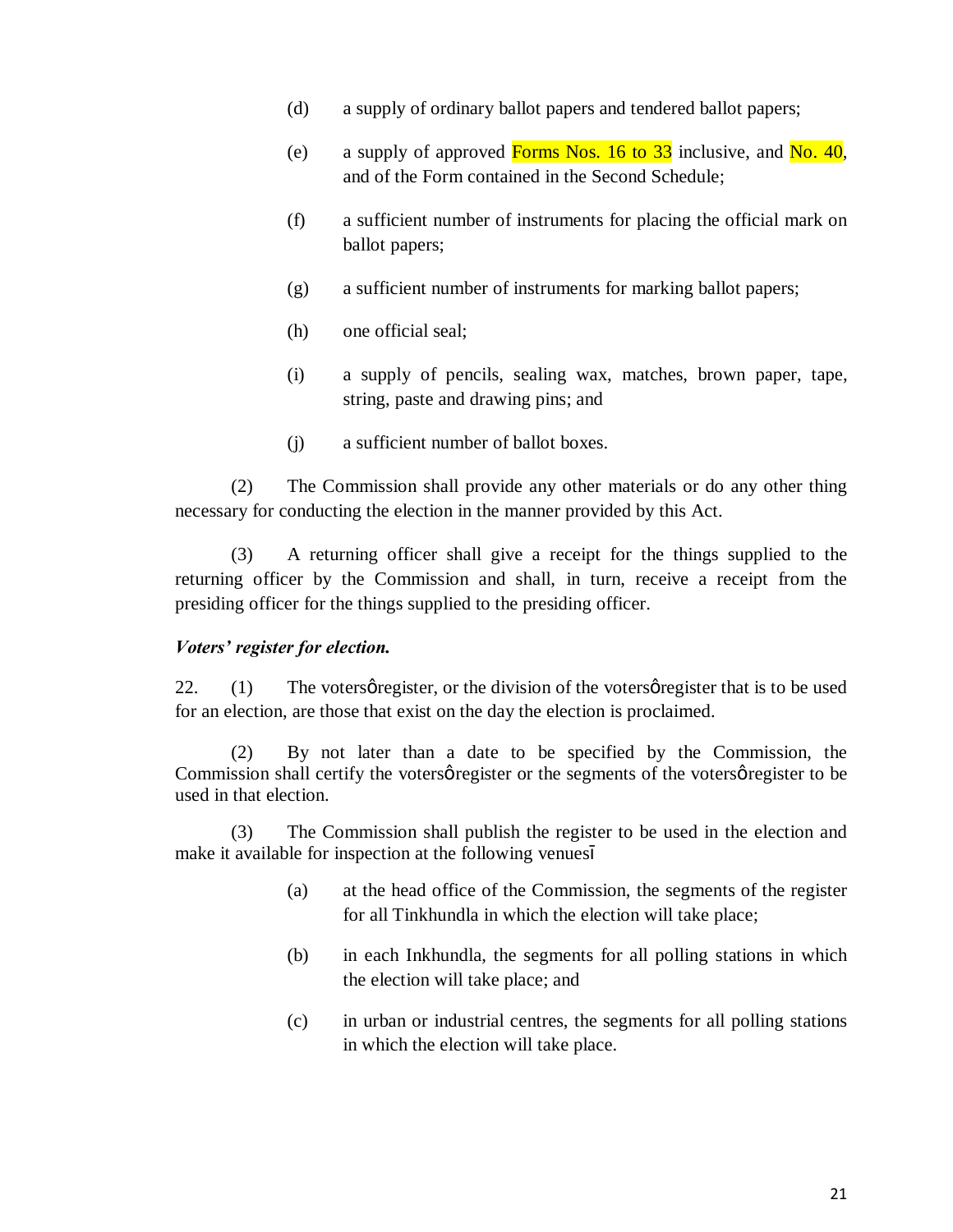### *Ballot paper.*

- 23. (1) The ballot of every voter shall consist of a ballot paper.
	- $(2)$  Each ballot paper shallo
		- (a) contain the names and photographs of all the candidates contesting the election;
		- (b) be capable of being folded up;
		- (c) have a number printed on it; and
		- (d) have attached to it a counterfoil with the same number printed on it.

(3) The names of the candidates on a ballot paper shall appear in alphabetical order of their surnames and, if there are two or more candidates of the same surname, in alphabetical order of their other names.

(4) The Commission may prescribe the form and design and other features to be printed on a ballot paper and the manner in which ballot papers issued shall be accounted for in a ballot paper account.

### *Official mark and instrument.*

24. (1) The Commission shall decide on the official mark to be placed on the ballot papers and shall not communicate any particulars of that mark to any person other than the returning officer.

(2) Before handing the instrument for placing the official mark on ballot papers to a presiding officer, the returning officer shall insert the instrument in a separate envelope in the approved Form No.30 and seal it with sealing wax impressed with the official seal of the returning officer.

 (3) At the hour of commencement of the poll, and not before, the presiding officer shall open only as many instruments as may be necessary for the purpose of the poll.

### *Printing of ordinary and tendered ballot papers.*

25. (1) The Commission shall cause to be printed in the approved Form No. 4 a sufficient number of ordinary ballot papers and a sufficient number of tendered ballot papers.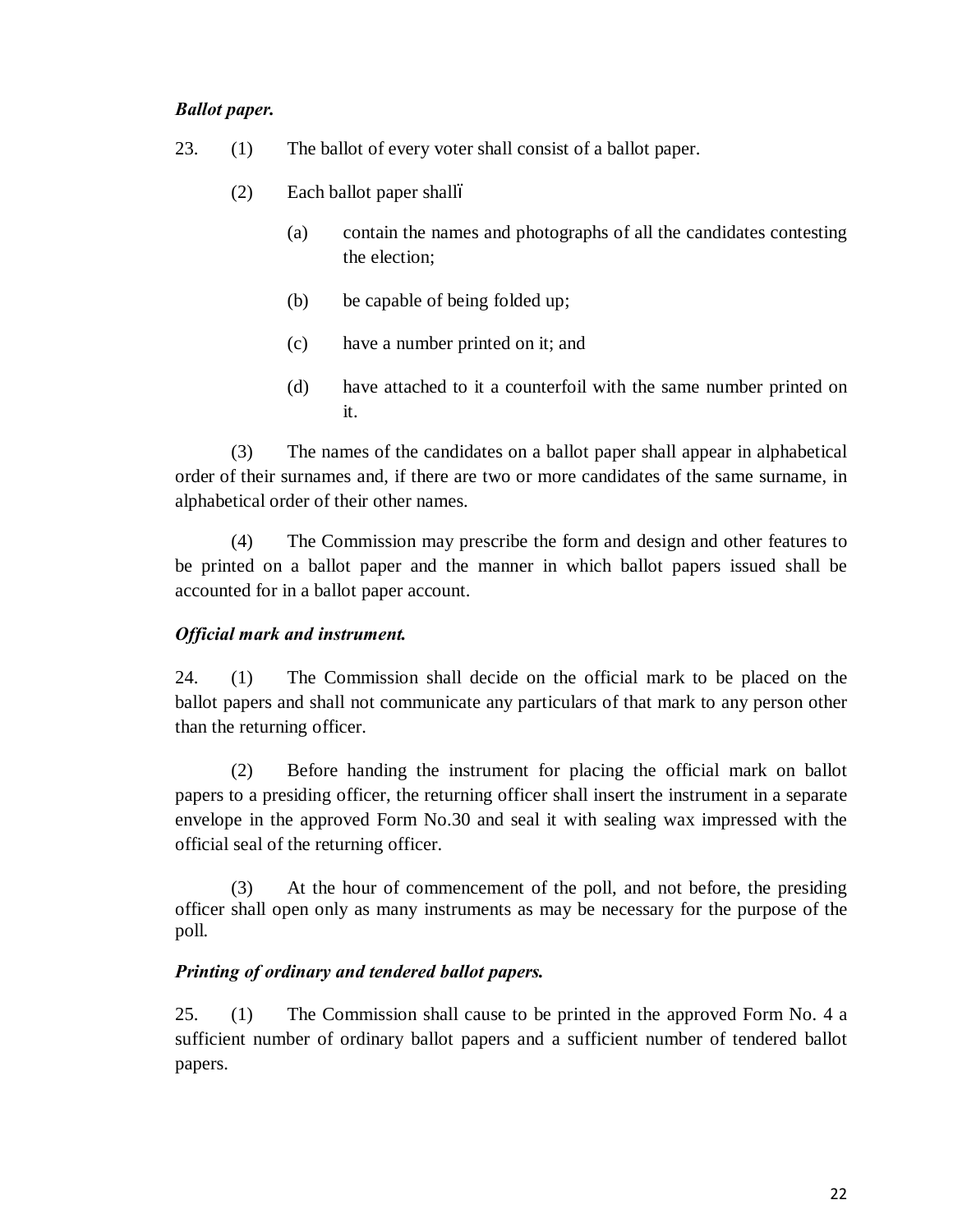(2) Both ordinary ballot papers and tendered ballot papers shall be numbered consecutively starting with number one on the back of the ballot paper, each having a counterfoil with the corresponding number on the face of the ballot paper.

(3) A photograph shall be printed opposite the name of the candidate to whom the photograph is allotted.

#### *Ballot boxes.*

26. (1) A ballot box shall be provided with a lock or other device for securing it when closed and shall be constructed in such a manner that ballot papers cannot be removed from the ballot box without opening the lid and have an aperture of sufficient size to permit the introduction of ballot papers into the ballot box.

(2) The Commission shall prescribe the manner in which ballot boxes shall beô

- (a) numbered and labeled; and
- (b) closed, secured, opened, sealed and unsealed.

### **PART IV**

#### PROCLAMATION FOR ELECTIONS

#### *Proclamation of general elections of elected members.*

27. (1) A general election of members of the House, Indvuna yeNkhundla and Bucopho shall be held at any time within sixty days after the dissolution of Parliament, as the King shall appoint by Proclamation published in the Gazette.

- (2) The Proclamation in subsection (1) shall
	- (a) be addressed to the Commission;
	- (b) specify the date of nomination of candidates;
	- (c) specify the day or days on which primary level and secondary level elections shall take place;
	- (d) be in a prescribed form.

(3) As soon as the proclamation has been made, the Commission shall publish a notice in the Gazette stating that the proclamation has been made and the notice shall specify

> (a) the date and place for the nomination of candidates in respect of each Umphakatsi;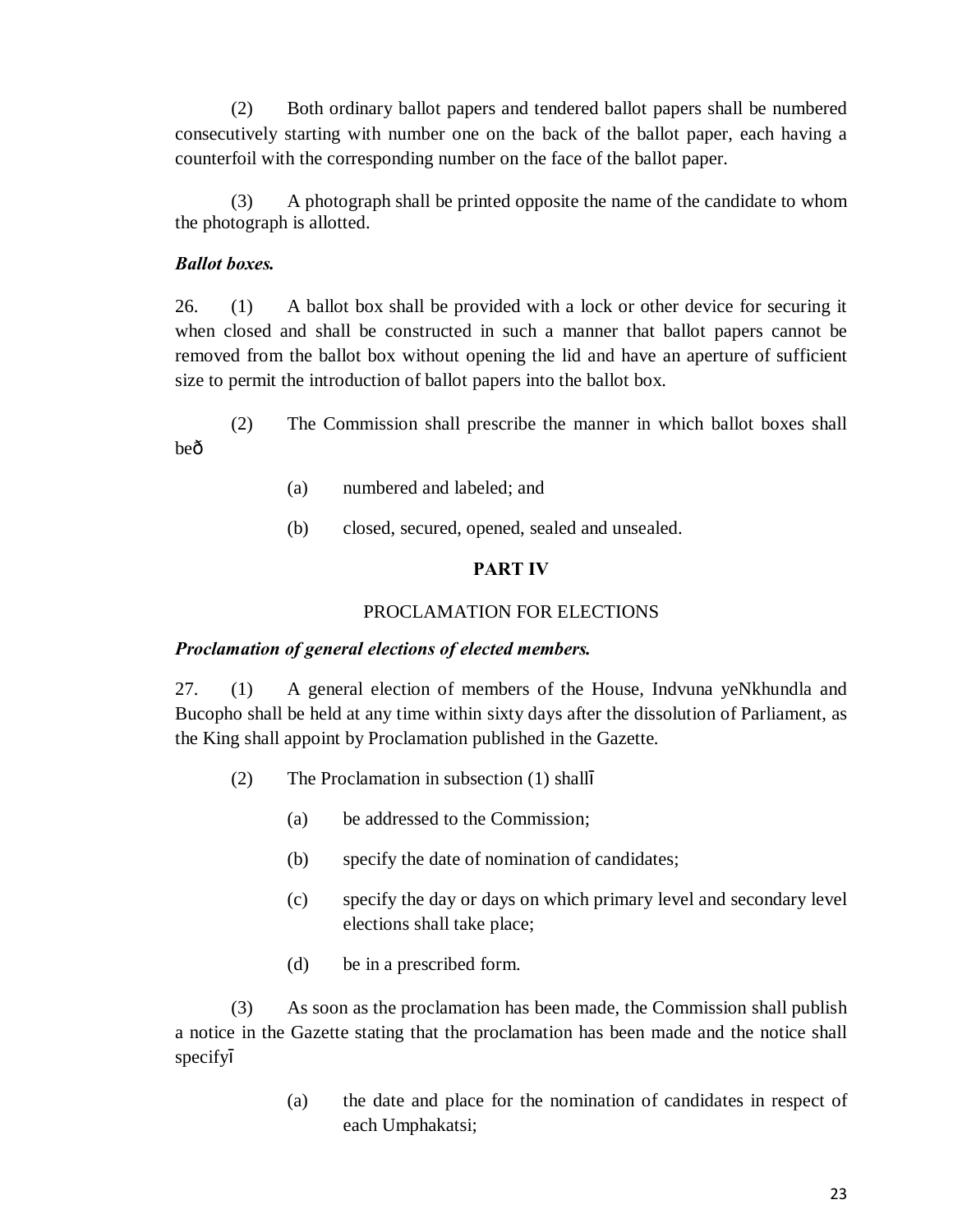- (b) the day on which the poll is to be taken, for both primary elections and secondary elections; and
- (c) the period of campaigning after the primary elections but before the secondary elections.

#### *Postponement of general elections.*

28. (1) The Commission may request the King to postpone the voting day for the general election as specified in section 27 if the Commission is satisfied that—

- (a) the postponement is necessary for ensuring a free and fair election; and
- (b) the voting day for the election will still fall within the period stipulated in section 136 of the Constitution.

(2) If the King accedes to the request, the King shall, by Proclamation postpone the voting day for the election to a day determined by the King, but that day must fall within the period referred to in section 136 of the Constitution.

### *By-election.*

29. (1) Whenever a vacancy occurs in the membership of the House of Assembly the Clerk, in the case of an elected member, or in the case of the Indvuna yeNkhundla and the Bucopho the Ministry responsible for Tinkhundla or Bucopho administration, shall notify the Commission in writing within seven days after the vacancy has occurred, and a by-election shall be held within a reasonable period.

(2) Notwithstanding subsection (1), unless more than two vacancies occur in one of the chambers in subsection (1) a by-election shall not be held to fill a vacancy where Parliament, the Indvuna yeNkhundla, the Bucopho are to be dissolved within a period of less than nine months.

(3) As soon as the Commission receives the notice in subsection (1), the Commission shall request the King to issue a Writ of Election for a by- election to fill the vacancy.

(4) A Writ of Election issued by the King shall be forwarded to the Commission for transmission to the returning officer to whom it is addressed.

(5) The Writ shall be in a prescribed form and shall specify the day for nomination of candidates, the times and place of the nomination, and the day or days on which the poll shall be taken.

(6) Immediately after a writ has been issued under sub-section (1), the Commission shall publish a notice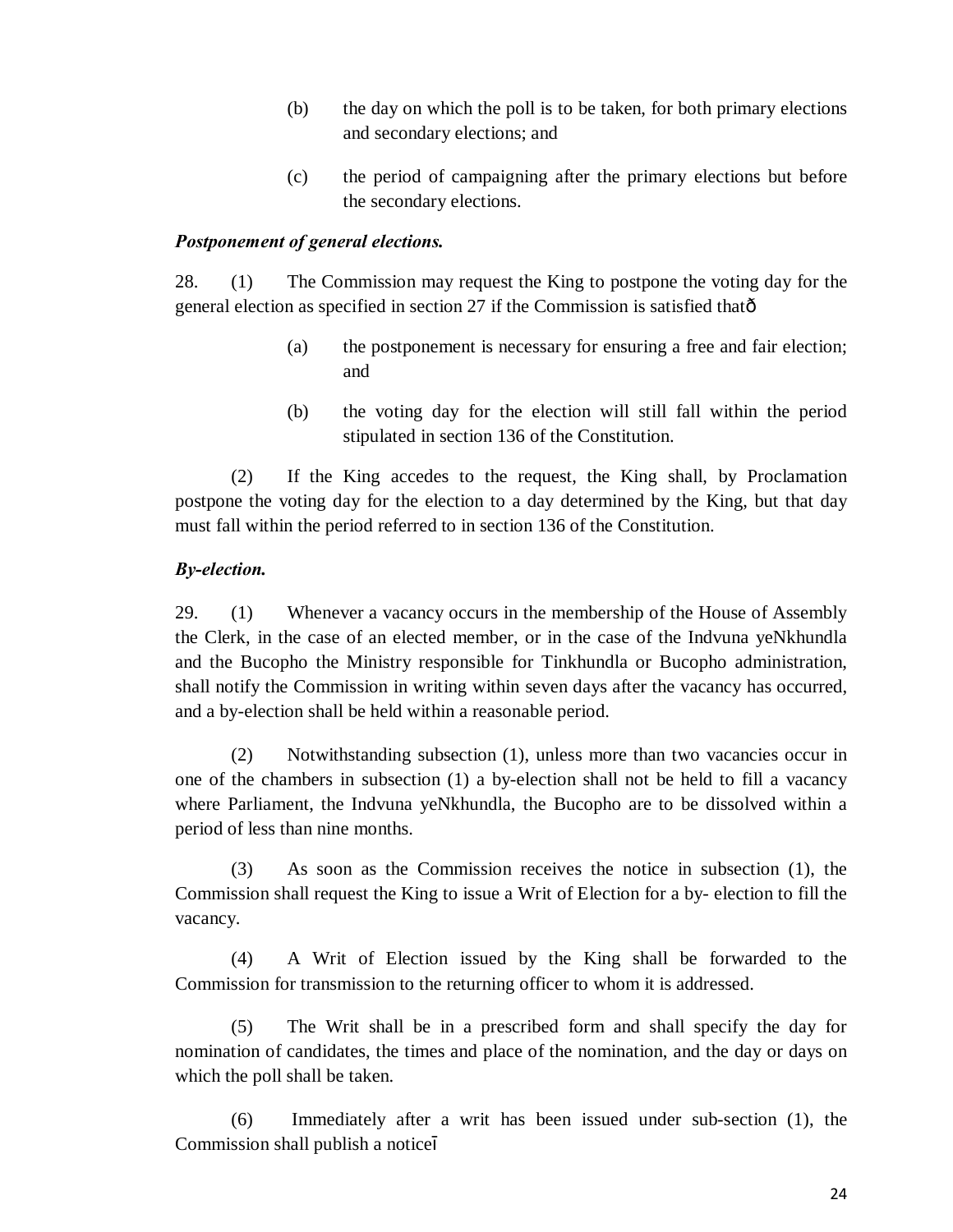- (a) for the nomination of candidates in respect of the Umphakatsi concerned; and
- (b) the day or days on which the poll shall be taken in the Inkhundla concerned.

 (7) Following the notice in subsection (6), the returning officer shall proceed to hold an election in the manner provided in this Act.

#### *Postponement of by-election.*

30. (1) The Commission may request the King to postpone the voting day for a by-election in any chamber in terms of section 29 if the Commission is satisfied that the postponement is necessary for ensuring a free and fair election.

(2) If the King accedes to the request, the King shall issue a Writ of Election to postpone the voting day for the by- election to a day determined by the King.

#### **PART V**

### NOMINATION OF CANDIDATES FOR ELECTIONS

#### *Nomination of candidates.*

31. (1) On the day, times and places specified under section 27, the returning officer shall attend to receive nominations of candidates for election.

(2) The number of candidates nominated pursuant to section 27 shall not be less than three and not more than twenty.

(3) The nomination of candidates for the respective elections shall be endorsed with the consent of the candidate for nomination and supported by at least ten registered voters.

(4) The fact that the name of a supporter of a candidate is struck off the voters list subsequent to nomination shall not invalidate the nomination of the candidate.

(5) The nomination of a candidate shall be made on the approved Form No. 2 which shall be delivered to the returning officer.

(6) A candidate shall at the time of his nomination deliver to the returning officer a declaration on oath in the approved Form No. 3 as to the qualification of that candidate to be elected and also that the candidate is not disqualified from being so elected.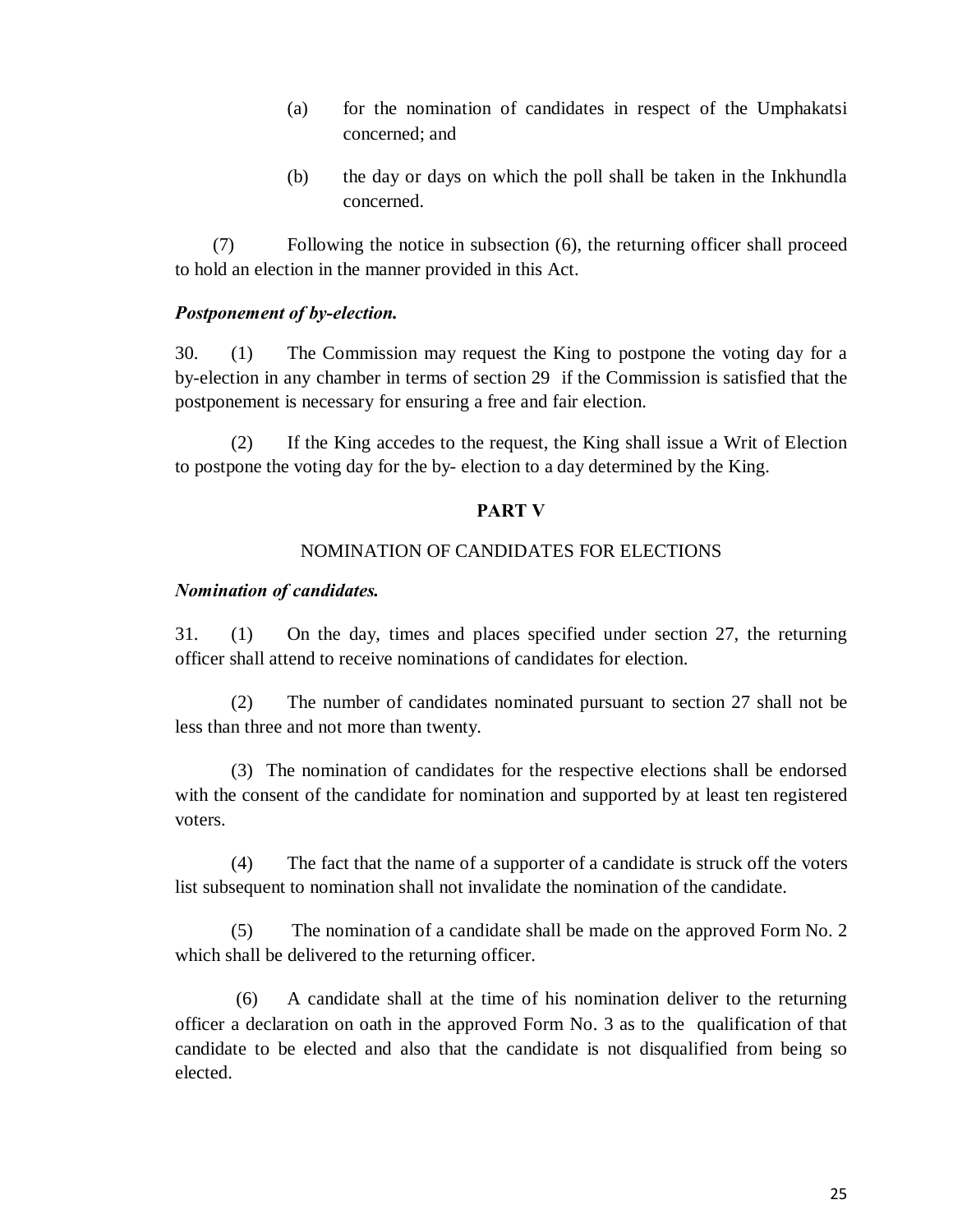(7) Following nomination, a candidate shall present himself to the Police for the purpose of getting a clearance certificate which shall be delivered to the returning officer.

- (8) A candidate shall not be nominated for election
	- (a) for more than one Umphakatsi or recognizable community;
	- (b) in more than one Inkhundla;
	- (c) whilst the candidate is a member of the House of Assembly, Indvuna yeNkhundla and Bucopo; or
	- (d) where the candidate has at any time been, under a  $\acute{o}$ 
		- (i) the Prevention of Corruption Act, 2006;
		- (ii) the Prevention of Organised Crime Act;
		- (iii) the Sexual Offence and Domestic Violence Act, 2013; or
		- (iv) any other offence listed in the under the Fourth and Fifth Schedules of the Criminal Procedure and Evidence Act, 1938

Provided that if five years or more have elapsed since the termination of the sentence of imprisonment, this paragraph shall not apply.

#### *Returning officer to receive nominations, declaration and police certificate*

32. (1) A returning officer shall attend in person to receive nomination papers, declarations on oath and police clearance certificates.

(2) The returning officer may authorise a presiding officer in each Umphakatsi to perform the duties assigned to the returning officer by subsection (1).

#### *Declaration of candidate duly nominated for election*.

33. (1) Where the presiding officer delivers to the returning officer a

- (a) nomination paper;
- (b) declaration on oath;
- (c) police clearance certificate,
- (d) proof of payment of tax or arrangement thereof, and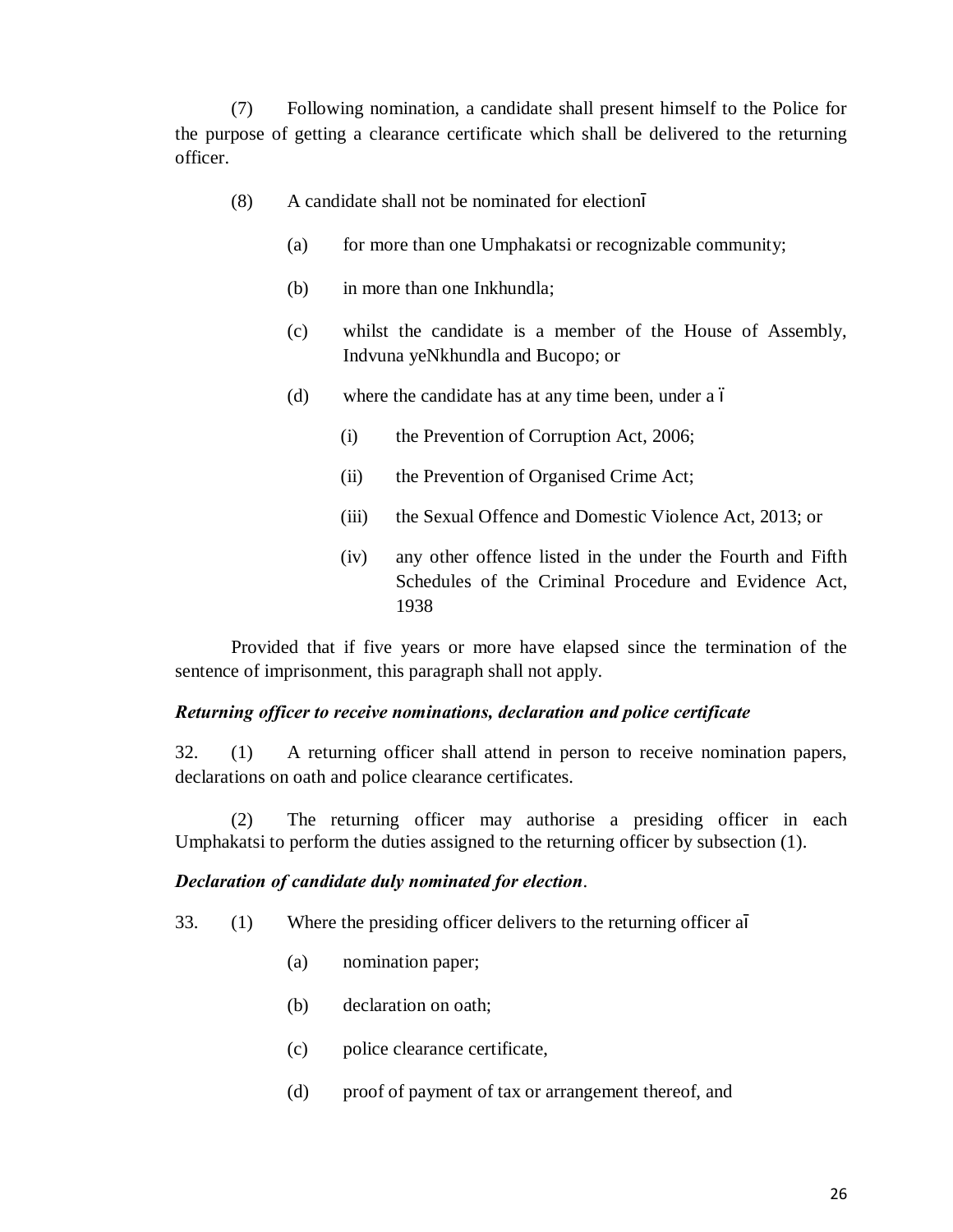(e) subject to subsection (6), consent letter from employer, in the case of a public officer

the returning officer shall, after examining the documents and finding them satisfactory, declare the candidate duly nominated, unless proof is given to the satisfaction of the returning officer of the candidate the death, withdrawal or disqualification.

 $(2)$  The returning officer shall inform a candidate that the candidate  $\phi$ nomination is invalid whereó

- (a) the particulars of the candidate or the persons subscribing to the nomination paper are not as required by law; or
- (b) the nomination paper is not subscribed to as required by law.

(3) Where the returning officer rejects a nomination, the returning officer shall immediately notify the candidate or any person supporting the nomination of that candidate of the rejection and the grounds for the rejection, and shall afford that candidate an opportunity, at any time before close of nominations, to make any amendment or alteration that the candidate considers necessary.

(4) The returning officer shall, as soon as practicable after close of day for nominations, submit to the Commission a register containing the full names, registration number and address of every nominated candidate.

(5) As soon as practicable after the last day for nomination, the returning officer shall post at the Umphakatsi centre and at such other places as the Commission may direct, a notice proving the names and photographs of the nominated candidates.

(6) The employer shall cancel the consent letter required under subsection (1)(e) where the Public Officer is not successful in the election and such cancellation of leave of absence shall have effect from the date of losing the election.

(7) The employer shall not issue a consent letter more than once in relation to the same public officer who has had a term of election in any category under this Act.

### *Inspection of nomination paper and lodging of complaint.*

34. (1) Any registered voter in an Inkhundla may, after the close of the nomination time and during a period as may be prescribed, inspect a nomination paper at a time and place subject to conditions as may be prescribed.

(2) The person may, after inspection of the nomination paper under subsection (1) lodge a complaint with the returning officer in respect of the nomination challenging the qualifications of the nominated candidate or any other aspect of the nomination.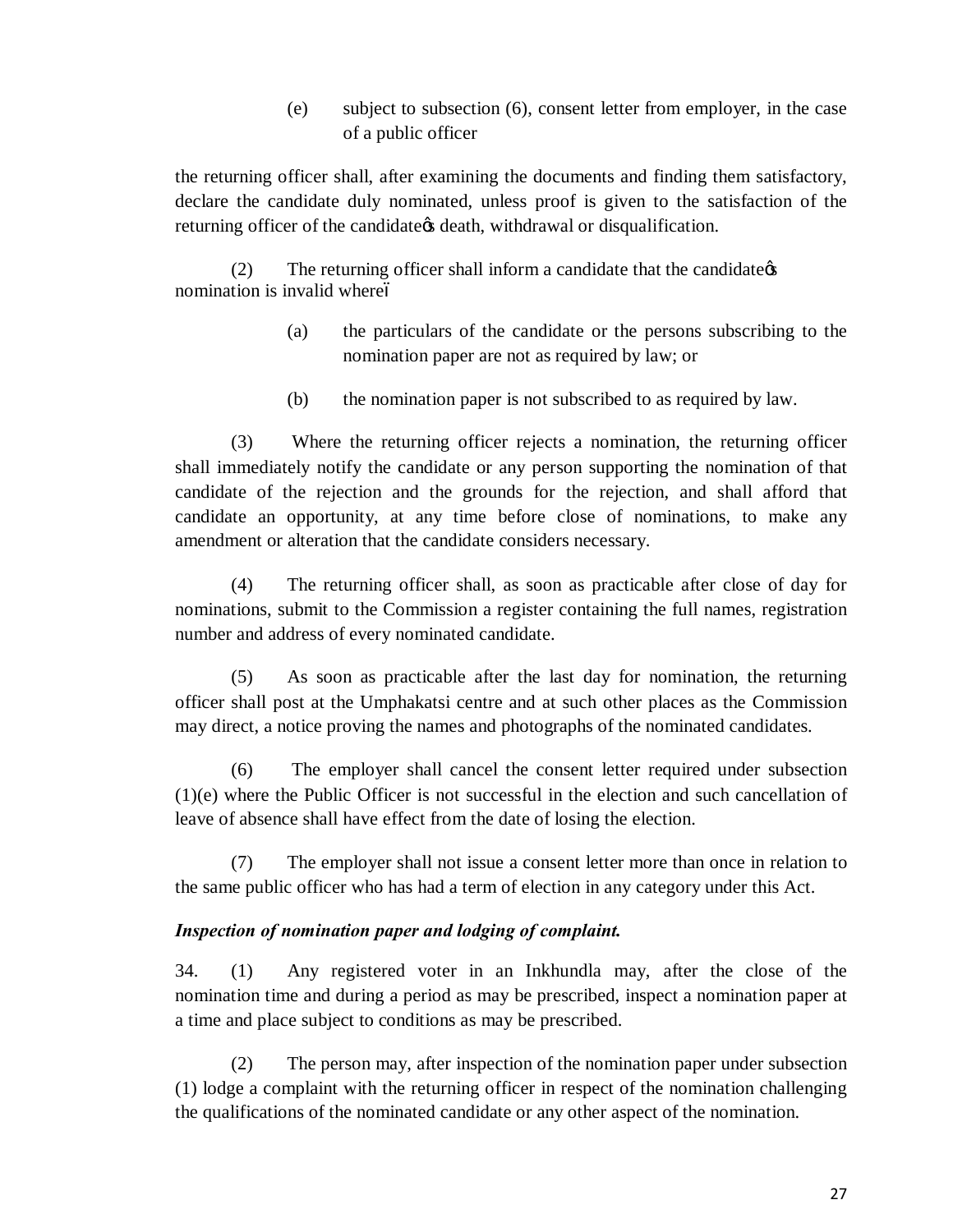(3) Where the returning officer rejects or renders void the nomination of a candidate by virtue of subsection (2), the returning officer shall forthwith notify the person of the decision and the reasons for the decision.

(4) A person aggrieved by the decision of the returning officer in subsection (3) shall have a right to complain against the decision to the Commission within seven days from the date of the decision of the returning officer and the Commission may confirm or reverse the decision of the returning officer within seven days from the date of receipt of the complaint.

(5) The decision of the Commission under subsection (4) shall be final.

# *Withdrawal of candidature nomination*.

35. (1) A candidate may, before four oxplock of the afternoon of nomination day withdraw his candidature by giving written notice, signed by the candidate to that effect, to the returning officer.

(2) The returning officer shall forthwith cause notice of the withdrawal to be posted in a conspicuous position outside the place of nomination.

(3) Where a duly nominated candidate whose name appears on the nominated register exhibited under this Act withdraws his or her candidature after the printing of ballot papers, the ballot papers may continue to include that candidate the same, except that any vote cast on polling day for a candidate who has withdrawn shall be invalid.

# *Uncontested elections*

36. Subject to section 33 where at the expiry of the time allowed for delivery of nomination papers on nomination day, the number of candidates duly nominated does not exceed the number of candidates to be elected, the returning officer shall as soon as possible publicly declare the candidates to be elected and shall immediately thereafter by endorsement of the writ, certify the return of the persons declared elected to the Commission.

# *Contested elections.*

37. (1) If the number of candidates duly nominated in a Chiefdom or Urban Industrial area or Inkhundla exceeds the number of candidates to be elected, the returning officer shall adjourn the election for the holding of a poll in accordance with the proclamation as prescribed in the Gazette, and a poll shall be taken in the manner provided by this Act.

(2) The returning officer shall as soon as practicable after adjourning the election, publish notice of the election in the Gazette, two national newspapers and in any other place in the Inkhundla as the Commission may direct and the notice shall state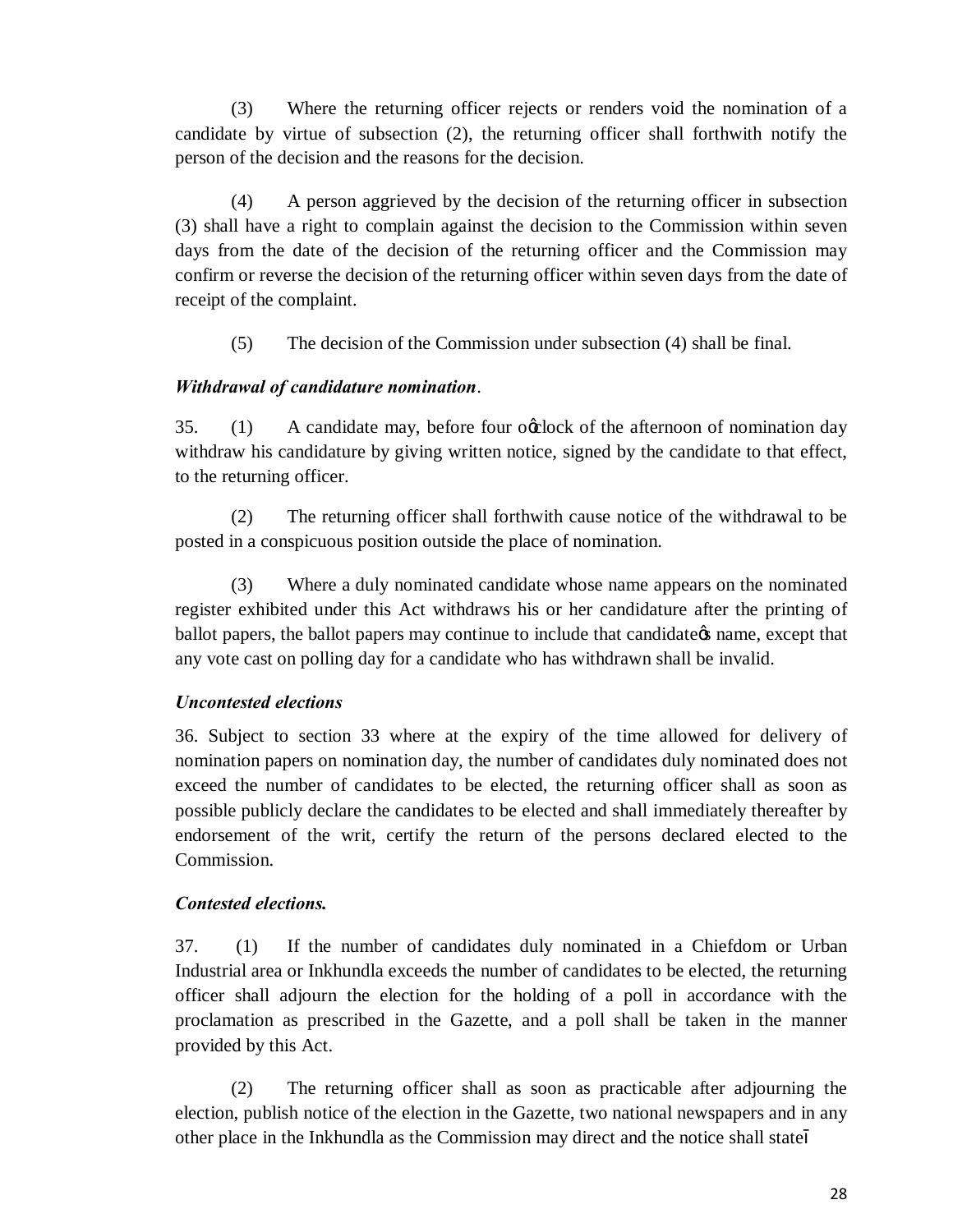- (a) the day or days on which and the time or times at which the poll will be taken;
- (b) location of polling station;
- (c) voters assigned to each polling station in a polling division where there is more than one polling station; and
- (d) full names, physical addresses, occupations and photographs of the candidates nominated for election.

#### *Death or ineligibility of a candidate*.

38. (1) If after the polling day has been fixed for an election in any Inkhundla, any duly nominated candidate dies or is ineligible to contest the elections for whatever reason before the poll is taken, the Commission shall, upon being satisfied of the fact of the death or his ineligibility, withdraw the notice fixing the polling day, and all proceedings relating to that election in that Inkhundla shall be commenced afresh in precisely the same manner as if a vacancy had occurred.

(2) A fresh nomination under subsection (1) shall not be undertaken in the case of a candidate who was duly nominated in accordance with this Act.

#### PART VI

#### **ELECTION CAMPAIGN**

#### *Canvassing for votes*

39. (1) Canvassing for votes during primary elections is prohibited.

(2) A candidate contesting an election at secondary elections has the right to conduct campaigns freely in accordance with this Act.

(3) A candidate may, during an electoral campaign, publish campaign materials of such a nature and in a manner that may be approved by the Commission.

#### *General campaign*

40. (1) The Commission shall prescribe a code of conduct to be complied with by all candidates during an election campaign.

(2) Subject to the provisions of this section and section 39, every candidate has the right to conduct that candidate  $\alpha$  campaign freely.

(3) A public officer or public entity shall give and be seen to give equal treatment to all candidates to enable each candidate to conduct that candidate  $\alpha$  campaign freely.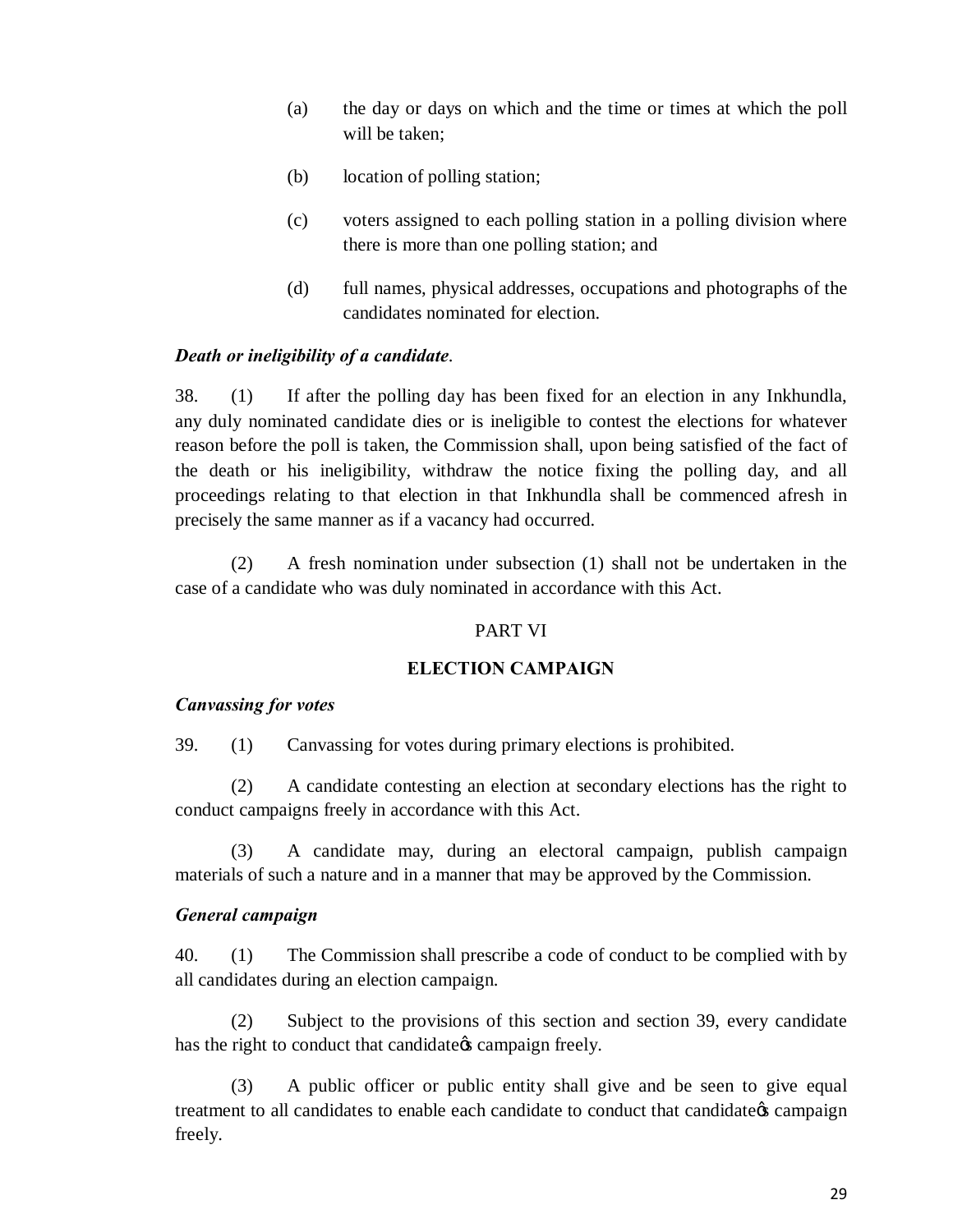#### *Organised campaign*

41. (1) The Commission may determine the manner in which campaigns shall take place.

(2) In furtherance of subsection (1), the Commission shall give equal treatment to all candidates and enable each candidate to conduct that candidate's campaign freely, and each candidate shall be given an opportunity to address the meeting on matters of national interest and socio-economic development.

(3) The Commission shall ensure that adequate security is provided at campaign meetings organized by the Commission.

#### *Use of foul language prohibited*

42. (1) A person shall not, whether in a general or organized campaign, use any language

- (a) which constitutes incitement to public order, insurrection or violence;
- (b) which is defamatory or insulting or which contains incitement to hatred; or
- (c) which seeks to excite or promote disharmony, enmity or hatred against any person.

(2) A person who contravenes subsection (1) commits an offence and is liable on conviction to a fine not exceeding five thousand Emalangeni or to imprisonment for a period not exceeding one year or to both.

### *Close of campaign*

43. A campaign meeting shall not be held within twenty four hours before the polling day.

### PART VII

### **VOTING AND VOTING PROCEDURE**

#### *Right to vote.*

44. (1) Every person who is registered in a register of voters for an Inkhundla, and who is not disqualified to vote under this Act or any other law, shall be entitled to vote at an election held in that Inkhundla.

(2) A voter shall not cast more than one vote when a poll is taken.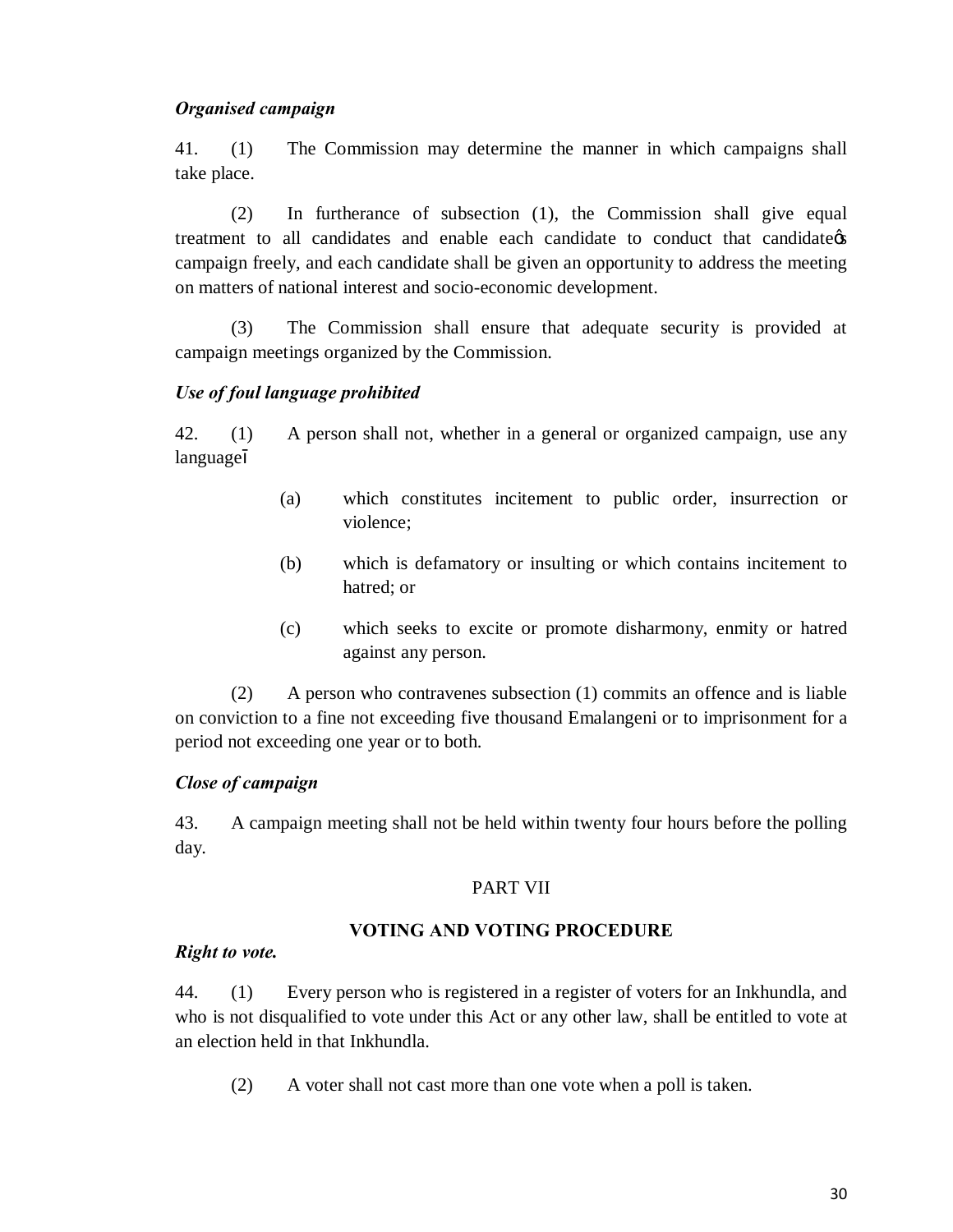#### *Poll to be taken by ballot*.

45. (1) The votes at the poll shall be given by ballot and the result shall be ascertained by counting the votes cast for each candidate.

(2) Voting at every election shall be by secret ballot using one ballot box in respect of the election of a Member of Parliament**,** Indvuna yeNkhundla and Bucopho for all the candidates at each polling station.

(3) The candidate who receives the most valid votes cast shall be declared elected.

### *Hours of voting.*

46**.** (1) The voting hours as prescribed in the proclamation shall be published by the Commission in the media.

- (2) A polling station shall
	- (a) open for voting at the prescribed time and;
	- (b) remain open for voting until the prescribed time, or such later time as the Commission may determine.

(3) A person may not be admitted to a polling station for the purpose of voting after the polling station has closed for voting.

- (4) Voting at a polling station shall continue until every voter has voted who
	- (a) is entitled to vote at that polling station; and
	- (b) had reported for voting at that polling station at the time prescribed for that polling station to close for voting.

(5) The Commission shall provide for a special voting procedure for electoral officers, staff and security personnel who are on duty on polling day.

# *Notice at polling station.*

47. (1) Before the hour fixed for the start of the poll, a presiding officer shall place a notice showing the full names, in alphabetical order of surname, and if there are two or more candidates of the same surname, in alphabetical order of their other names, and photographs.

(2) A notice in subsection (1), both within and outside a polling station shall be in siSwati and English.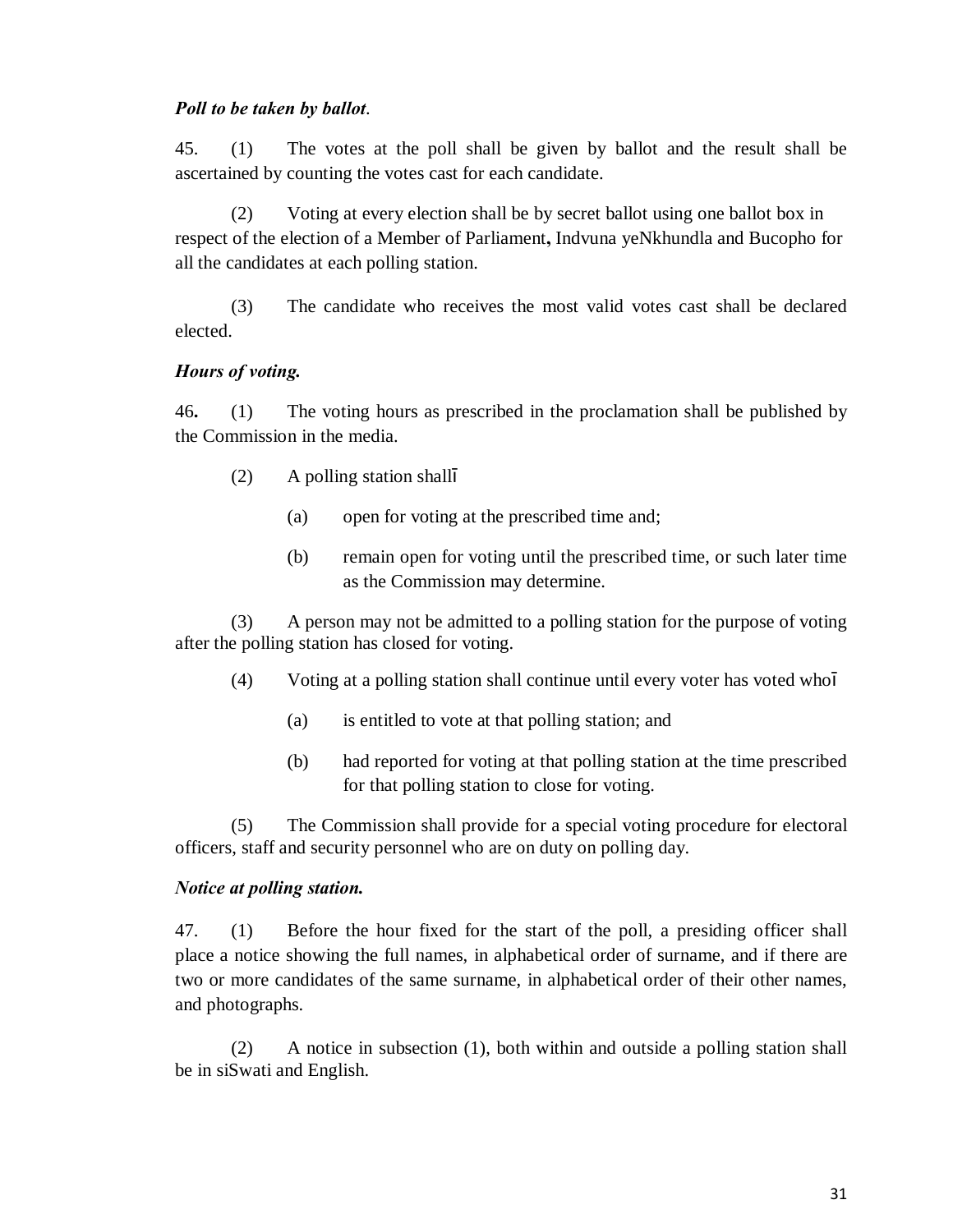#### *Admission to polling stations.*

- 48. (1) A person shall not be admitted to vote at a polling station
	- (a) except at the polling station in the polling division where the name of the person appears on the voters register; and
	- (b) where there is more than one polling station in that polling division, except at the polling station assigned to that person in accordance with section 37 (2) (c).

(2) The presiding officer shall regulate the number of voters to be admitted to the polling station at the same time.

(3) No other person, except a member or an officer of the Commission, the returning officer, the presiding officer, the polling officers, the candidates, the polling agents and a police officer on duty shall enter the polling station.

# *Presiding officer's duties.*

49. (1) A presiding officer shall give directions to the persons inside a polling station as may be necessary to ensure compliance with this Act and to keep order at the polling station.

(2) The presiding officer may require any person, other than a person actually recording a vote or the persons mentioned in section 48 (3) who misconducts himself or herself or fails to obey the lawful directions of the presiding officer, to leave the polling station.

(3) The presiding officer may authorize a polling officer to perform the functions, under this Act, of the presiding officer during the temporary absence of the presiding officer from the polling station or in other special circumstances, and where this happens, a reference in sub-sections (1) and (2) to the presiding officer shall be construed accordingly.

(4) A person who fails to leave the polling station when required to do so may be arrested by a police officer without warrant on the order of the presiding officer and shall be guilty of an offence and liable on conviction to a fine not exceeding two thousand Emalangeni or imprisonment for a period not exceeding one year.

(5) The functions conferred by this section shall not be exercised so as to prevent any voter who is otherwise entitled to vote at any polling station from having an opportunity of voting at that polling station.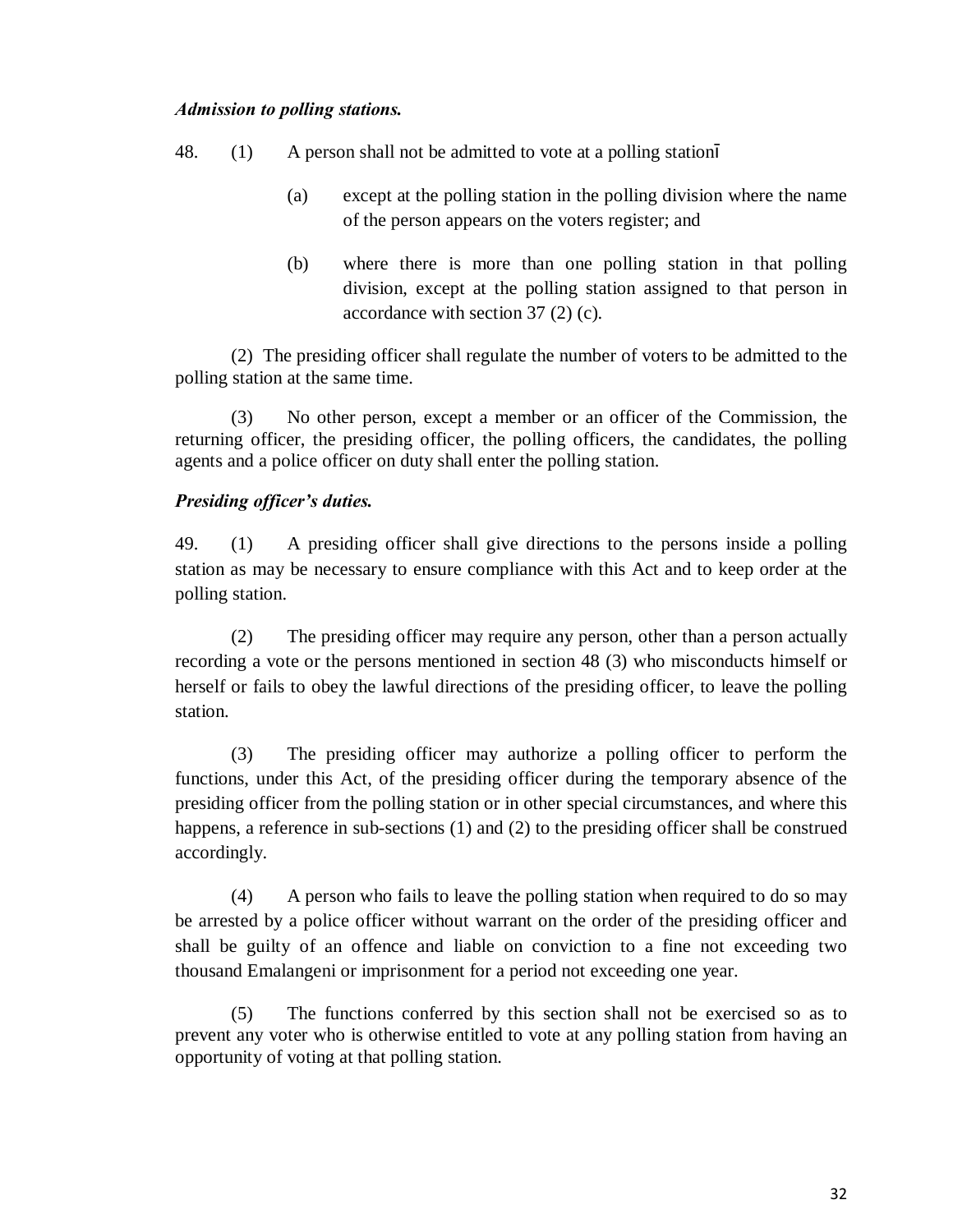#### *Emptying and sealing of ballot boxes.*

50. (1) Immediately before the commencement of the poll, a presiding officer shall show those present inside the polling station that the ballot box is empty and the presiding officer shall thereafter close and secure the lid of the ballot box in such a way that the lid cannot be opened without the official seal or fastening of the candidates being broken or damaged.

 (2) The sealed ballot box shall not be opened except as provided in this Act and shall not be removed from the polling station for the duration of the poll.

(3) The presiding officer shall place and keep each ballot box in a position where the ballot box will be within the view of persons present at the polling station.

(4) Where more than one ballot box is used after the first ballot box is filled, the procedure prescribed in this section shall be followed prior to using any additional ballot box.

#### *Voting procedure.*

51. (1) A voter is entitled to vote at a polling station

- (a) on production of that voter  $\alpha$  card to the polling officer at the polling station; and
- (b) if that voter<sub>%</sub> name is in the segment of the voter<sub>%</sub> register for the polling division concerned.

(2) When a voter produces a voter registration card to the polling officer as required by subsection  $(1)$   $(a)$ , the polling officer shall examine the voter  $\alpha$  card and determine whether

- (a) the voter is the person described in that voter registration card;
- $(b)$  the voter  $\alpha$  name is in the certified segment of the voter  $\alpha$  register for the polling division concerned; and
- (c) the voter has not already voted in the election.

(3) Where a person does not have a voter registration card but is able to prove to the presiding officer that the person is the one whose name appears on the voters register, the polling officer may allow the person to vote subject to subsection (4).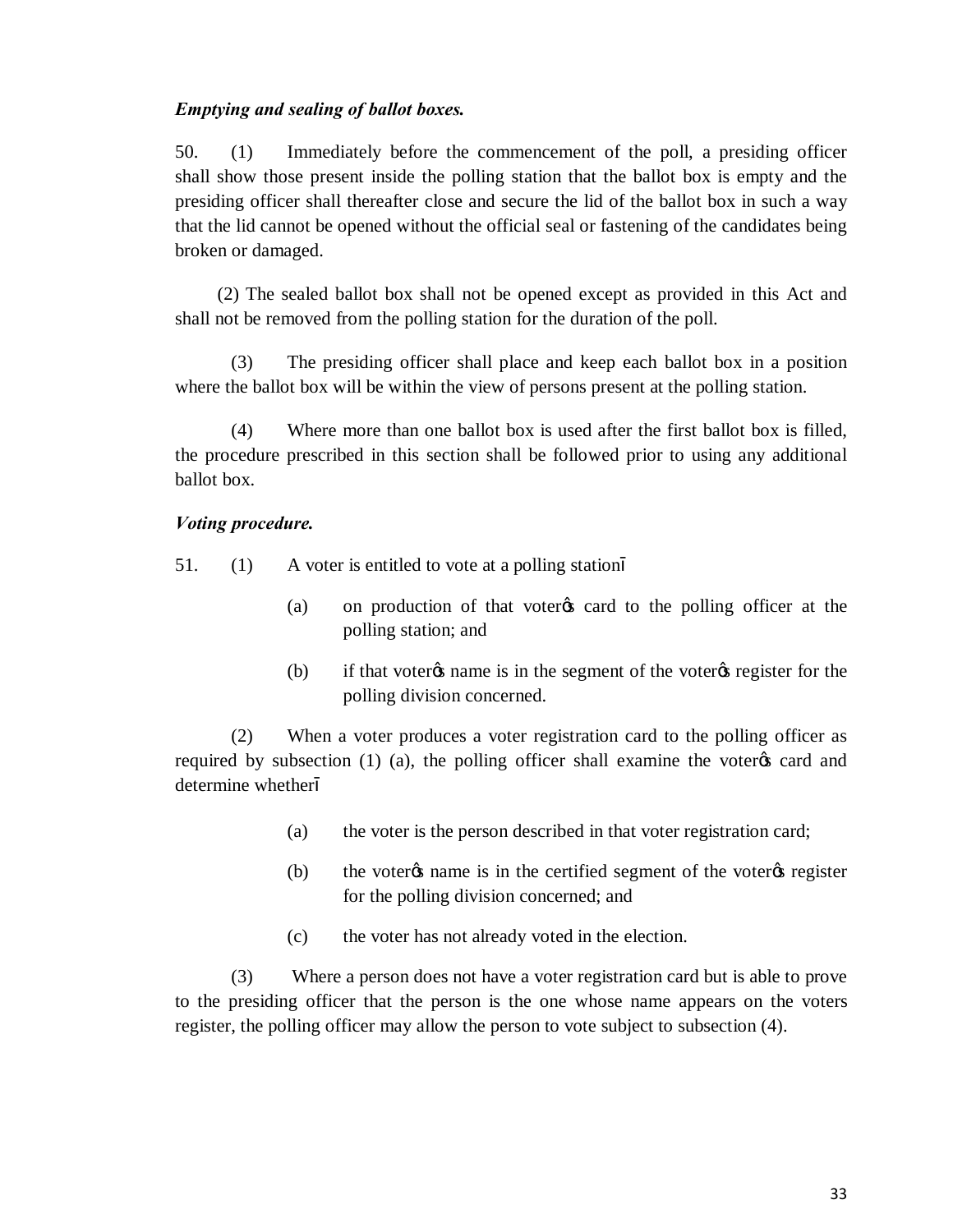(4) A presiding officer may, before allowing any person to vote under subsection (3), require that person to produce a satisfactory form of identification upon which the presiding officer shall issue a temporary voter $\alpha$  card.

(5) A person who produces a false identification to a polling officer commits an offence and is liable on conviction to a fine not exceeding five thousand Emalangeni or, in default of payment of the fine, to imprisonment for a term not exceeding two years, or both.

### *Issue of ordinary ballot papers.*

52. (1) If a polling officer is satisfied in respect of all the matters referred to in section 51 the officer shall issue to the applicant an ordinary ballot paper in a manner specified in subsection (2)**.**

- $(2)$  The polling officer shall  $\hat{\text{o}}$ 
	- (a) call out the number and name of the voter as it appears in voters register;
	- (b) enter the number in the space provided on the counterfoil of the ballot paper to be issued to the applicant;
	- (c) tear out the ballot paper and mark it with the official mark on the back in the space provided;
	- (d) fold the ballot paper in four lengthwise and crosswise, so that the face of the ballot paper is on the inside and the official mark on the outside, then unfold it and hand it to the applicant; and
	- (e) draw a line in red ink through the number and name or photograph of the voter in the voters register as evidence that a ballot paper has been issued.

(3) If, for any reason, the presiding officer or a polling officer has any doubt as to a ballot paper held by a voter being the ballot paper issued to the voter, the presiding officer may for the purpose of comparing with the number printed on the counterfoil require a voter, before dropping the ballot paper in the ballot box, to show the presiding officer the number and official mark on the back of the ballot paper.

# *Issue of tendered ballot papers.*

53. (1) If an applicant for a ballot paper states that a particular name in the voters register refers to the applicant and there is evidence that a ballot paper has already been issued in respect of that name, the polling officer shall not issue an ordinary ballot paper to the applicant but shall refer the matter to the presiding officer who shall ask the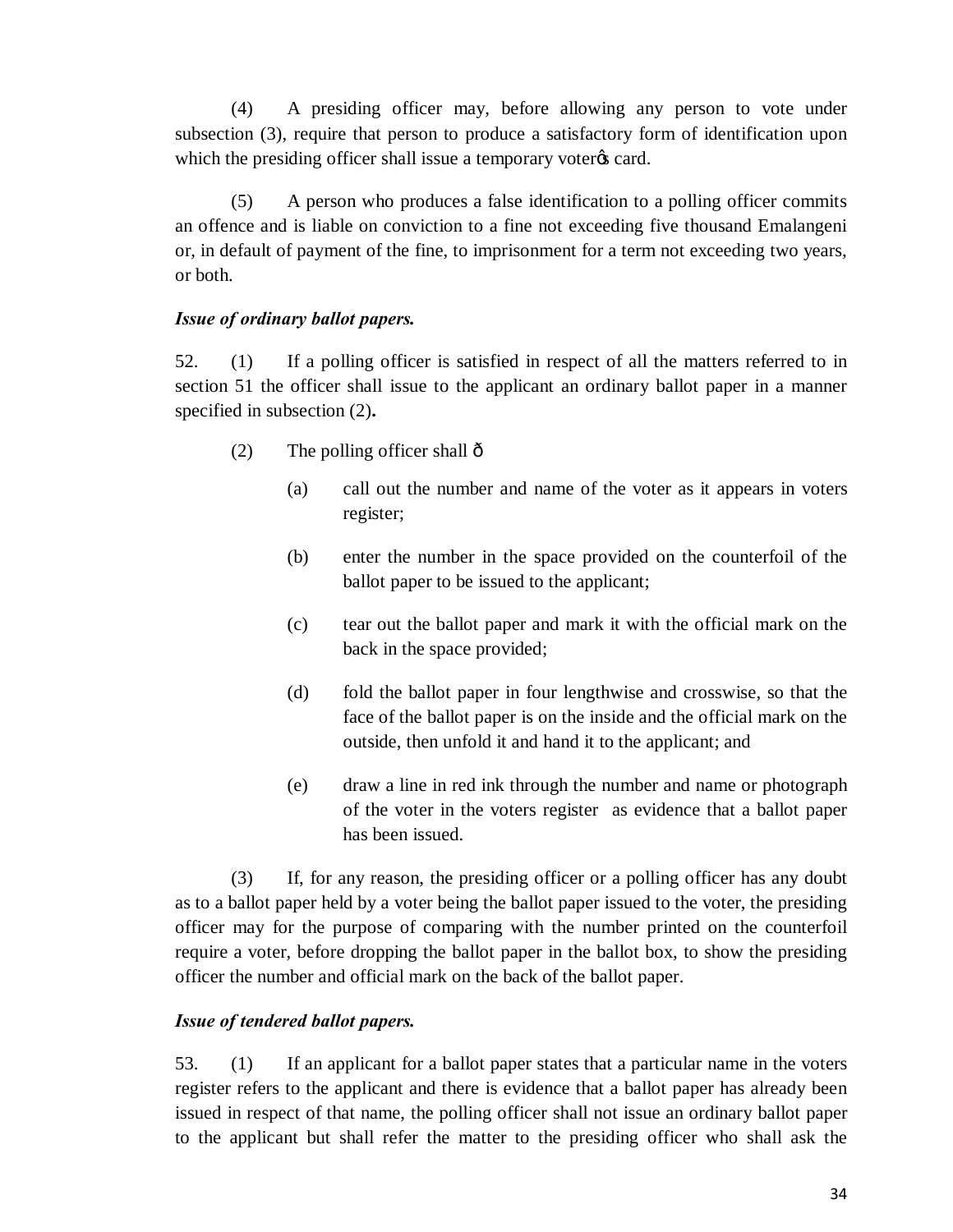applicant the questions set out in the form contained in the approved Form No. 30, record the answers and require the applicant to make and sign declaration set out in that form.

 (2) If the applicant answers the first of those questions distinctly and absolutely in the affirmative and the second and third questions distinctly and absolutely in the negative, and makes and signs the declaration, the presiding officer shall issue to the applicant a ballot paper, called a tendered ballot paper, in like manner to an ordinary ballot paper, and a note  $\tilde{o}$  tendered ballot paper issued $\tilde{o}$  shall be made in the voters register against the name concerned.

 (3) A person who, when required by the presiding officer, fails or refuses to complete and sign the declaration set out in Form No. 30 shall not be permitted to vote.

 (4) A person who makes a false answer to any of those questions commits an offence and is liable on conviction to a fine of five thousand emalangeni or, in default of payment thereof, to imprisonment for two years, or both.

### *Objections against issue of ballot paper.*

54. (1) A presiding officer or polling officer may refuse to issue a ballot paper to any applicant for a ballot paper if a candidate or a candidate is agent or any registered voter in the polling station makes an objection to issuing a ballot paper to the applicant on grounds that a person registered on the voters register is dead or is so incapacitated by sickness, absence, or otherwise, that it is impossible for that person to be present at the polling station to vote at the election in question.

(2) The objection in subsection (1) shall be by declaration on oath in the approved Form No. 30 before the presiding officer.

(3) The presiding officer shall refuse to issue a ballot paper to the applicant referred to in subsection (1), unless the applicant proves his or her identity to the satisfaction of the presiding officer or makes a declaration on oath before the presiding officer that the applicant is the person whose name appears on the voters register for the Inkhundla and that the statements made in the first-mentioned declaration (which shall be read over to him) are false.

(4) The presiding officer is authorized and required to administer any oath described in this section.

(5) A person who makes a false statement in any declaration mentioned in this section, knowing the statement to be false, commits an offence and is liable on conviction to the penalties prescribed by law for perjury.

(6) More than one person may be referred to in any declaration on oath made under sub-section (2), but the reason why each of the persons referred to is unable to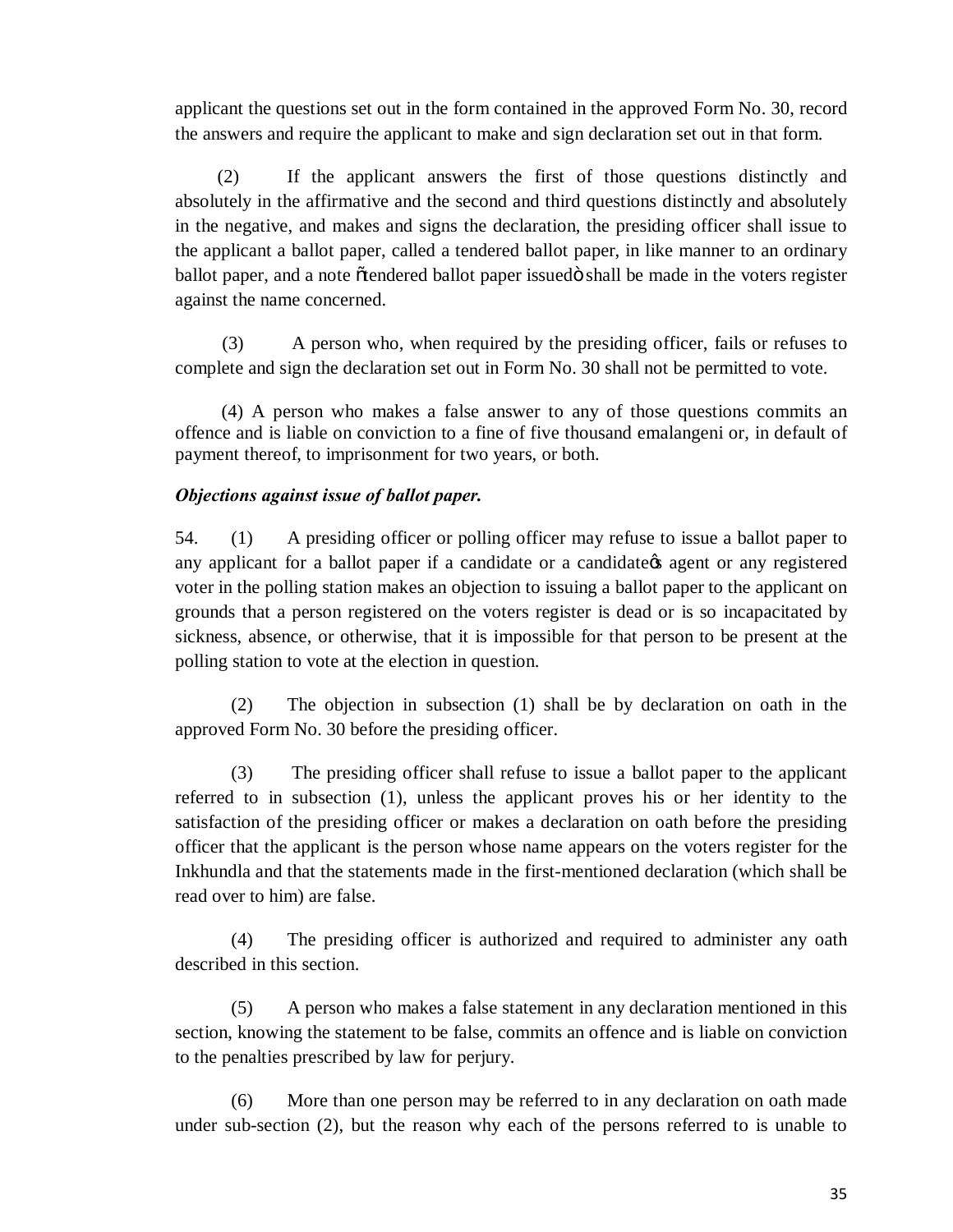attend at polling station shall be clearly connected with the person to whom the declaration relates.

 (7) A person aggrieved with the decision of the presiding officer under this section may immediately appeal against the decision to the returning officer of the Inkhundla whose decision shall be final.

### *Marking and disposal of ballot paper.*

55. (1) A person to whom a ballot paper has been issued shall immediately take it to an unoccupied polling booth and there without delay secretly signify with the instrument provided the candidate for whom the person wishes to vote by making a mark on the ballot paper in the space provided for the name and photograph of the candidate.

(2) After marking the ballot paper, the voter shall fold it in four lengthwise and crosswise so that the face of the ballot paper is on the inside and the official mark on the outside and

- (a) put it in the ballot box provided; and
- (b) thereafter without delay leave the polling station.
- (3) A voter shall not remove a ballot paper from the polling station.

(4) If through inadvertence the official mark has not been placed on a ballot paper about to be put into the ballot box handed to the presiding officer, the presiding officer may cause the mark to be placed on the ballot paper.

(5) The number of the voter as shown in the voters register shall be endorsed by the presiding officer on the back of the tendered ballot paper and entered on the tendered votes register in the approved Form No. 8 duly completed.

(6) The presiding officer shall set aside the tendered ballot paper in a separate envelope marked No. 9 duly completed.

### *Assistance in voting*

56. (1) A voter who is unable to read or who is unable to vote due to blindness or other physical infirmity, may request a presiding officer to help that voter in voting or to allow a person accompanying that voter to assist the voter in voting.

(2) The presiding officer or a person allowed by the presiding officer shall take the voter aside and shall ascertain from the voter the name of the candidate or candidates for whom the voter wishes to vote.

 (3) The presiding officer or a person allowed by the presiding officer shall immediately go into the polling booth with the voter and mark the ballot paper of the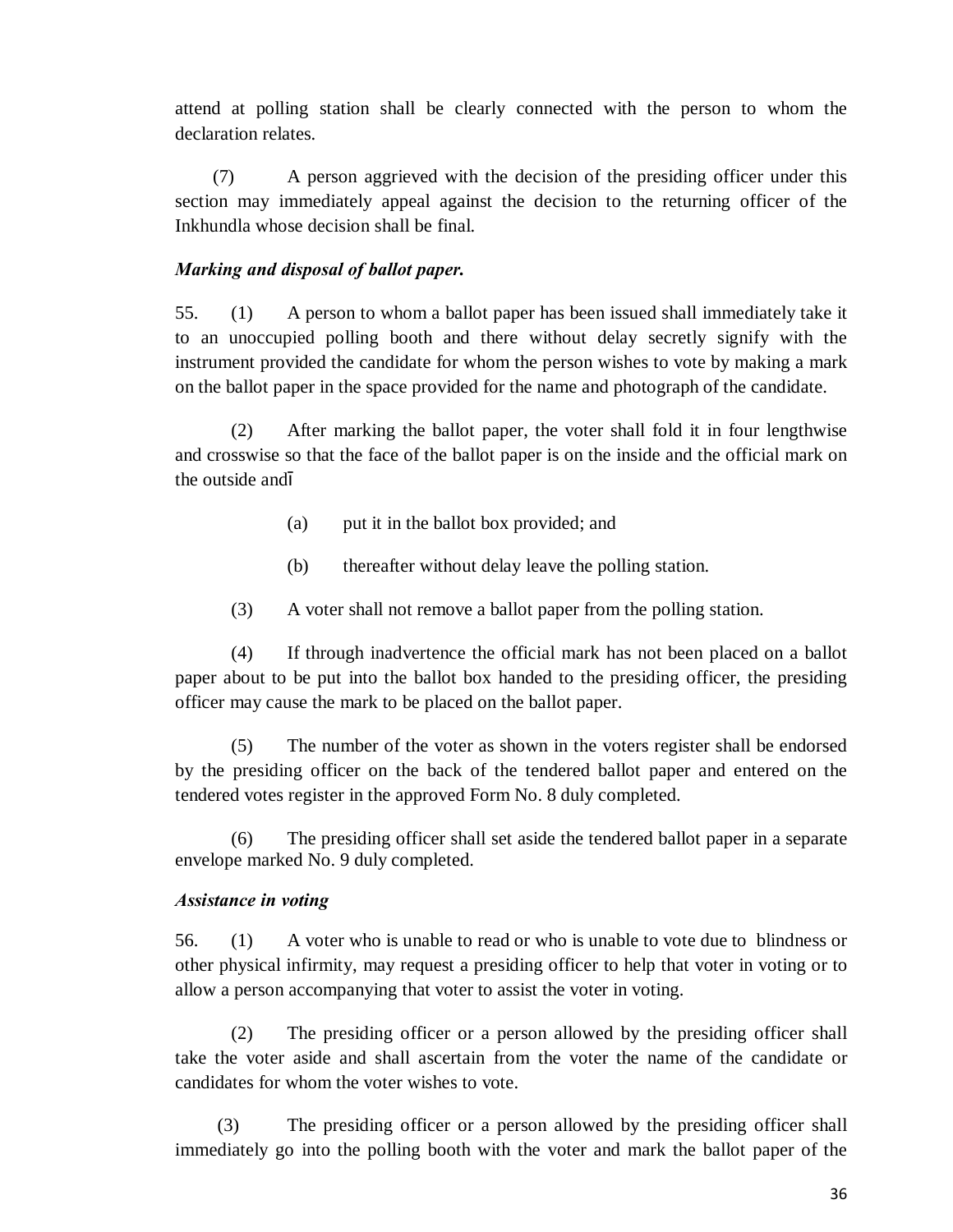voter in the manner directed by the voter, and fold and dispose the ballot paper, in a manner provided by this Act.

 (4) The secrecy of voting as stipulated in the Constitution and this Act shall be preserved in the application of this section.

 (5) A presiding officer shall record in a copy of the voters register, by means of a mark placed next to the name of the voter concerned, that the presiding officer or another person has assisted the voter as provided under this section and give the reasons for doing so in accordance with approved Form No. 10.

# *Spoilt ballot paper.*

57. (1) A voter who has inadvertently spoilt a ballot paper may return it to the presiding officer who shall, if satisfied of the inadvertence, issue the voter with a fresh ballot paper and the presiding officer shall

- (a) retain and immediately cancel the spoilt ballot paper and note the fact of the cancellation on the counterfoil;
- (b) note on the counterfoil of the spoilt ballot paper the number of the fresh ballot paper issued thus  $\tilde{\sigma}$  also counterfoil No. i i i  $\ddot{\sigma}$ ; and
- (c) note on the counterfoil of the fresh ballot paper issued the number of the spoilt paper thus  $\tilde{\text{c}}$  also counterfoil No.  $\tilde{\text{i}}$  ............

(2) The presiding officer shall set aside the spoilt ballot papers in a separate envelope marked No. 11 duly completed.

# *Closing of poll, sealing of ballot boxes and marking up of election material.*

58. (1) A ballot paper shall not be delivered to a person after the hour fixed for closing the poll but if at that hour there is in the polling station a voter who has queued to vote, that voter shall be allowed to vote.

(2) After the voters inside the polling station entitled to vote have voted, the presiding officer shall close the poll and shall immediately close the aperture of the lid of every ballot box and seal it with the official seal and other seals of such candidates or their agents who may wish to affix their seals.

 (3) The presiding officer shall sign the tendered votes register in the approved Form No. 8 and the register of voters whose ballot papers have been marked by the presiding officer in the approved Form No.10, and complete and sign the  $\ddot{\text{o}}$ ballot paper accounto, in duplicate, in the approved Form No.12.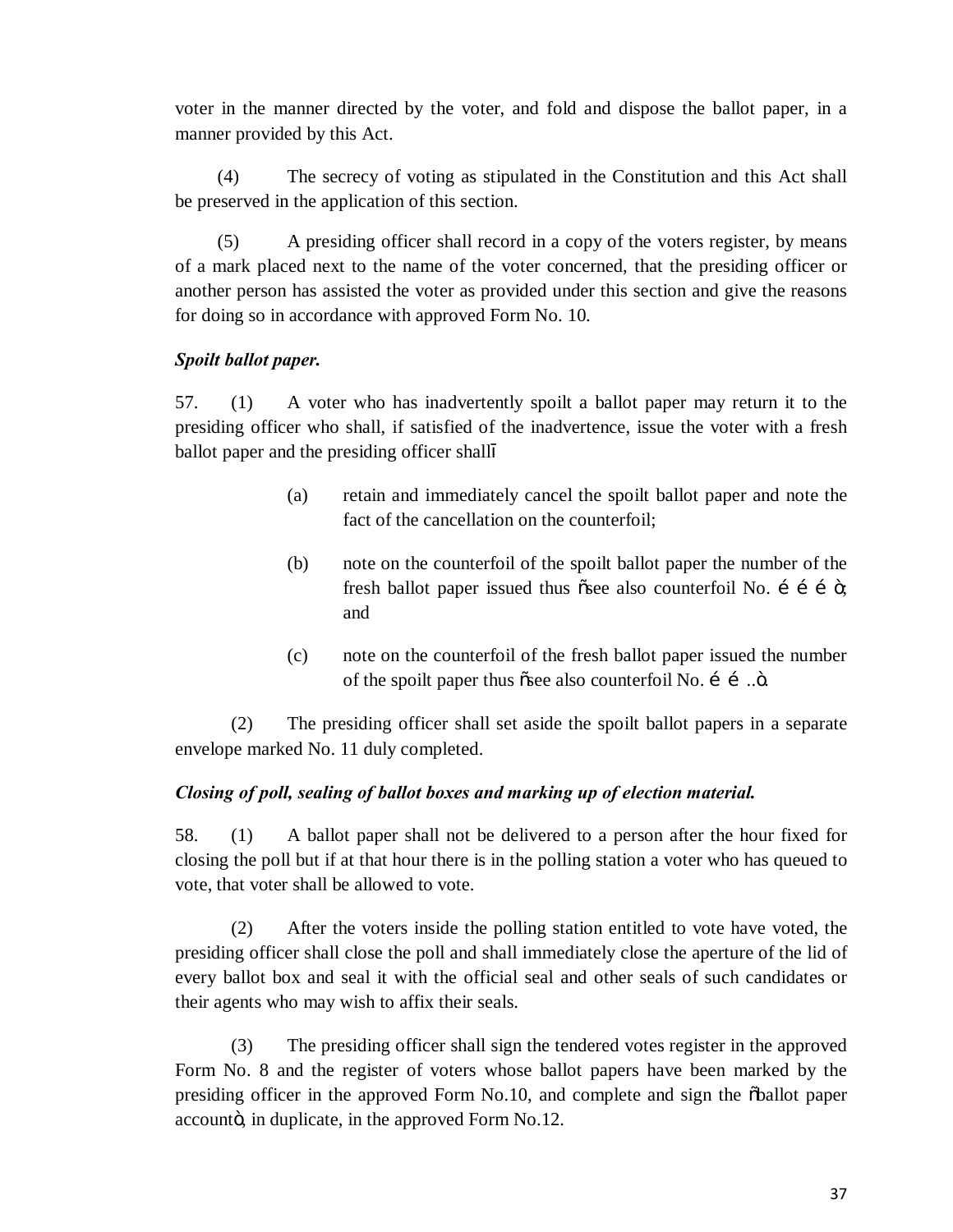(4) The presiding officer shall, in the presence of the persons lawfully present inside the polling station, enclose the following envelopes, and seal each envelope with sealing wax impressed with the official seal and the seals of any candidates or their agents who may wish to affix their seals

- (a) the appointment of the presiding officer and the polling officers, and the declarations of secrecy handed to the presiding officer in terms of section 15(3)(b) in an envelope marked No. 13 duly completed;
- (b) the completed approved Form No. 30 in an envelope marked No. 14 duly completed;
- (c) used tendered ballot papers and tendered votes register in the approved Form No. 8 in an envelope marked No. 9 duly completed;
- (d) register of voters whose ballot papers have been marked by the presiding officer in the approved Form No. 10 in an envelope in the approved Form No. 15 duly completed;
- (e) the spoilt ballot papers in an envelope marked No. 11 duly completed;
- (f) the ballot paper account in duplicate in approved Form No. 12 in an envelope in the approved Form No. 16 duly completed;
- (g) the counterfoils of the used ballot papers in an envelope marked No.17 duly completed;
- (h) the marked copies of the voters register in an envelope marked No.18 duly completed;
- (i) the unused ballot papers, in an envelope marked No.20 duly completed;
- (j) the instruments for marking ballot papers with official marks, in an envelope marked No.19 duly completed;
- (k) all other election material except such as may be necessary for the purpose of sub-sections (6) and (7) in an envelope marked No.21 duly completed.

(5) For the purpose of separating the counterfoil of used ballot papers from the unused ballot papers, a partly used ballot paper book shall be divided into two.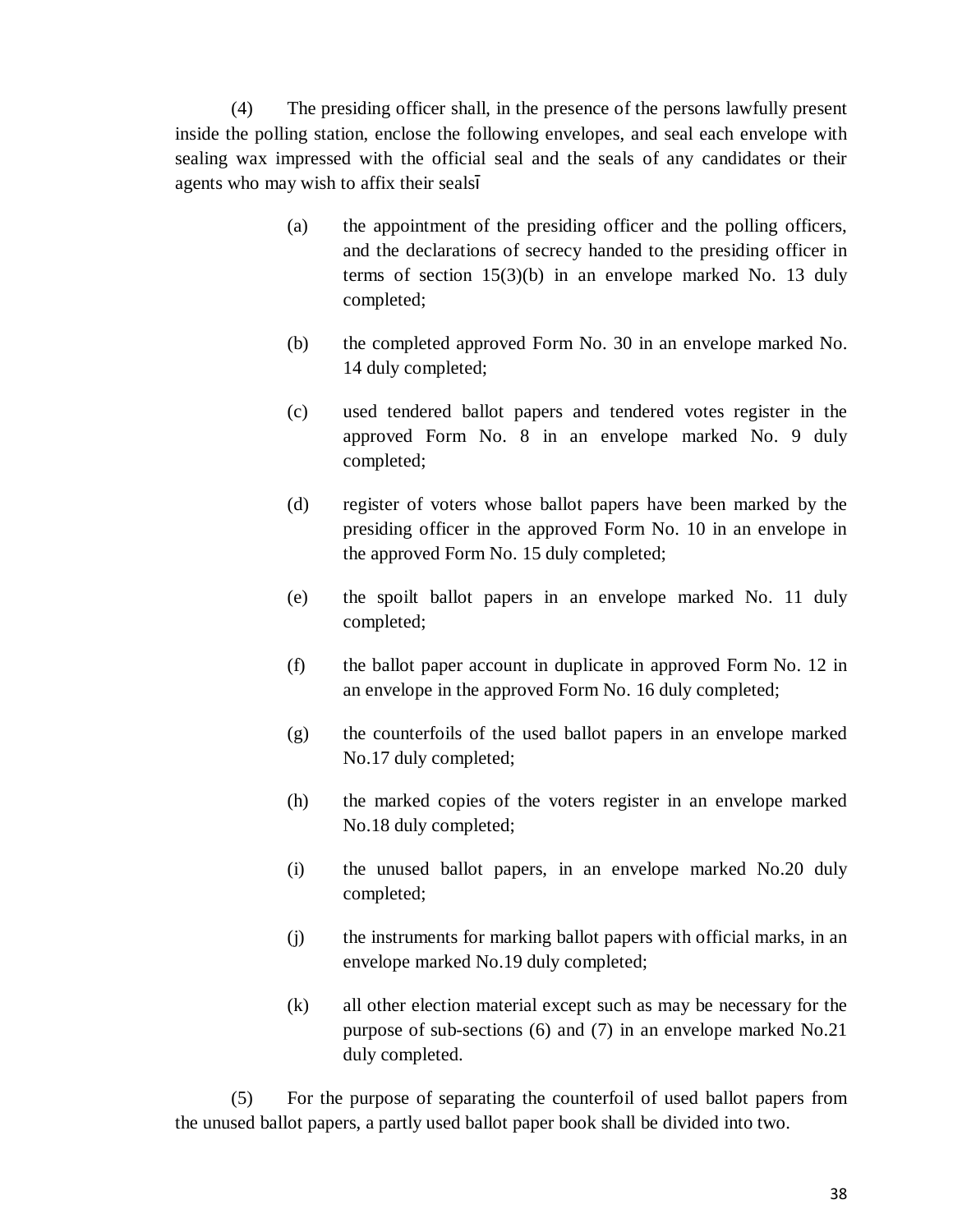(6) The envelopes referred to in sub-section (4) shall, after being sealed as required and signed by the presiding officer, be made up into one parcel with a label signed by the presiding officer in accordance with the approved Form No.22 and duly completed and sealed with wax impressed with the official seal and the seals of those candidates or their agents who may wish to affix their seals.

(7) The presiding officer shall enclose the official seal in an envelope marked No.23 duly completed and signed by the presiding officer.

### *Procedure of poll on more than one day.*

59. (1) Where the Writ of Proclamation calling for an election under section 27 or a Writ of Election issued under section 27 specifies that the poll shall be taken on more than one day, the presiding officer shall, for the purpose of closing the poll on each day that it continues, comply with the requirements of section 58 except the requirements of section 58(4) relating to the completion and sealing of each envelope with the official seal and the seals of the candidates or their agents, and shall adjourn the poll to the following day on which the hours of polling shall be the same as for the first day.

(2) Before re-opening the poll on the following day, the presiding officer shall permit those candidates or their agents who may be present to examine the seals on the ballot box and all packages sealed on the previous day, and any seal which has been broken or tampered with shall be noted and the fact reported to the returning officer forthwith.

# *Adjournment of poll in case of riot.*

60. (1) If the proceedings at any polling station are interrupted or obstructed by riot, open violence or an emergency, the presiding officer shall adjourn the proceedings till the following day and forthwith give notice of the adjournment to the returning officer.

(2) If the poll is adjourned at any polling station the procedure shall be the same as provided in section 59.

# *Delivery of election material to returning officer.*

61. (1) A presiding officer shall personally deliver to the returning officer, at a venue notified by the returning officer for the receiving of votes from polling stations

- (a) the ballot boxes;
- (a) the envelope marked No.23 containing the official seal; and
- (b) parcel under label in the approved Form No.22 containing the other election materials.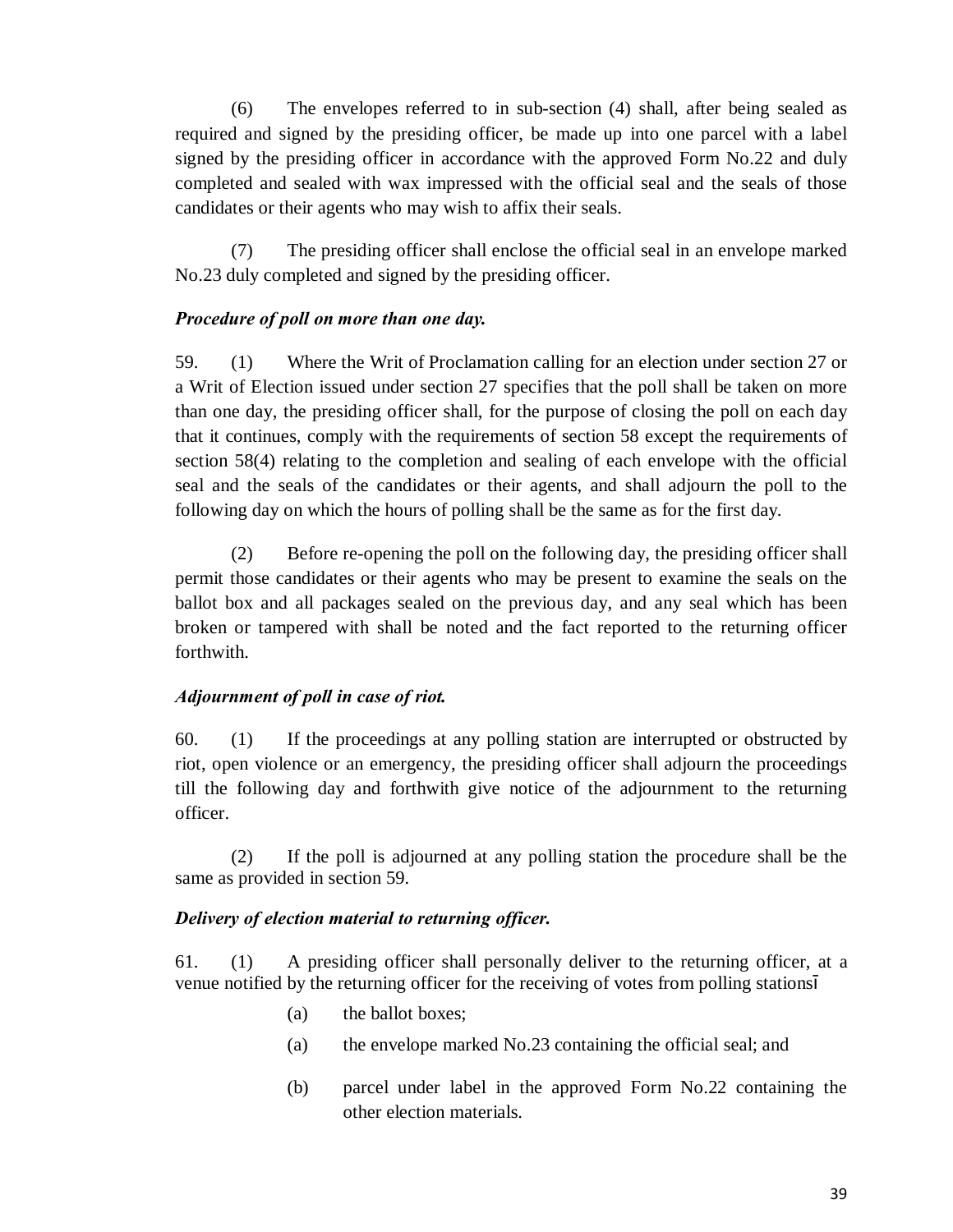(2) On receipt of the materials specified in subsection (1), the returning officer shall, as soon as practicable, make arrangements for counting the votes given at the election in accordance with the proclamation for those elections.

#### *Persons allowed inside place of counting.*

62. The following persons may witness the counting of votes at the place where the counting takes place

- (a) returning officer;
- (b) counting officers;
- (c) presiding officers;
- (d) polling officers;
- (e) a member or officer of the Commission;
- (f) a candidate or candidate *agents*;
- (g) election observers or monitors;
- (h) any registered voter allowed by the returning officer to witness the vote count.

### *Checking of election material.*

63. (1) The returning officer shall deal with the election material received from each polling station separately in the following manner-

- (a) open the envelope marked No.23 containing the official seal used by the presiding officer;
- (b) with any candidate or candidate *of* agent who may wish to do so, examine seals and fastenings on the ballot boxes and parcel labelled in the approved Form No.22, in order to ascertain whether they have been tampered with;
- (c) open the parcel labelled in the approved Form No.22, and with any candidate or candidate the agent who may wish to do so, examine the different packets in the parcel, in particular the seals of each packet, in order to ascertain whether they have been tampered with;
- (d) open the envelope marked No.16 containing the ballot paper account;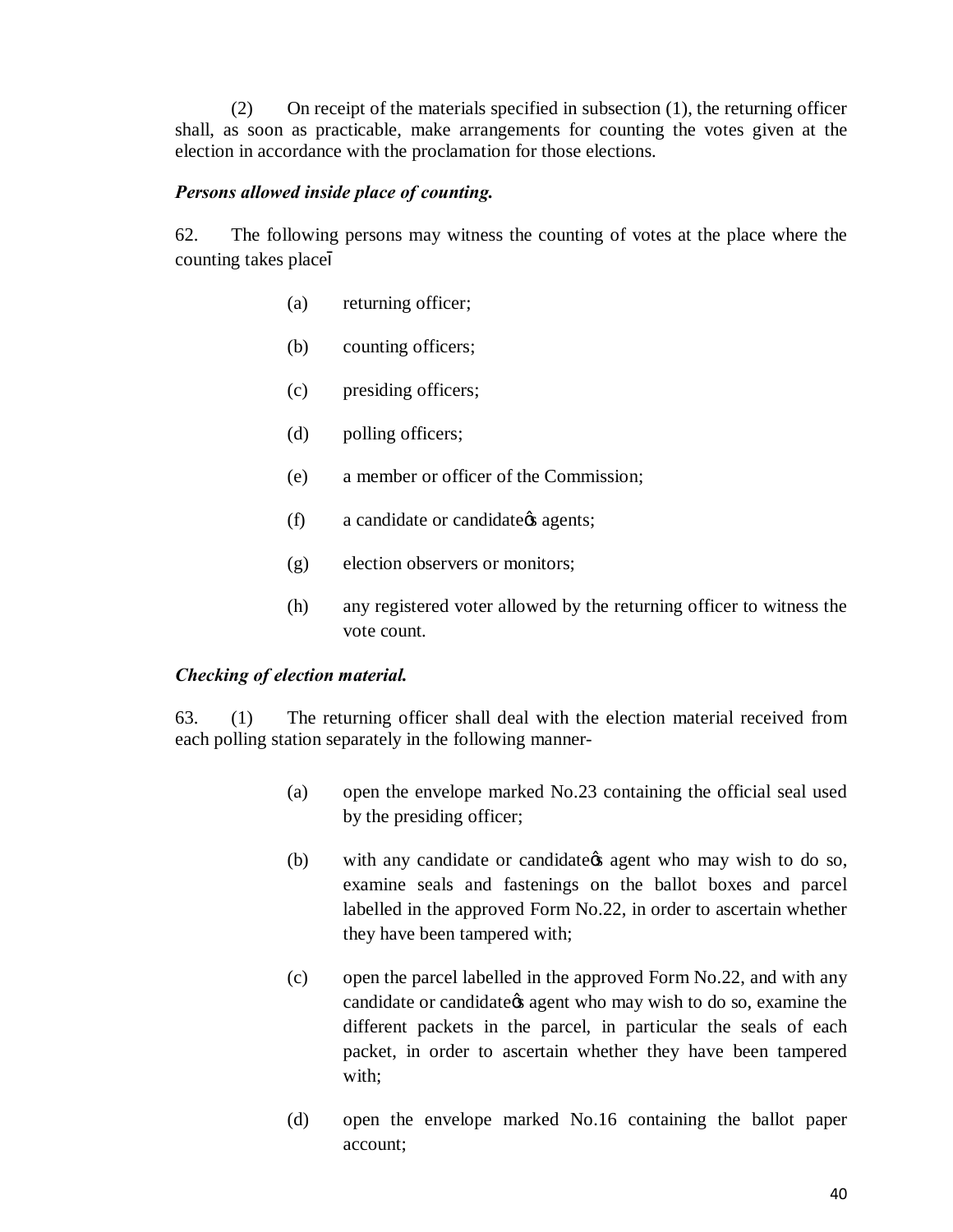- (e) open each ballot box and take out, count and return to the ballot box, the total number of ordinary ballot papers in each ballot box;
- (f) open the envelope marked Nos. 9, 11 and 17 and verify the ballot paper account (in the approved Form No.12) with the
	- (i) number of ordinary ballot papers in the ballot boxes;
	- (ii) number of tendered ballot papers according to the tendered register of voters (approved Form No.8);
	- (iii) spoilt ballot papers;
	- (iv) counterfoils of ballot papers issued; and
	- (v) number of unused ballot papers;
- (g) record on the ballot paper account any errors found and permit any candidate or candidate  $\alpha$  agent who may wish to do so, to make a copy of the account and their remarks on the account; and
- (h) replace the tendered votes register, the spoilt ballot papers, the ballot paper account, the counterfoils of used ballot papers, and the unused ballot papers in their respective envelopes, and reseal those envelopes with the official seal.

(2) The returning officer shall make a record of the seals and fastening of any ballot box or packet which appears to have been tampered with.

### *Counting of votes.*

64. (1) After checking the election material as required under section 63, the ballot papers shall then be unfolded with their backs upwards, and the official marks checked.

(2) A ballot paper which does not bear the official mark shall be put aside for the decision of the returning officer.

(3) Each ballot paper shall be turned over face upwards and the votes given for each candidate counted.

### *Dealing with doubtful ballot papers.*

65. A counting officer shall put aside for the decision of the presiding officer or returning officer a ballot paper ó

(a) which does not bear the official mark of the Commission; or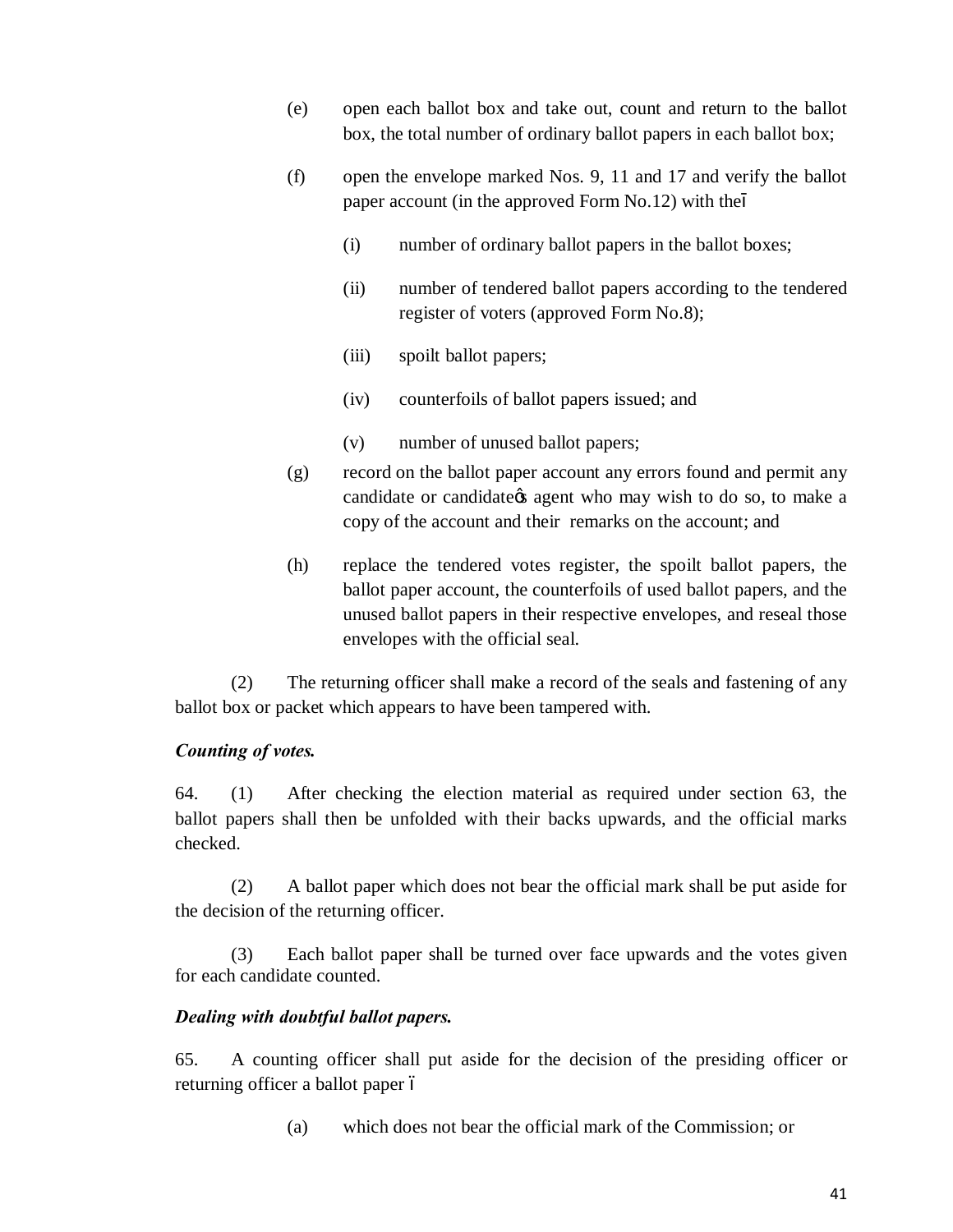- (b) which is not marked by the voter so as to clearly identify the candidate for whom the vote was cast; or
- (c) which is not marked at all; or
- (d) which has on it writing or mark by which the voter could easily be identified.

#### *Presiding officer or Returning officer's decision on doubtful ballot papers.*

66. (1) Subject to subsection (2), a Presiding Officer or Returning Officer shall, with any candidate or candidate *g* agent who may wish to do so, scrutinize a ballot paper put aside for the Presiding or Returning Officer<sub>ofs</sub> decision, and shall, after considering any objections or arguments put forward in respect of a ballot paper by any candidate or candidate $\alpha$ s agent, decide

- (a) whether to reject the ballot paper; or
- (b) having accepted it, for which candidate or candidates the vote is given.
- (2) A Presiding or Returning Officer shall reject and not count a ballot paper
	- (a) which does not bear the official mark of the Commission;
	- (b) on which votes are given for more candidates than the number to be returned;
	- (c) which is unmarked;
	- (d) which bears writing or mark by which the voter could be identified; or
	- (e) which is not marked by the voter so as to clearly identify the candidate for whom the vote was cast

(3) The Presiding or Returning Officer shall enter the word or ejected on a ballot paper that is rejected and, if objection to the Presiding or Returning Officer decision is made by or on behalf of a candidate, the Officer shall add the words  $\tilde{\sigma}$  rejection objected toö.

(4) If objection to the acceptance of a ballot paper is made by or on behalf of a candidate, the Presiding or Returning Officer shall enter on the ballot paper the words õacceptance objected toö.

(5) A candidate or candidate *of* agent may, if present when the counting or any recount of votes is completed, require the Presiding or Returning Officer to have the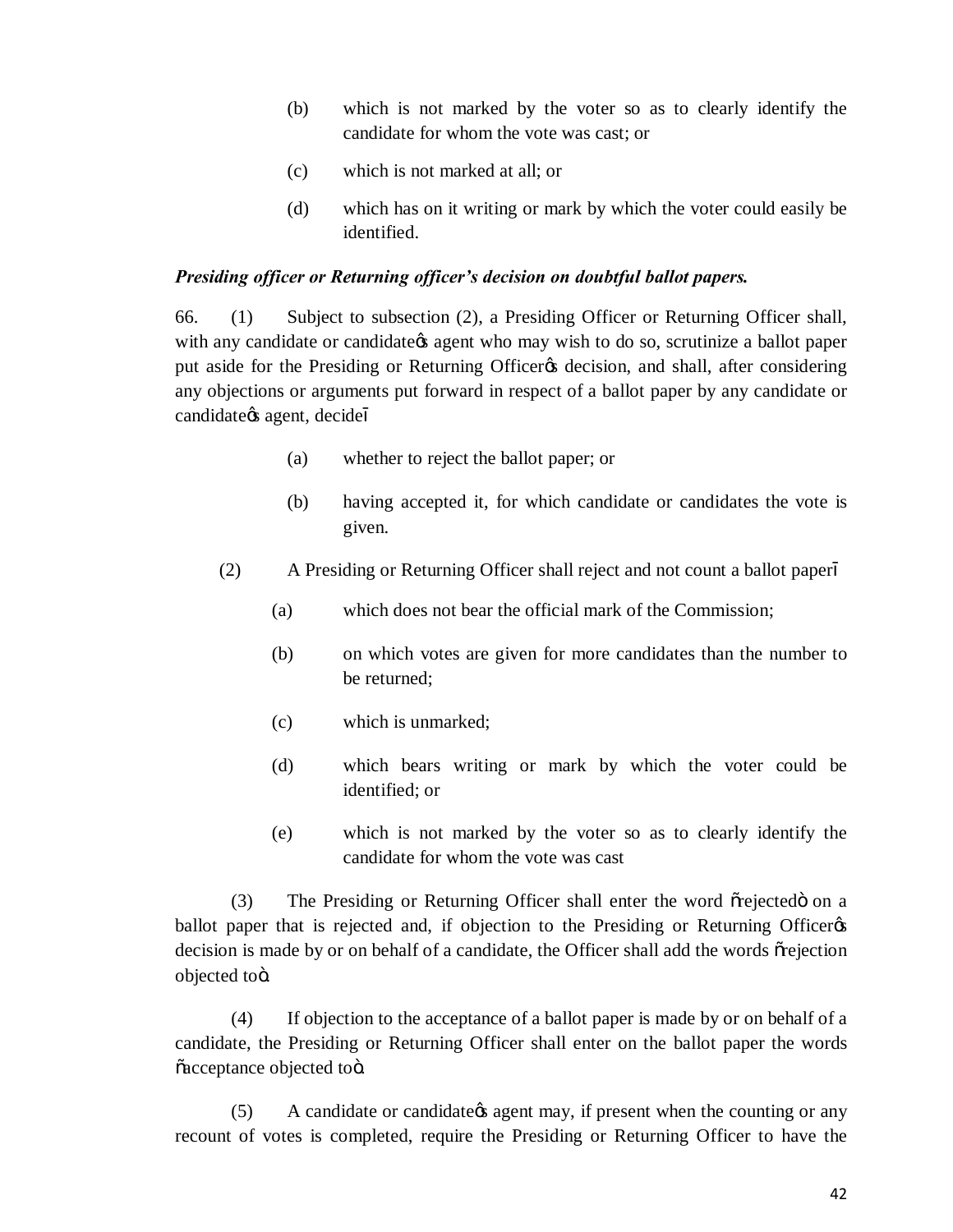votes recounted or again recounted but the Officer may refuse to do so, if in the Officer opinion, the request is unreasonable.

(6) No step shall be taken on the completion of the counting or any recount of votes until the candidates and election agents present at the completion thereof have been given a reasonable opportunity to exercise the right conferred by sub-section (5).

(7) The decision of the Officer in respect of a ballot paper is subject to adjudication or review by the High Court.

# *Equality of votes in an election*.

67. In the event of the number of votes for two or more candidates being equal, the returning officer shall announce the date on which a by-election shall be held to decide the winner between the tying candidates.

# *Declaration of result.*

68. (1) After counting and ascertaining the number of votes for each candidate, the returning officer shall declare the candidate who has received more votes than any other candidates to have won the election.

(2) The returning officer shall immediately complete and sign the approved Form No.24 and shall forthwith

- (a) declare the result of the poll by reading the completed form aloud outside the place of counting and displaying a copy of the form at that place;
- (b) forward to the Commission the endorsed writ and a copy of the completed approved Form No.24.

### *Publication of name of successful candidate.*

69. The Commission shall publish in the Gazette the results of the election and the names of the candidates who won the election.

### *Opening of envelopes and other action by returning officer.*

70. As soon as possible after the declaration of the result of the poll, the returning officer shall

- (a) open the envelope marked No.13 containing the appointment of presiding and polling officers and declaration of secrecy;
- (b) open the envelope marked No.14 containing the approved Form No.30;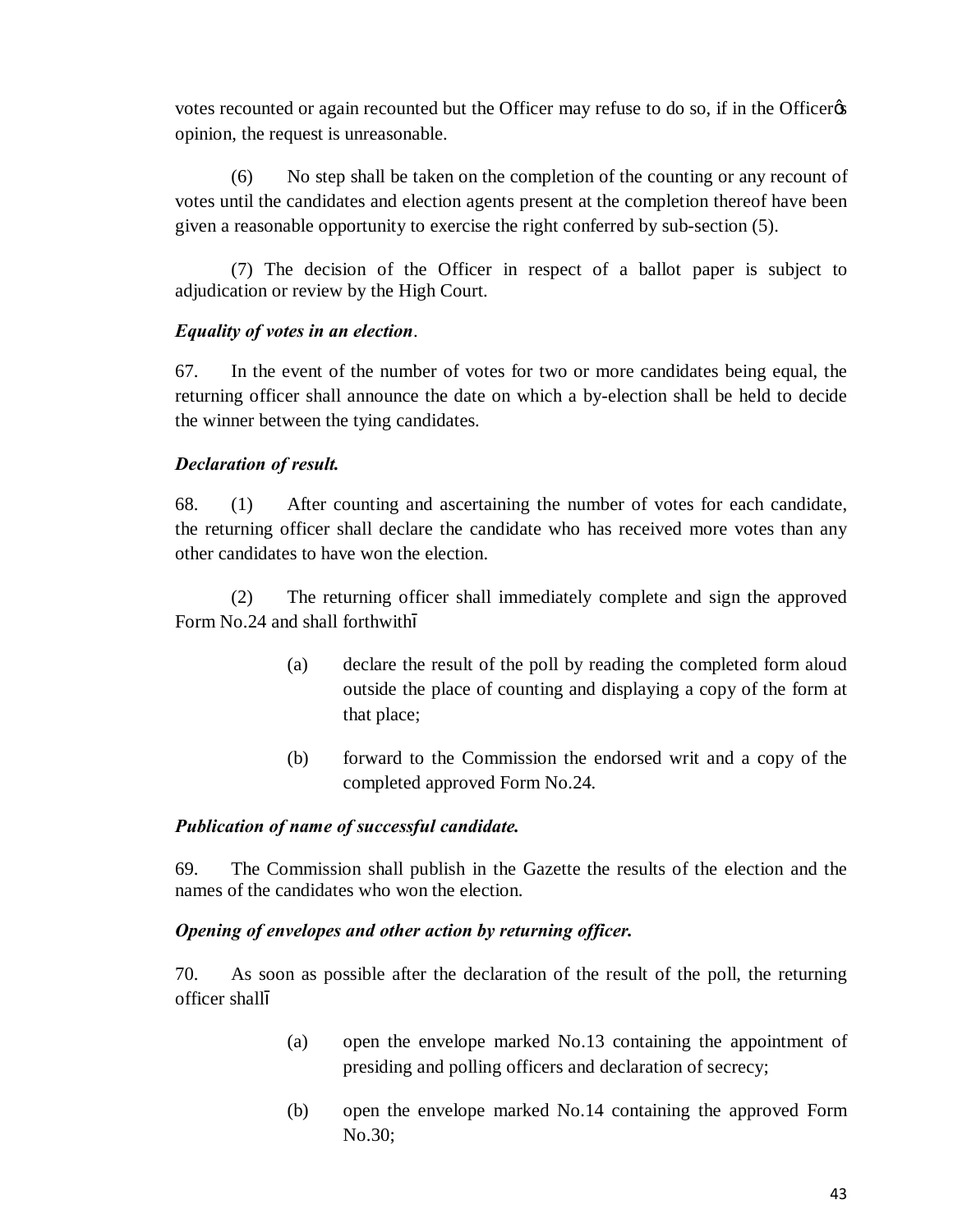- (c) open the envelope in the approved Form No.25 containing the register of votes marked by the presiding officer in the approved Form No.10 and ascertain the number of votes marked by the presiding officer, reseal that envelope with the official seal and affix his signature to the back of that envelope; and
- (d) open the envelope marked No.16 containing the ballot paper account in duplicate in the approved Form No.12, remove from the envelope the duplicate copy of that account, reseal the envelope with the official seal and affix the returning officer is signature to the back of the envelope.

### *Disposal of election papers.*

71. (1) The returning officer shall then make up into separate packets impressed with the official seal, the

- (a) appointments of presiding officers, polling officers and counting officers in the approved Form No.1B, the advices of appointments of candidates *election* agents and messengers in the approved Form No.5 and the declarations of secrecy in the approved Form No.6 placed together in an envelope marked No.13 duly completed;
- (b) completed approved Form No.30 placed in an envelope marked No.14 duly completed;
- (c) sealed envelopes in the approved Form No.9 containing tendered ballot papers and tendered votes register placed together in a bigger envelope marked No.9 duly completed;
- (d) sealed envelopes marked No.15 containing the register of votes marked by the presiding officers placed together in a bigger envelope marked No.15 duly completed;
- (e) sealed envelopes marked No.11 containing spoilt ballot papers, placed together in a bigger envelope marked No.11 duly completed;
- (f) sealed envelopes marked No.16 containing ballot paper accounts placed together in a bigger envelope marked No.16 duly completed;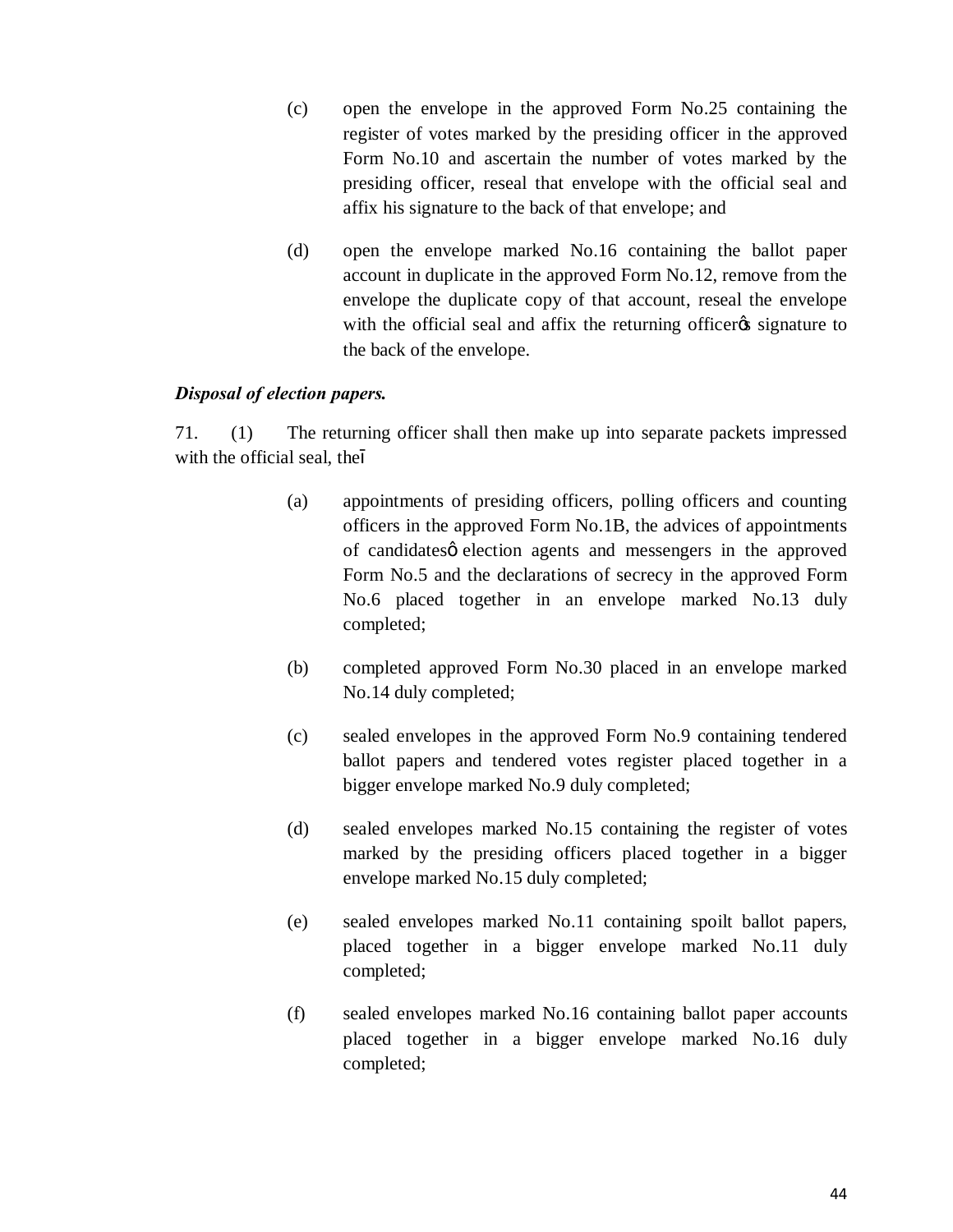- (g) sealed envelopes marked No.17 containing counterfoils of used ballot papers placed together in a bigger envelope marked No.17 duly completed;
- (h) sealed envelopes marked No.19 containing unused ballot papers, placed together in a bigger envelope marked No.19 duly completed;
- (i) counted ordinary ballot papers, with a label in the approved Form No.25 duly completed and affixed;
- (j) rejected ordinary papers placed together in an envelope marked No.26 duly completed; and
- (k) all nomination papers and withdrawal forms of candidates placed together in an envelope marked No.27 duly completed.

(2) The returning officer shall make up into a packet impressed with the official seal, the sealed envelope marked No.18 and affix to the bag or box the label No.28 duly completed.

(3) The returning officer shall place the packets referred to in sub-sections (1) and (2) in a bag or box impressed with the official seal, and affix to the bag or box the label No.29 duly completed.

(4) The returning officer shall deliver the sealed bag or box to the Commission and the Commission shall be responsible for the safe custody of all election documents and shall retain the documents for a period of one year from the date of the election after which they shall, unless the High Court directs otherwise, be destroyed.

### *Opening or inspection of election papers.*

72. (1) The bag or box referred to in section 71(3) or any packet in the bag or box shall not be opened, nor shall any person be allowed to inspect any election document, except under the order of the High Court for the production by the Commission of the document, on its being satisfied by evidence on oath that the inspection or production is required for the purpose of instituting or maintaining a prosecution for an offence under this Act or for the purpose of proceedings questioning an election or a return, and the order may be made subject to any conditions that the court may determine.

(2) The court in making an order under subsection (1) shall take care not to disclose or make known for which candidate a particular voter has voted.

(3) Where the court makes an order for the Commission to produce any document or packet in the custody of the Commission relating to a specified election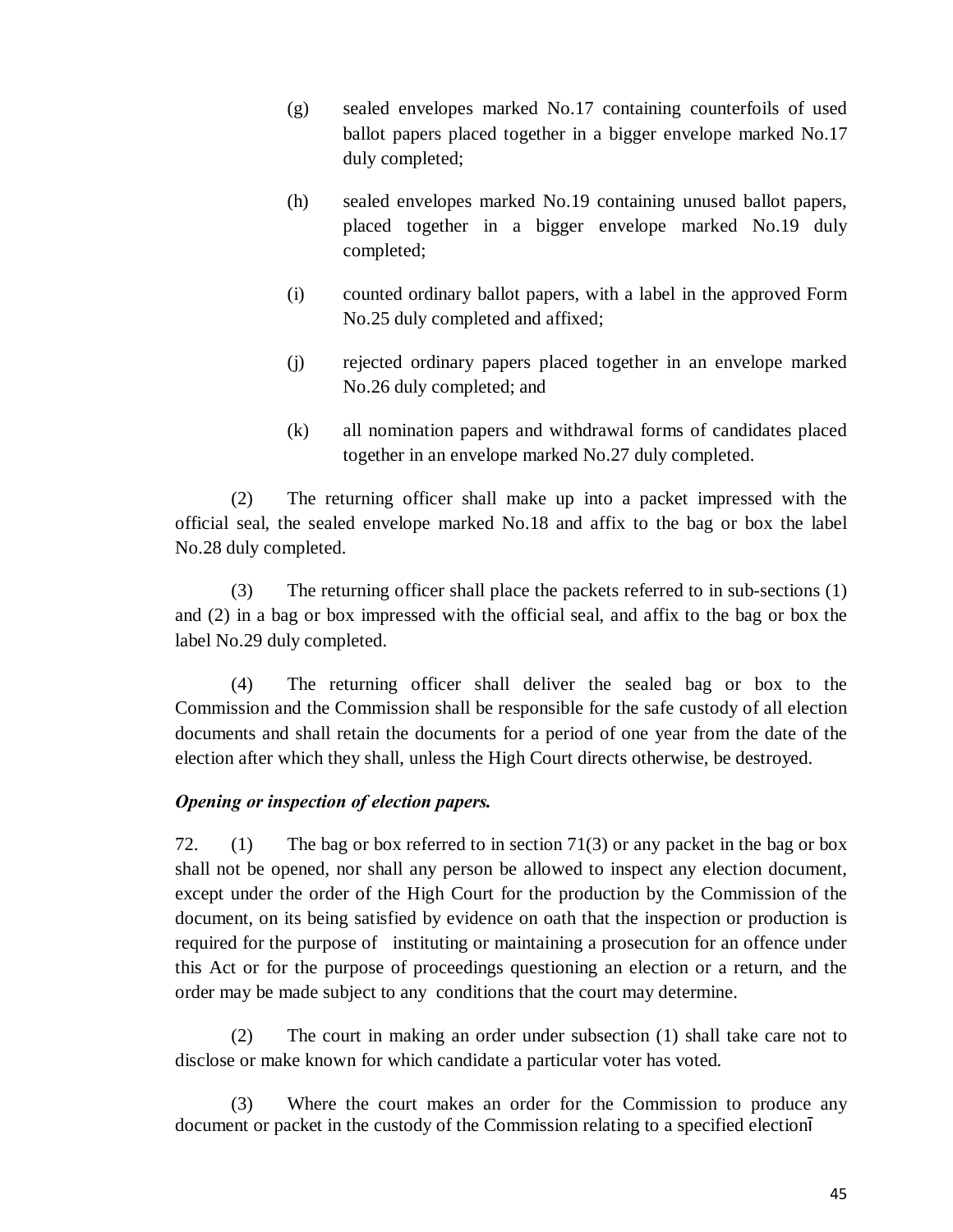- (a) the production by the Commission of the document or packet, in the manner directed by the order or in accordance with a rule of court, shall be conclusive evidence that the document or packet relates to the election;
- (b) any entry appearing on a packet produced by the Commission shall be evidence of the contents of the packet being what they are stated to be by the entry; and
- (c) the production by the Commission of a ballot paper, purporting to have been used at the election and of a counterfoil marked with the same printed number and having a number marked on the ballot paper in writing, shall be *prima facie* evidence that the person who voted by the ballot paper in question was the person opposite whose name in the voters register there appeared at the election the same number as that written on the counterfoil.

(4) A power given to a court by this section may be exercised by a judge in chambers.

#### **PART VIII**

#### OBSERVERS, MONITORS AND VOTER EDUCATION

#### *Accreditation of observers and monitors.*

73. (1) The Commission may, on an application accredit any individual, group or institution as an election observer or monitor at any election.

(2) The Commission may require any information it may consider necessary in support of an application under subsection (1).

(3) The Commission may accredit an applicant, without the payment of any fee, to observe or monitor an election after considering the application, any other information provided by the applicant, and whether $\hat{o}$ 

- (a) the accreditation of the applicant shall promote conditions conducive to a free and fair election; and
- (b) the persons appointed by the applicant shall
	- (i) observe the election impartially and independently of any candidate contesting that election; and
	- (ii) be competent and professional in observing the election.

(4) If the Commission decides to accredit the applicant, the Commission shall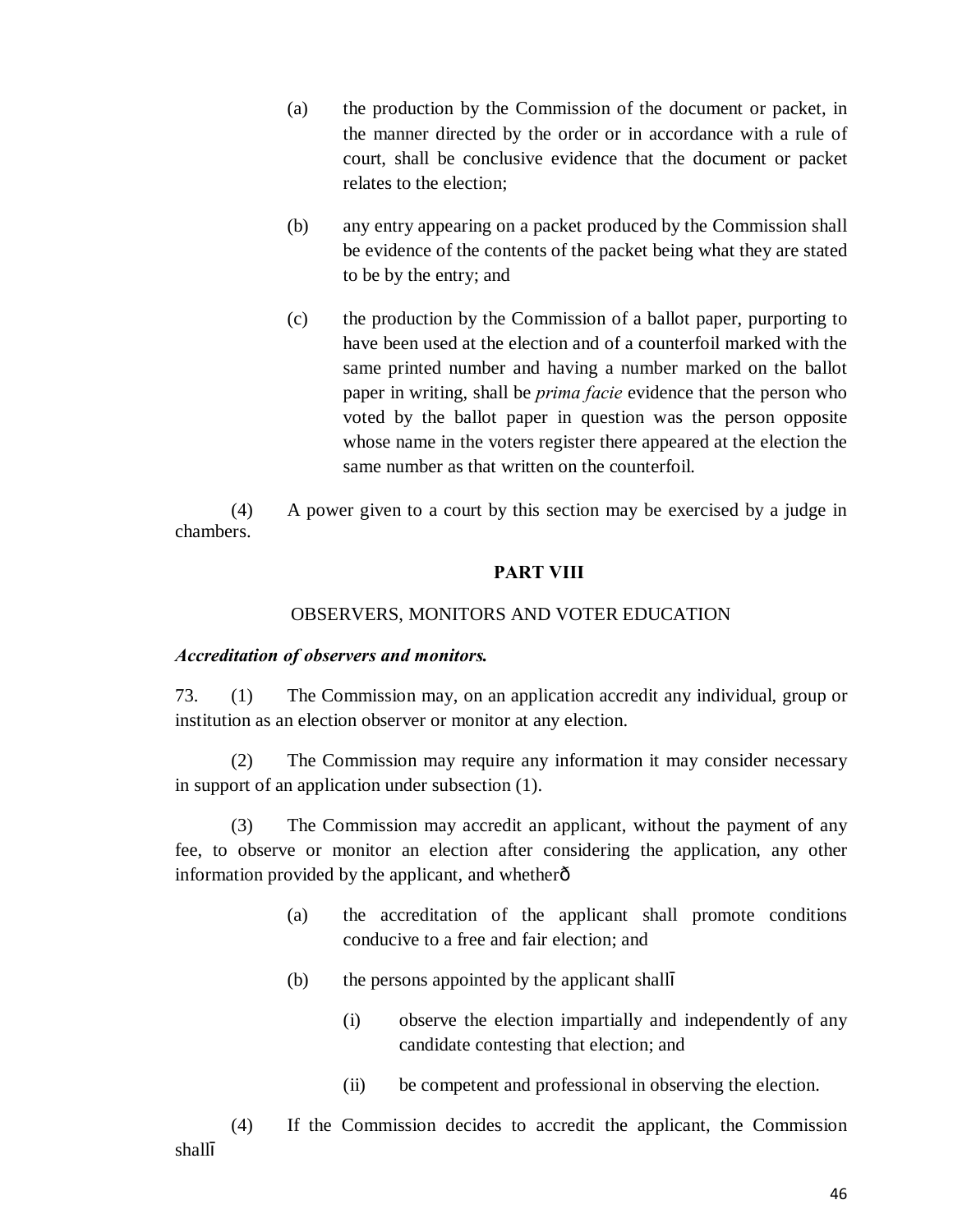- (a) enter the applicant the name in the register of persons accredited as observers and monitors;
- (b) issue a certificate of accreditation in the applicant  $\alpha$  name stating the period and other conditions of accreditation;

(5) If the Commission rejects the application for accreditation, the Commission shall advise the unsuccessful applicant of its decision.

(6) If a person accredited as an observer or monitor fails to comply, to a material extent, with the conditions of the accreditation, the Commission may cancel that accreditation and, in writing, notify the person concerned of the cancellation and state the reasons for such cancellation.

(7) A register of persons accredited under subsection (1) shall be kept at the Commission<sub>os</sub> head office.

(8) In this section, a õpersonö means an individual, group or institution applying for accreditation as an observer or monitor.

#### *Powers and duties of observers and monitors***.**

74**.** (1) An accredited observer or monitor may, in relation to an election for which that observer or monitor is accredited, observe the proceedings up to the determination and declaration of the elections results.

(2) Whilst observing an election, a person accredited as an observer or monitor shall wear the prescribed identification.

(3) A person accredited as an observer or monitor shall comply with any order issued by an electoral officer or a police officer acting on the instructions of an electoral officer.

#### **PART IX**

### CORRUPT PRACTICES, ELECTION OFFENCES AND CERTAIN PROCEDURES

### *Bribery.*

75. (1) A person who corruptly either directly or indirectly, by oneself or any other person

> (a) gives, lends, or procures, or offers, promises or agrees to give, lend or procure any money to or for any person to or for any person on behalf of any voter or to or for any other person in order to induce any voter to vote or refrain from voting or who corruptly does any such act as aforesaid on account of such voter having voted or refrained from voting at any election;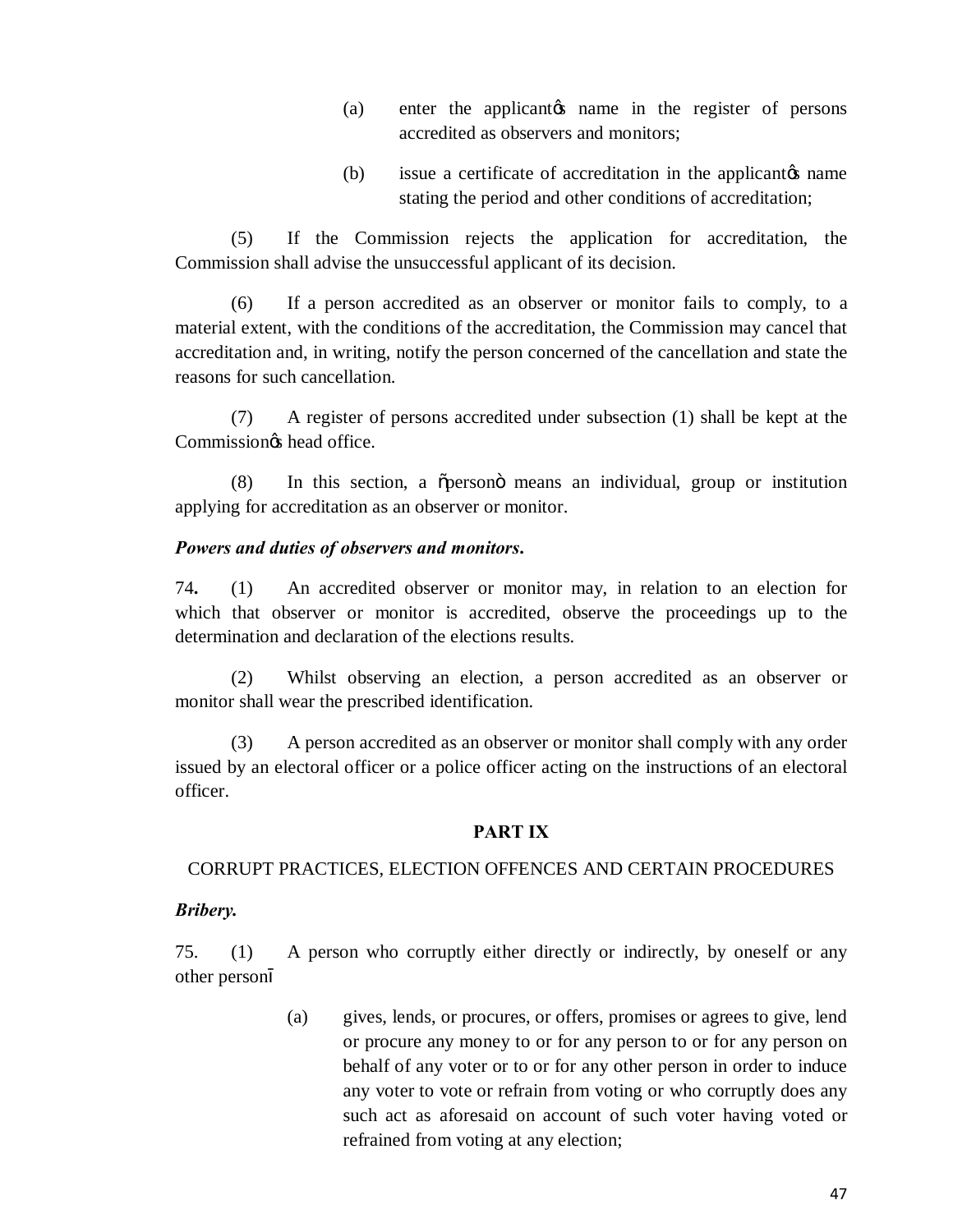- (b) gives, lends or procures, or offers, promises or agrees to give, lend, or procure, any money to or for any voter or to or for any other person on behalf of any voter or to or for any other person for acting or joining in any procession or demonstration before, during or after any election;
- (c) makes any gift, loan, offer, promise, procurement or agreement to or for any person in order to induce the person to procure or to endeavour to procure the return of any candidate at any election or the vote of any voter at any election;
- (d) upon or in consequence of any gift, loan, offer, promise, procurement or agreement, procures or engages, promises or endeavors to procure, the return of any candidate at any election or the vote of any voter at any election;
- (e) advances or pays or causes to be advanced or paid any money to or for the use of any other person with the intent that such money or any part thereof shall be expended in bribery at any election, or who knowingly pays or causes to be paid any money to any person in discharge or repayment of any money wholly or in part expended in bribery at any election;
- (f) before or during any election, receives or contracts for any money or loan for oneself or for any other person for voting or agreeing to vote or for refraining or agreeing to refrain from voting at any election;
- (g) after any election, receives any money on account of any person having voted or refrained from voting or having induced any other person to vote or refrain from voting at any election; or
- (h) conveys or transfers or is concerned with the conveyance or transfer of any property, or pays or is concerned with the payment of any money, to any person for the purpose of enabling that person to be registered as a voter, thereby to influence that persongs vote at any future election, or pays to or is concerned with the payment of any money on account of any voter for the purpose of inducing that person to vote or refrain from voting,

commits an offence of bribery and shall, on conviction be liable to as fine not exceeding ten thousand Emalangeni or imprisonment for a period not exceeding two years or both

(2) Nothing in this Act shall be construed as applying to any money paid or agreed to be paid for, or on account of, any expenditure *bona fide* and lawfully incurred in respect of the conduct or management of an election.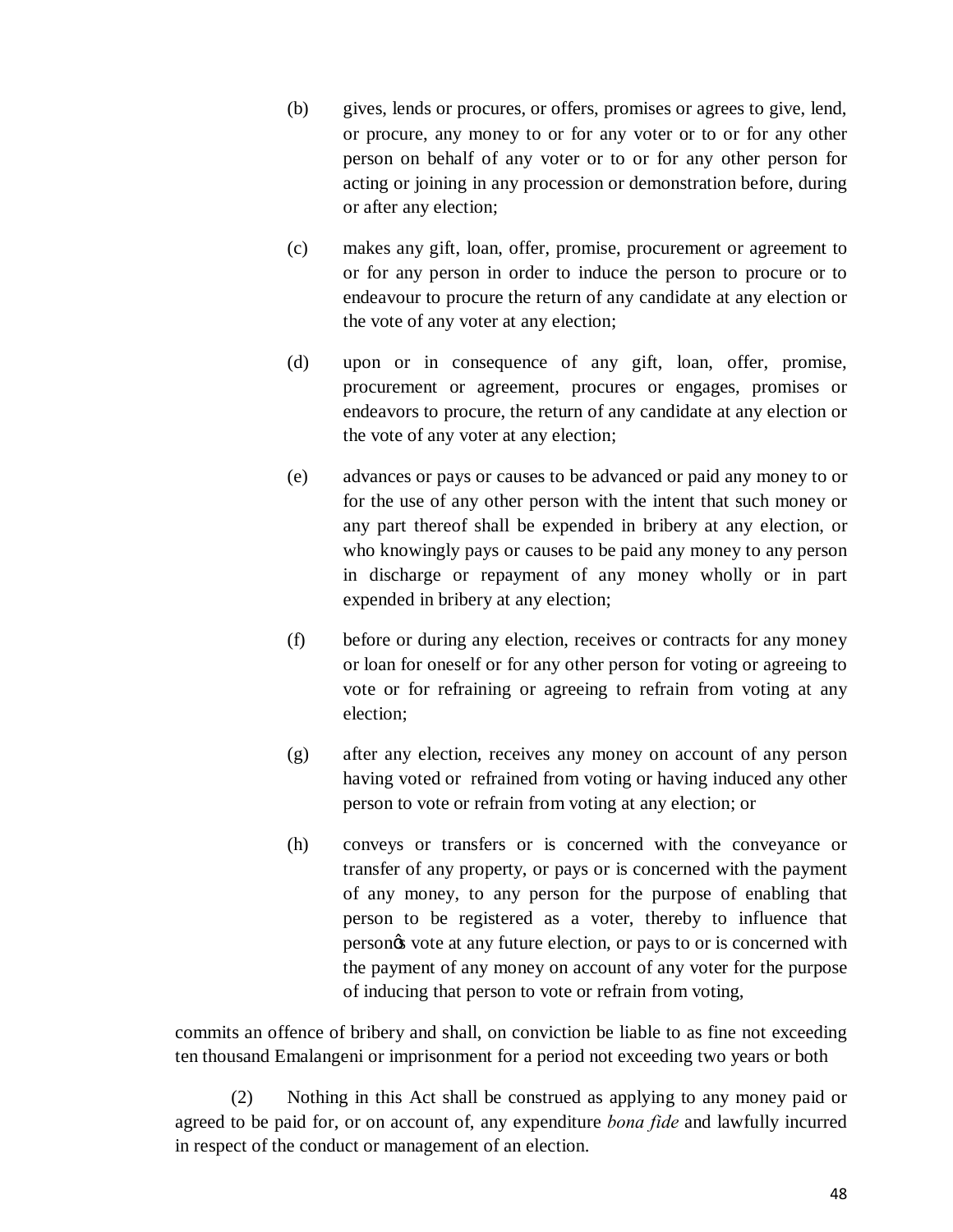#### *Impersonation.*

- 76. A person who
	- (a) at any election, applies for a ballot paper in the name of some other person, living or dead, or of a fictitious person;
	- (b) having voted once at any election, applies again at the same election for a ballot paper;
	- (c) votes at any election knowing that the person is not entitled to vote at that election or induces or procures any person to vote at any election knowing that person is not entitled to vote at that election;
	- (d) applies to be registered as a voter in the name of any other person, whether living, dead or fictitious; or
	- (e) impersonates
		- (i) a candidate in an election;
		- (ii) a member, employee or officer of the Commission; or
		- (iii) a person appointed as an accredited observer, or monitor

commits an offence of impersonation and shall on conviction be liable to a fine not exceeding ten thousand Emalangeni or imprisonment for a period not exceeding two years or both.

### *Treating.*

77. A person who corruptly by oneself or by any person either before, during or after an election, directly or indirectly, gives or provides or pays, wholly or in part, the expenses of, any food, drink, entertainment, lodging or provisions to, or for, any person for the purpose of corruptly influencing that person or any other person to give or refrain from giving that persongs vote at an election commits an offence of treating and shall on conviction be liable to pay a fine not exceeding ten thousand Emalangeni or imprisonment for a period not exceeding two years or both.

### *Undue influence.*

78. (1) A person shall not directly or indirectly, by oneself or by any other person

- (a) make use of or threaten to make use of any force, violence or restraint upon any other person;
- (b) inflict or threaten to inflict by oneself or by any other person, or by any supernatural or non-natural means, or pretended supernatural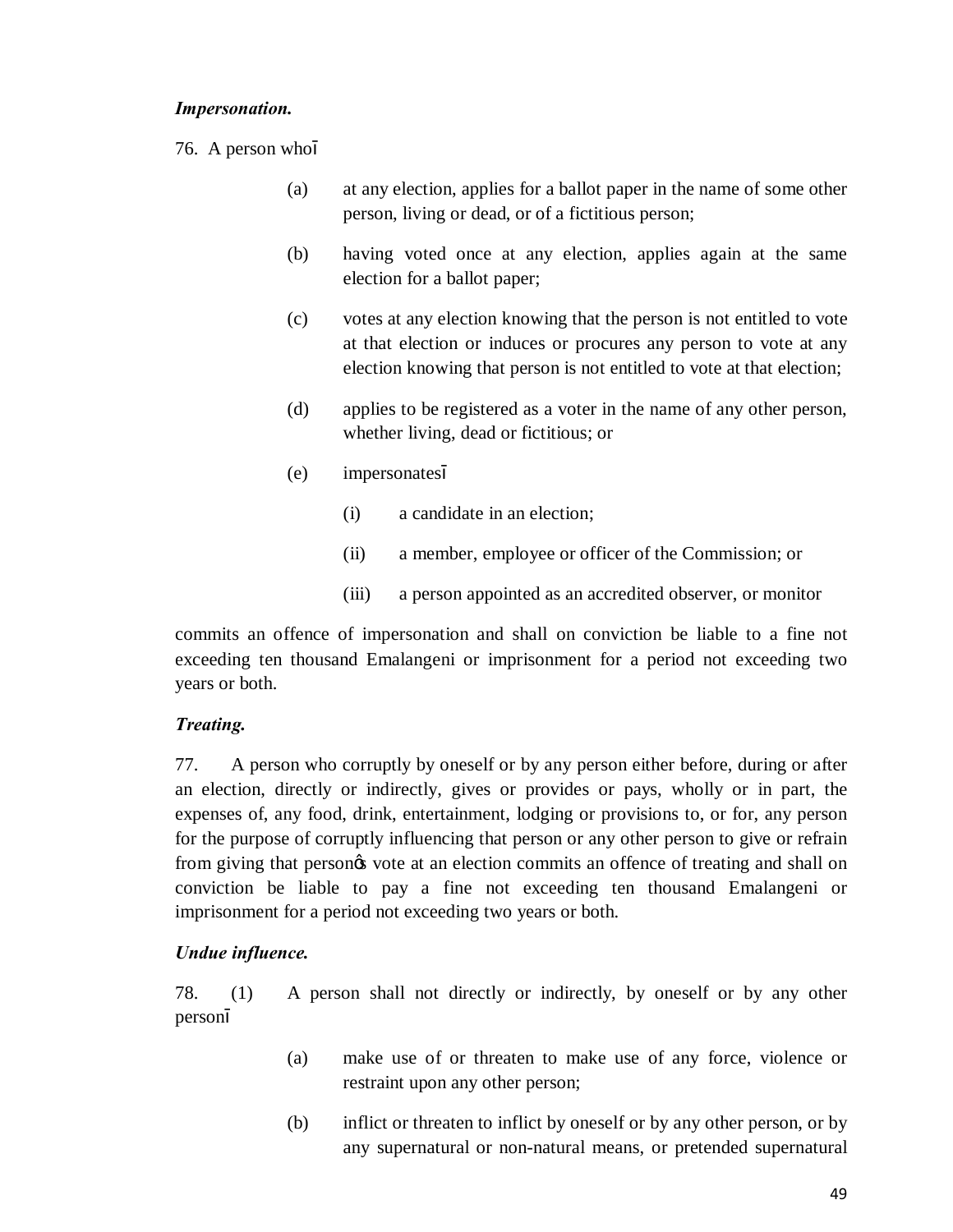or non-natural means, any physical, psychological, mental or spiritual injury, damage, harm or loss upon or against any person; and

- (c) do or threaten to do anything to the disadvantage of any person; in order to induce or compel any person
	- (i) to register or not to register as a voter;
	- (iii) to vote or not to vote;
	- (iv) to vote or not to vote for any candidate;
	- (v) to support or not to support any candidate; or
	- (vi) to attend and participate in, or not to attend and participate in, any election meeting, march, demonstration or other election event;
- (d) interfere with the independence or impartiality of the Commission, any member, employee or officer of the Commission;
- (e) prejudice any person because of any past, present or anticipated performance of a function under this Act;
- (f) advantage, or promise to advantage, a person in exchange for that person not performing a function under this Act; or
- (g) unlawfully prevent the holding of any election meeting.

 (2) Subject to the other provisions of this Act, no person shall prevent anyone from exercising a right conferred by this Act.

(3) A person, knowing that another person is not entitled to be registered as a voter, shall not

- (a) persuade that other person that that other person is entitled to be registered as a voter; or
- (b) represent to anyone else that that other person is entitled to be registered as a voter.
- (4) A person, knowing that another person is not entitled to vote, shall not
	- (a) assist, compel or persuade that other person to vote; or
	- (b) represent to anyone else that that other person is entitled to vote.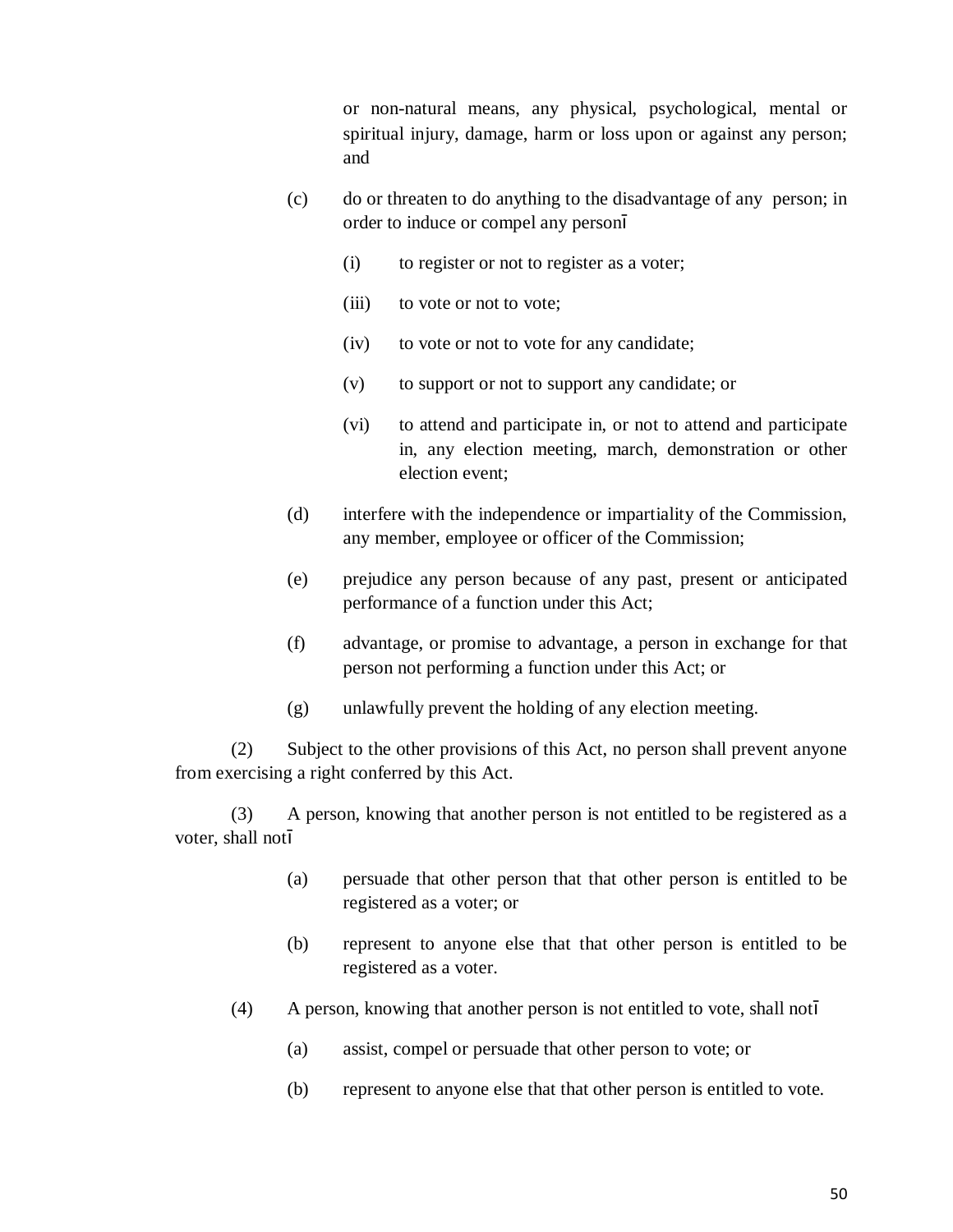(5) A person who contravenes any of the provisions of subsections (1) to (4) commits an offence of undue influence.

(6) A person who, by abduction, duress or any fraudulent device or contrivance, impedes or prevents the free exercise of the vote of any voter or thereby compels, induces or prevails upon any voter either to give or to refrain from giving the person's vote at any election, commits an offence of undue influence and shall on conviction be liable to pay fine not exceeding ten thousand Emalangeni or imprisonment for a period not exceeding two years or both.

# *Illegal practice of publishing false statements in respect of candidates.*

79. (1) A person who, before or during an election, publishes a false statement of the illness, death or withdrawal from election of a candidate at that election for the purpose of promoting or procuring the election of another candidate, knowing that statement to be false or not believing it to be true, commits an illegal practice.

(2) A person who, before or during an election, publishes any false statement of fact in relation to the personal character or conduct of a candidate in that election, shall be guilty of an illegal practice, unless that person can show that that person had reasonable grounds for believing, and did believe, the statement to be true.

(3) A person who is found guilty of an illegal practice for publishing a false statement in respect of a candidate in terms of subsections (1) and (2), shall be liable on conviction to pay a fine not exceeding twenty thousand Emalangeni or imprisonment for a period not exceeding three years or both.

# *Illegal practice in respect of nomination of candidates.*

80. (1) A person who forges or fraudulently destroys any written authority of a candidate or nomination paper, or delivers to a returning officer any written authority of a candidate or nomination paper knowing the same to be forged shall be guilty of an illegal practice.

(2) A person who knowingly makes a false statement relating to that persongs nomination in that persongs nominating paper shall be guilty of an illegal practice.

(3) A person who is found guilty of an illegal practice in respect to the nomination of a candidate in terms of subsections (1) and (2) shall on conviction be liable to pay fine not exceeding twenty thousand Emalangeni or imprisonment for a period not exceeding three years or both.

### *Illegal practices in respect of public meetings.*

81. A person who, at a lawful public meeting held in connection with the election of any person between the day of the publication of a notice appointing a nomination day and the day on which the result of the election is published, acts or incites others to act in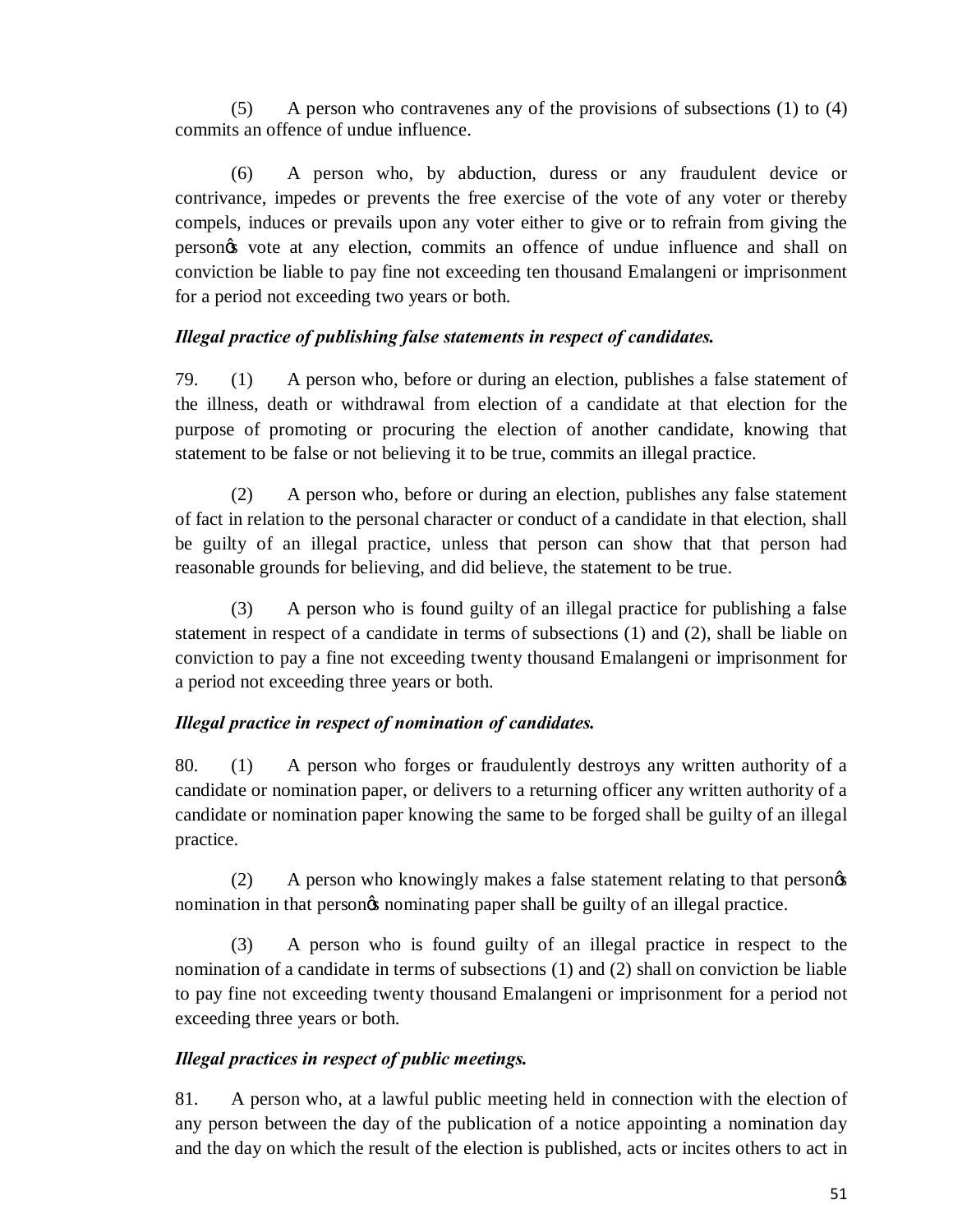a disorderly manner for the purpose of preventing the transaction of the business for which the meeting is called, shall be guilty of an illegal practice and shall on conviction be liable to a fine not exceeding twenty thousand Emalangeni or imprisonment for a period not exceeding three years or both.

### *Illegal practices relating to the poll.*

- 82. (1) A person who
	- (a) forges, counterfeits or fraudulently defaces or fraudulently destroys any ballot paper or the official mark on any ballot paper;
	- (b) without authority supplies any ballot paper to any person;
	- (c) without authority puts into any ballot box any ballot paper which that person is not authorised by law to put in;
	- (d) sells or offers to sell any ballot paper or voter<sub> $\circ$ </sub> card to any person or purchases or offers to purchase any ballot paper or voter $\alpha$  card from any person;
	- (e) not being a person entitled under this Act to be in possession of a ballot paper or voter $\alpha$  card, has any such ballot paper or voter $\alpha$ card in that persons  $\phi$  possession;
	- (f) without authority destroys, takes, opens or otherwise interferes with any ballot box or packet of ballot papers in use or intended to be used for the purpose of an election;
	- (g) without authority prints or makes any ballot paper or what purports to be or is capable of being used as a ballot paper or any identity document at an election;
	- (h) manufactures, constructs, has in that persons  $\phi$  possession, supplies, or uses for the purpose of an election, or causes to be manufactured, constructed, supplied or used for the purposes of any election any appliance, device or mechanism by which a ballot paper may be extracted or manipulated after having been deposited in a ballot box in the course of polling at any polling station; or
	- (i) at an election obstructs a voter either at the polling station or on that voter $\alpha$  way thereto or therefrom

commits an illegal practice and shall on conviction to a fine not exceeding twenty thousand Emalangeni or imprisonment for a period not exceeding three years or both.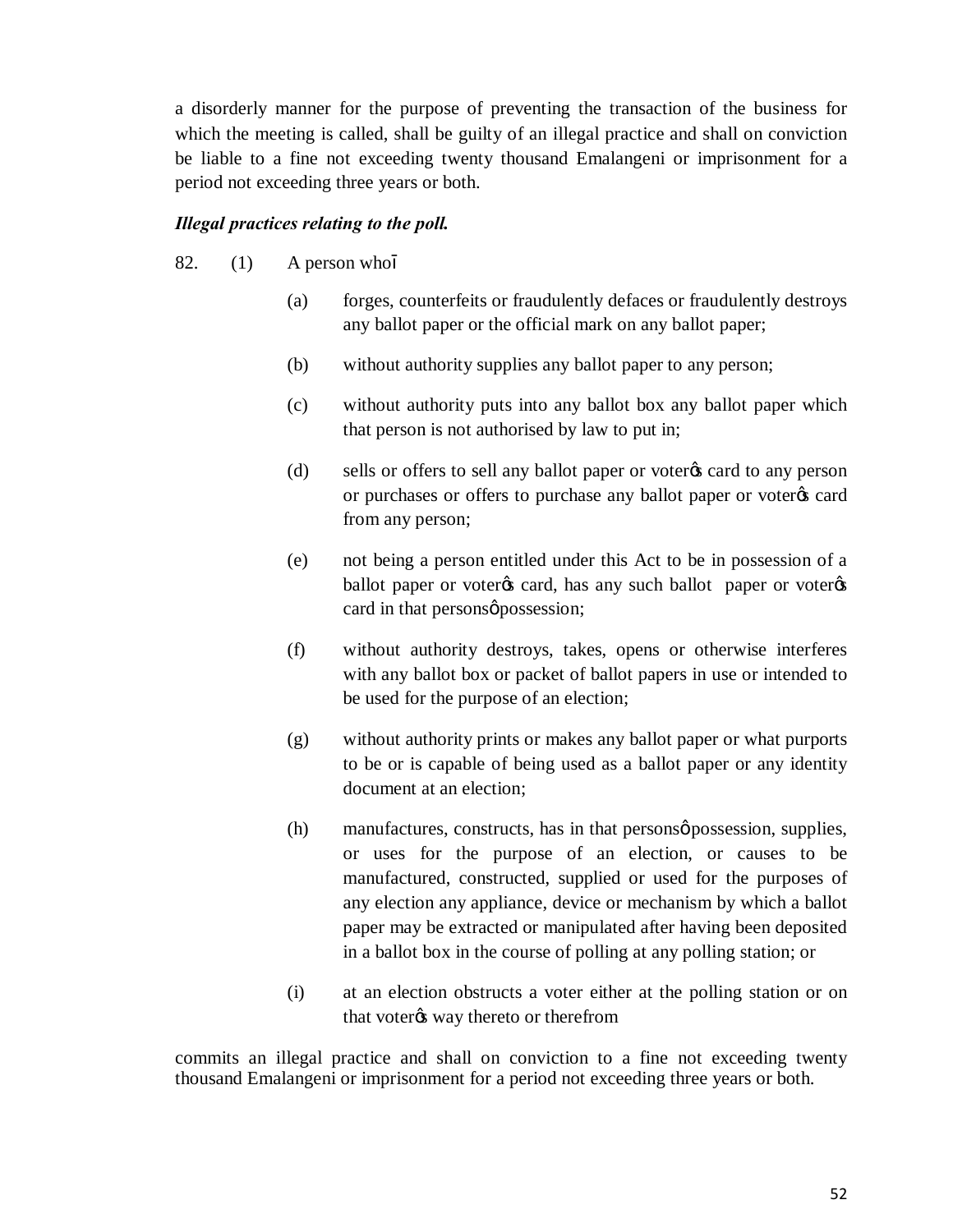(2) A person who attempts to commit an illegal practice under subsection (1), shall be guilty of an illegal practice shall on conviction to a fine not exceeding ten thousand Emalangeni or imprisonment for a period not exceeding two years or both.

#### *Election offences.*

- 83. (1) A person who
	- (a) having been required to leave a nomination centre, fails to leave such nomination centre or the precincts thereof;
	- (b) puts into any ballot box anything other than the ballot paper which that person is authorised by law to put in the ballot box;
	- (c) without due authority takes out of the polling station any ballot paper or is found in possession of any ballot paper outside a polling station;
	- (d) on any polling day, at the entrance to or within a polling station, or in any public place or in any private place within four hundred metres from the entrance to such polling station
		- (i) canvasses for votes;
		- (ii) solicits the vote of any person;
		- (iii) induces any person not to vote; or
		- (iv) induces any person not to vote for a particular candidate;
	- (e) on any polling day exhibits in any public or private place within one hundred metres from the entrance to any polling station any notice or sign, other than an official notice or sign authorised by an election officer under this Act, relating to the election;
	- (f) not being a presiding officer, an election officer, candidate, an election agent or a polling agent in the course of their functions within a polling station, makes any record showing that any particular person has voted in an election;
	- (g) without lawful authority, destroys, mutilates, defaces or removes any notice which is exhibited in accordance with this Act or under any regulations issued under this Act, or any document made available for inspection under this Act and any such regulations;
	- (h) willfully obstructs or interferes with a returning officer, presiding officer, or election officer in the execution of their duties;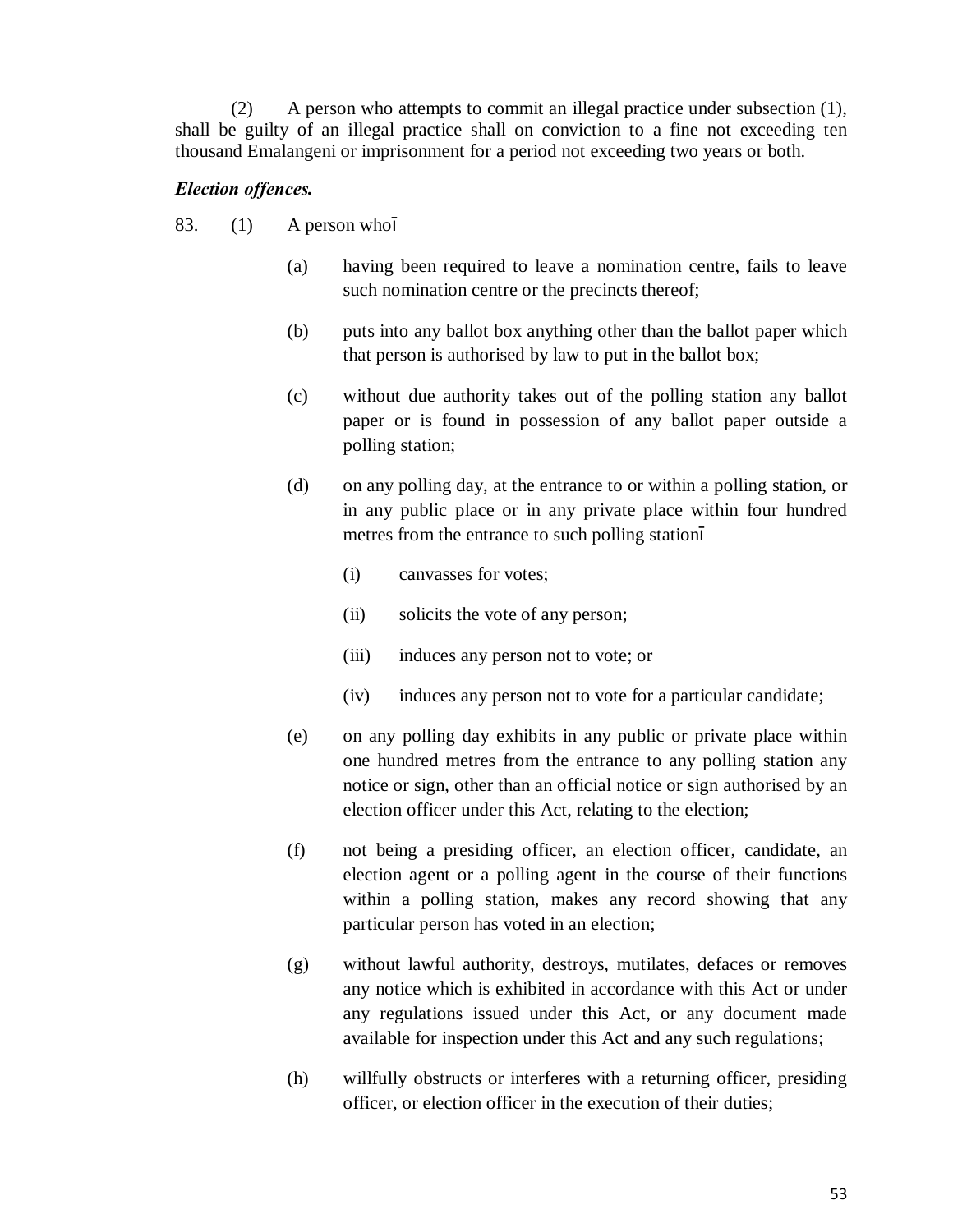- (i) makes a false answer to any question put to that person by a presiding officer or an election officer under this Act;
- (j) has any communication with a voter while such voter is in the precincts of a polling station for the purpose of voting;
- (k) fails to comply with any requirement or direction to leave a polling station or the precincts of the polling station,

commits an offence and is liable on conviction to a fine not exceeding five thousand Emalangeni or to imprisonment for a period not exceeding one year or to both.

(2) A person who attempts to commit an offence against this section shall be liable to the punishment prescribed for that offence.

# *Meeting on premises where liquor is usually sold.*

84. (1) A person who hires or uses premises or a part of premises where intoxicating liquor is sold or where it is supplied under a licence granted under the Liquor Licences Act No. 30 of 1964, as a committee room or for any meeting of voters for the purpose of promoting or procuring the election of a candidate at an election or in connection with arrangements made by any person in reference to an election commits an offence.

(2) A person who lets such premises or part thereof or permits the use thereof for any of the purposes mentioned in sub-section (1) knowing that it is, or is intended to be used for such purposes commits an offence.

(3) A person contravening sub-section (1) or (2) shall be liable on conviction to a fine of one thousand Emalangeni or to imprisonment for six months, or both.

# *Defacement of notice.*

85. A person who without lawful authority destroys, mutilates, or removes a notice which is exhibited under the authority of this Act, or a document which is made available for inspection in accordance with this Act, commits an offence and is liable on conviction to a fine not exceeding two thousand Emalangeni or, in default of payment of the fine, to imprisonment for a period not exceeding twelve months.

# *Offences by election officers.*

86. An electoral officer who willfully fails to perform the functions of that office under this Act commits an offence and is liable on conviction, to a fine not exceeding ten thousand Emalangeni or to imprisonment not exceeding two years, or to both.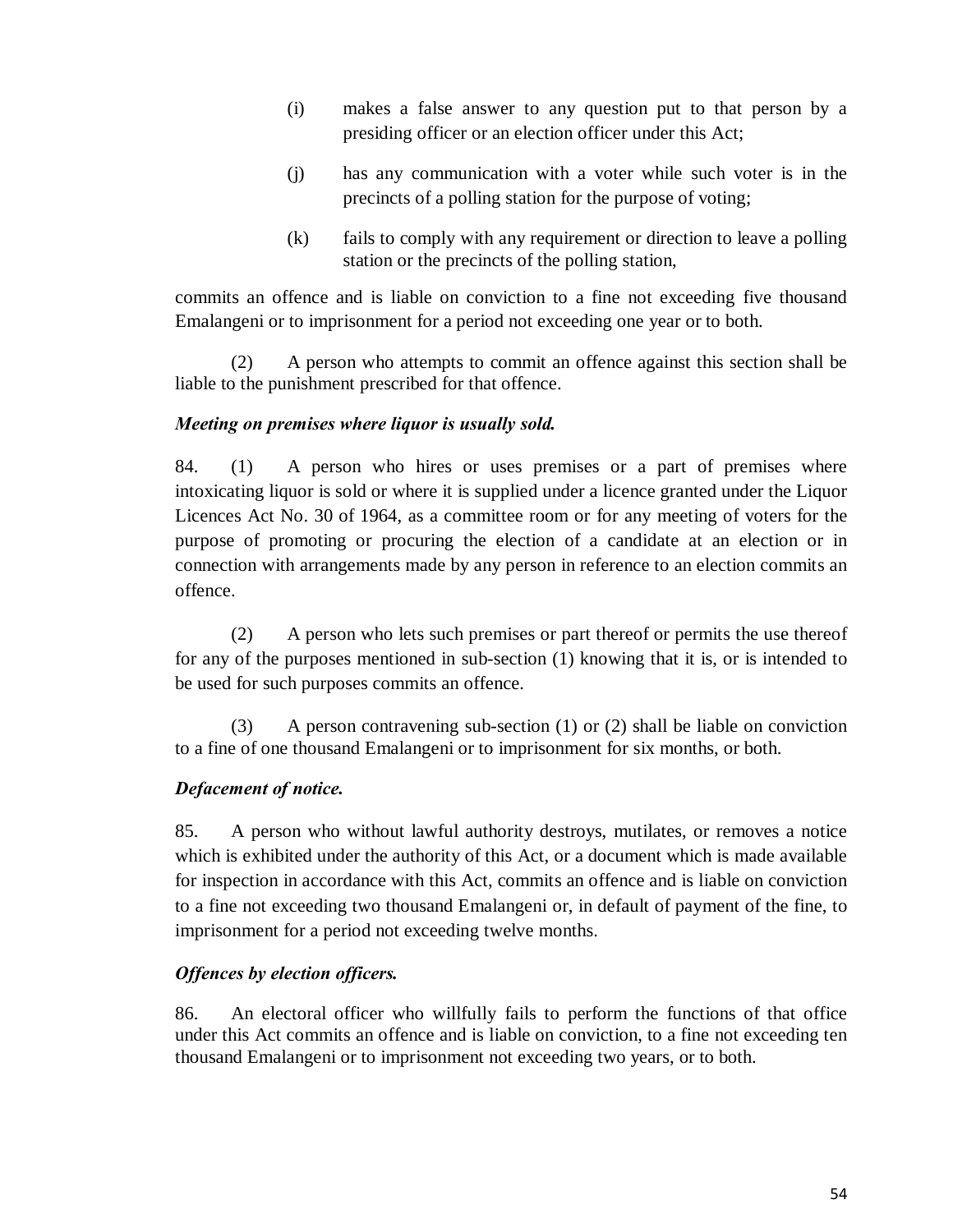#### *Secrecy and penalty for breach of secrecy*

87. (1) Every person in attendance at a polling station shall maintain, and aid in maintaining, the secrecy of the voting at such station and shall not communicate, except for some purpose authorised by law, to any person, any information as to the name or number on the register of voters of any voter who has or has not applied for a ballot paper or voted at such polling station, or as to the official mark or official seal at such polling station.

(2) A person, except a presiding officer or polling officer in exercise of their functions under this Act, shall not obtain or attempt to obtain in a polling station information as to the candidate for whom any person in such polling station is about to vote for or has voted or communicate at any time to any person any information obtained in a polling station as to the candidate for whom any person in such polling station is about to vote for or has voted, or as to the number on the ballot paper issued to any person at such polling station.

(3) Every person in attendance at the counting of the votes shall maintain, and aid in maintaining, the secrecy of the voting and shall not ascertain at the counting the number on any ballot paper or communicate any information obtained at the counting as to the manner in which any vote is given by any particular ballot paper.

(4) A person who contravenes any of the provisions of this section commits an offence and is liable on conviction to a fine not exceeding two thousand Emalangeni or to imprisonment for a period not exceeding one year, or to both.

#### *Criminal proceedings against a candidate or a person who intends to be a candidate*

88. (1) Where a candidate or a person who intends to be a candidate for an election has been charged with an offence mentioned under the Prevention of Corruption Act, 2006, Prevention of Organised Crime Act, Sexual Offences and Domestic Violence Act and the fourth and fifth schedules of the Criminal Procedure and Evidence Act No. 67 of 1938, the Court shall ensure that the proceedings of that matter are expedited and dealt with as a matter of urgency.

(2) Where, however, the trial of a person charged in terms of this section is not completed within six months the prosecutor shall submit to the Minister a report, signed by the Director of Public Prosecutions and countersigned by the Registrar of the High Court, explaining the reason for the delay.

(3) Where the trial is still not completed after nine months and a subsequent report by the Judge presiding over the case reveals that the delay in finalising the proceedings is attributable to the accused, the accused shall at the end of twelve months,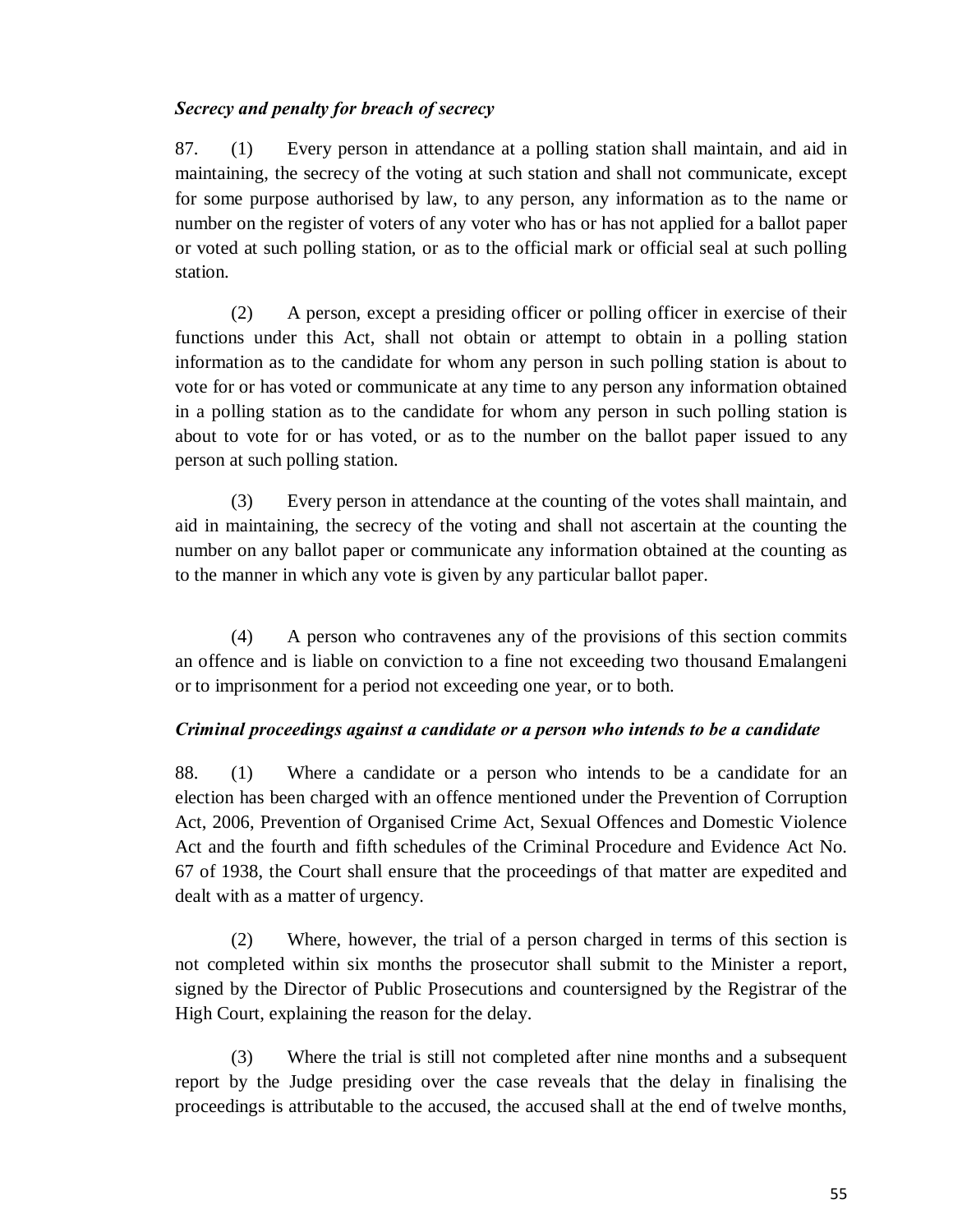if the trial is still not completed, be disqualified from the position in which the accused was elected.

(4) Through practice directives the Chief Justice shall develop a process to ensure compliance with this section.

(5) The provisions of this section shall also apply in the case of a person nominated, elected or appointed under this Act, Senate (Elections) Act, 2013 the provisions of sections 94 and 95 of the Constitution.

#### **PART X**

#### MISCELLANEOUS PROVISIONS

#### *Penalty for an employer not allowing employee reasonable period for voting*

89. (1) An employer shall allow every voter in his employ a reasonable period for voting on polling day, and an employer shall not make a deduction from the pay or other remuneration of that voter or impose upon or extract from that employee a penalty by reason of absence during that period.

(2) An employer who directly or indirectly refuses to grant, or by intimidation, undue influence, or in any other manner interferes with the granting to a voter in his employ of a reasonable period for voting as provided for in this section or makes a deduction from the pay or other remuneration of that voter or extracts a penalty from that voter by reason of absence from work during that period shall be guilty of an offence and shall on conviction be liable to pay fine not exceeding ten thousand Emalangeni or to imprisonment for a period not exceeding twelve months or both.

### *Peace and security*

90. The Government shall, for the purpose of maintaining peace and security during nomination process, election campaign and election, provide adequate and sufficient security to any

- (a) place where nomination process or election campaign is conducted; and
- (b) other place, area or to persons as it may determine.

### *Electoral code of conduct and other codes.*

91. (1) The Commission shall, in order to promote free, fair and orderly elections, issue by notice, an electoral code of conduct and any other codes as it may consider necessary.

(2) A person bound by the code shall not contravene or fail to comply with a provision of that code.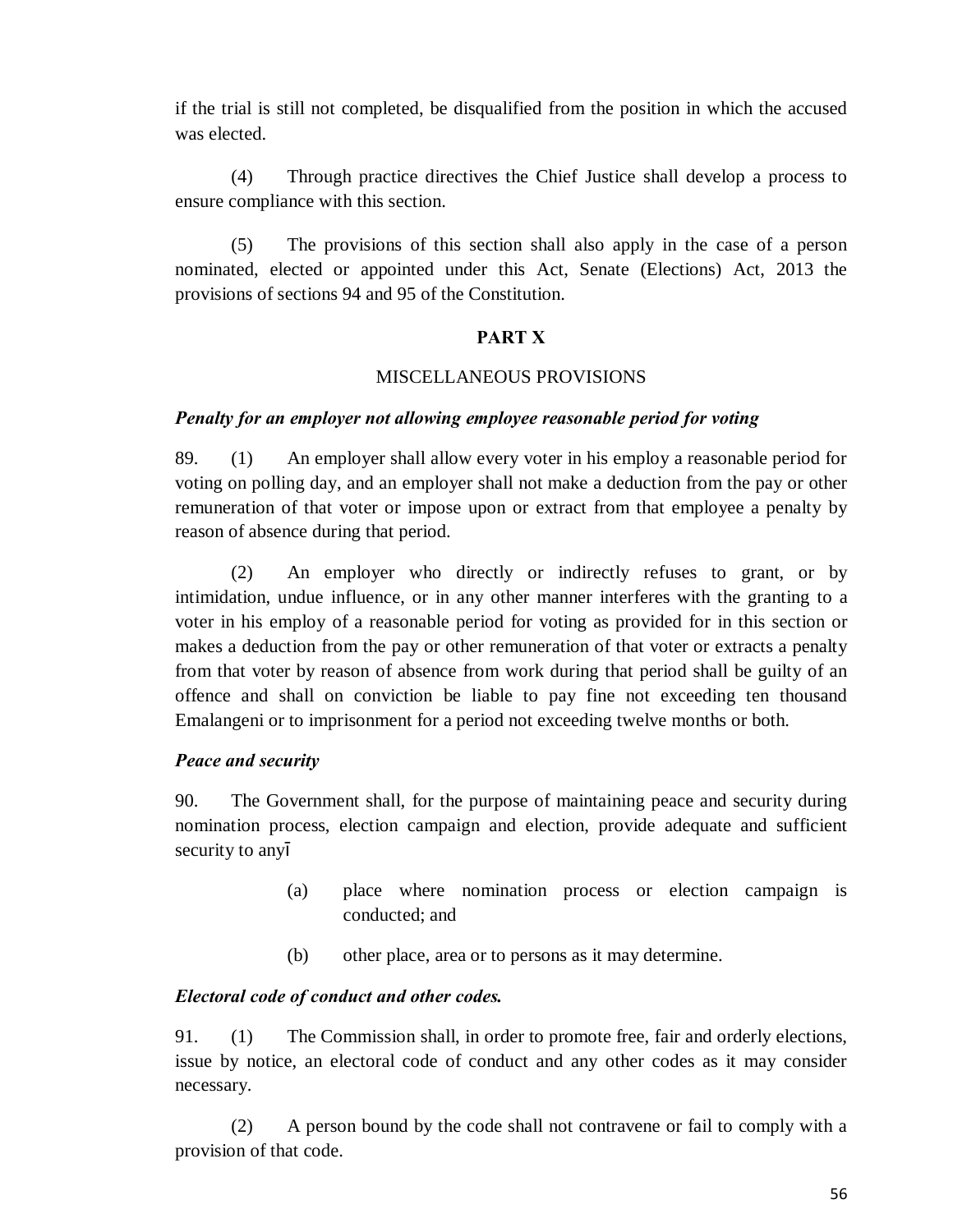### *Candidate's powers.*

92. (1) A candidate may do any act or thing which an agent of the candidate, if appointed, would have been authorized or required to do or may assist the agent in doing any such act or thing.

(2) Where a candidate has no agent, any notice to be given shall be given to the candidate.

#### *Non-attendance of a candidate or agent.*

93. Where in this Act, an act or thing is required or authorized to be done in the presence of a candidate, agent of a candidate, the failure by the candidate or agent to attend at the time and place appointed for the purpose shall not, if the act or thing is otherwise duly done, invalidate the act or thing done.

### *Variation of period.*

94. (1) Any period within which an act is required to be done under this Act may be varied by the Commission by notice in the Gazette.

(2) The notice shall be published in the Inkhundla which will be affected by the change in a manner directed by the Commission.

### *Effect of certain irregularities.*

95. Any mistake in the certified segment of the votersø register under this Act shall not invalidate that votes gregister.

### *Inspection and copying of documents.*

96. Where this Act requires that documents be publicised, or made available for inspection or copying, the Commission shall endeavor to also publicise or make available those documents by way of electronic technology.

### *Limitation of liability.*

97. The Commission, a member, employee and officer of the Commission, electoral officer or a person with whom the Commission has contracted to work for the Commission shall not be liable for any loss suffered by any person as a result of any act performed or omitted to be done in good faith in the course of exercising a power or performing a duty assigned by or under this Act.

### *Prohibition from disclosing how a person voted.*

98. A person who has voted at an election shall not in any proceedings, whether brought under this Act or otherwise, be required, to state for whom that person voted for.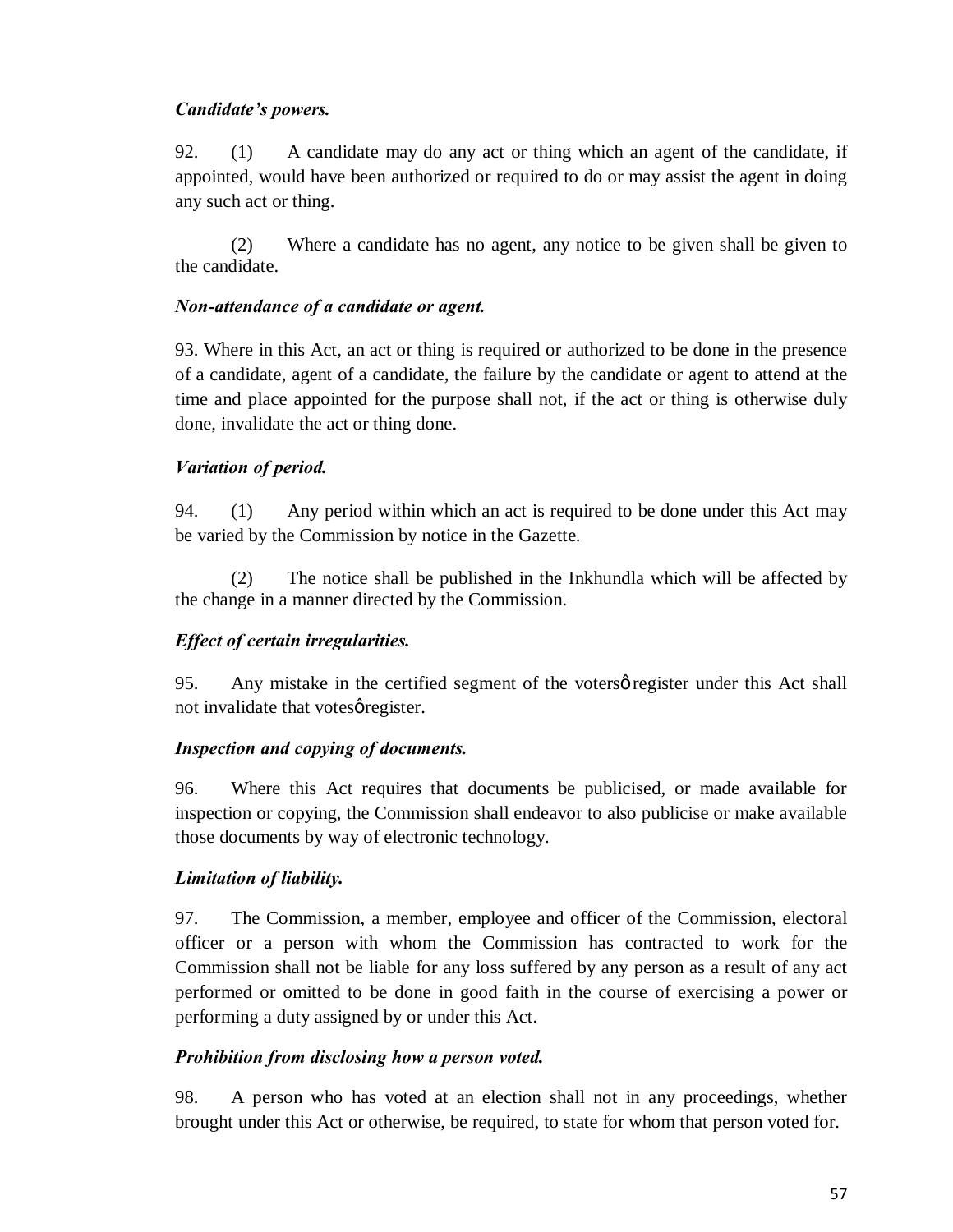#### *Validation of certain documents.*

99. A misnomer or any inaccurate description of any person or place in any register, nomination paper, notice or other document required for the purposes of this Act shall not affect the full operation of the document with respect to that person or place in any case where the description of the person or place is such as to be commonly understood.

#### *General penalty.*

100. Except where otherwise expressly provided in this Act, a person who is convicted of an offence under this Act shall be liable on conviction to a fine not exceeding ten thousand Emalangeni or to imprisonment not exceeding two years, or to both.

### *Regulations.*

101. (1) Subject to the provisions of the Constitution and of this Act, the Minister may, by statutory instrument, make regulations providing for the procedure and manner of conducting elections.

 (2) Without prejudice to the generality of subsection (1), the Commission may, by statutory instrument, make regulations providing for all or any of the following matters

- (a) the manner and form for nomination of candidates;
- (b) the making and determination of appeals against the rejection of nominations by a returning officer;
- (c) the publication of the names of candidates whose nominations are accepted;
- (d) the use of symbols at an election;
- (e) the manner and procedure of voting at an election;
- (f) the manner of ascertaining the identity of persons wishing to vote at elections;
- (g) the procedure to be followed at the conclusion of a poll in an election;
- (h) the declaration, notification and publication of the results of an election;
- (i) the custody and disposal of nomination papers, ballot papers, records, documents or other things relating to the registration of voters and the conduct of elections;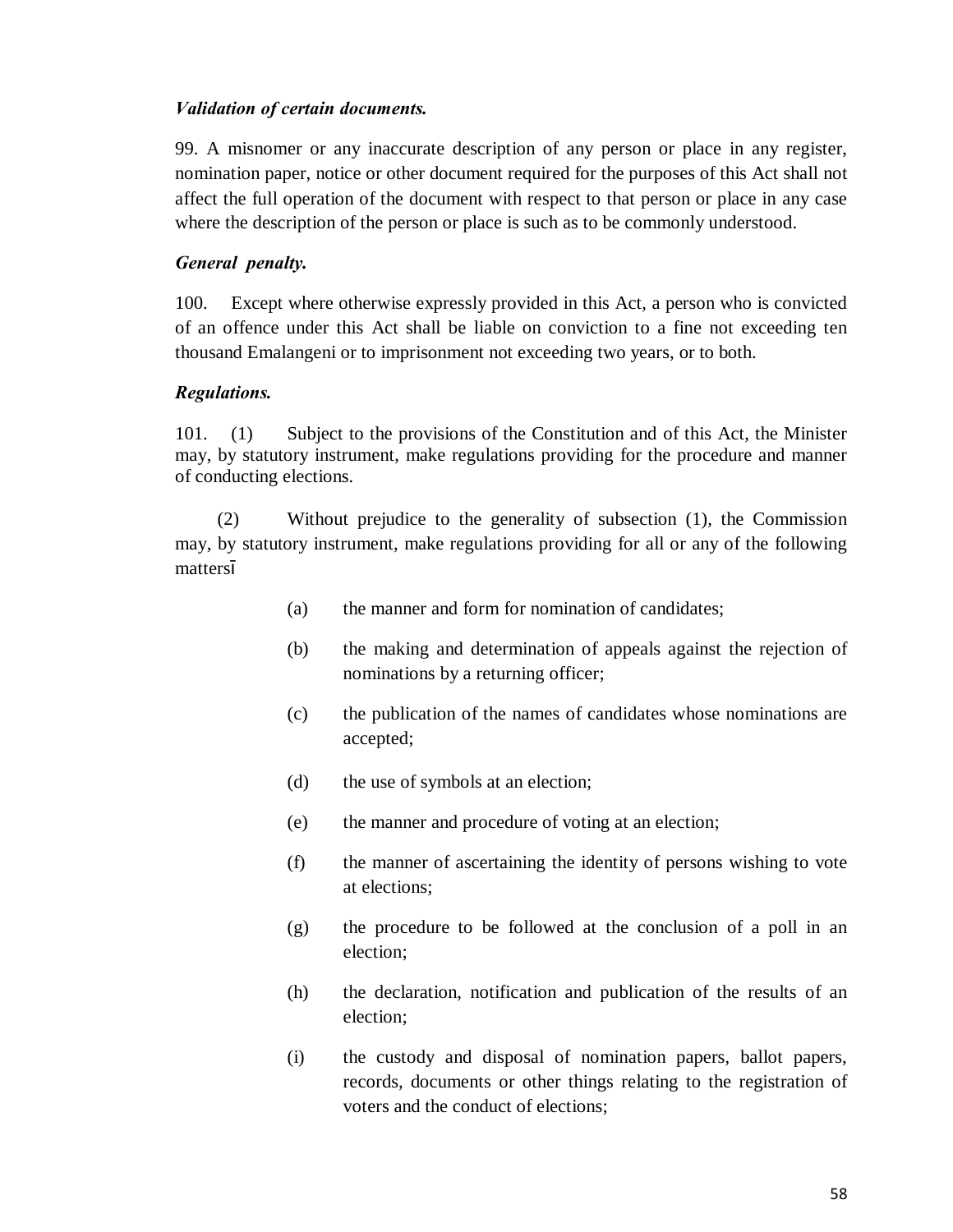- (j) the forms and records to be used for any of the purposes of this Act;
- (k) the fixing of notices or putting up of signs at polling stations; and
- (l) any matter to be prescribed by or under this Act.

(3) Regulations under this section may provide in respect of any contravention thereof that the offender shall be liable to a fine not exceeding five thousand Emalangeni or to a term of imprisonment not exceeding two years, or to both.

#### *Repeal of Act No. 4 of 1971, Order No. 2 of 1991 and Order No. 5 of 1998*

102. The following enactments are repealed

- (a) the Electoral Act, No. 4 of 1971;
- (b) the Elections Order, No. 2 of 1992;
- (c) the Electoral Office Order, No. 5 of 1998; and
- (d) the Establishment of Parliament of Swaziland Order, No. 1 of 1992.

#### *Savings.*

103. Notwithstanding the repeal of the Elections Order, No. 2 of 1992, the elected members elected under the repealed Order shall be deemed to have been validly elected and shall continue in office until the next dissolution of Parliament after the commencement of this Act.

#### **SCHEDULE**

Forms and Envelopes 1A  $6$  30

| <b>Under Section No.</b> | <b>Forms</b> and<br>envelopes | <b>Particulars</b>                                                               |
|--------------------------|-------------------------------|----------------------------------------------------------------------------------|
| 9                        | 1A                            | Appointment of<br>Returning Officer.                                             |
| $10-12$                  | 1B                            | Appointment of<br>Presiding Officer,<br>Polling Officer and<br>Counting Officer. |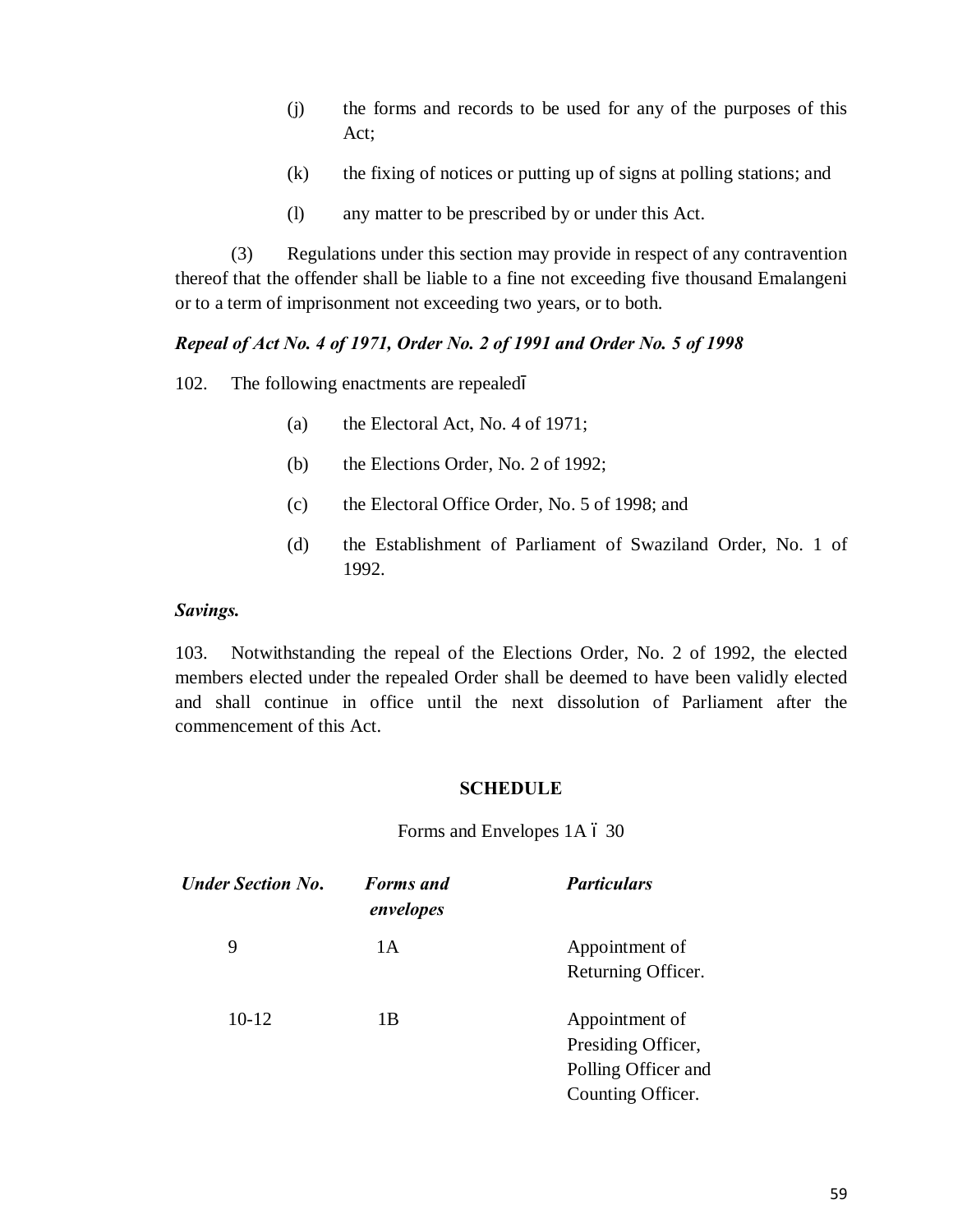| 31(5)             | $\overline{2}$ | Candidate nomination<br>form.                                                                                   |
|-------------------|----------------|-----------------------------------------------------------------------------------------------------------------|
| 31(6)             | 3              | Declaration of<br>qualification to be<br>elected.                                                               |
| 25(1)             | 4              | Ballot paper.                                                                                                   |
| 14(1)             | 5              | Appointment of<br>candidate $\alpha$ s agents<br>and messengers.                                                |
| $15(1)$ & $15(2)$ | 6              | Declaration of<br>secrecy.                                                                                      |
| 20(1)             | 7              | Specimen on marking<br>a ballot paper.                                                                          |
| 55(5)             | 8              | Tendered votes<br>register.                                                                                     |
| 55(6)             | 9              | Envelope for<br>tendered ballot paper.                                                                          |
| 56(5)             | 10             | Assisted voter<br>information.                                                                                  |
| 57(2)             | 11             | Envelope for spoiled<br>ballot papers.                                                                          |
| 58(3)             | 12             | Ballot paper account.                                                                                           |
| 58(4)(a)          | 13             | Envelope for<br>appointment of<br>Presiding Officers,<br>Poling Officer and<br>Declaration of<br>secrecy forms. |

58(4)(b) 14 Envelope for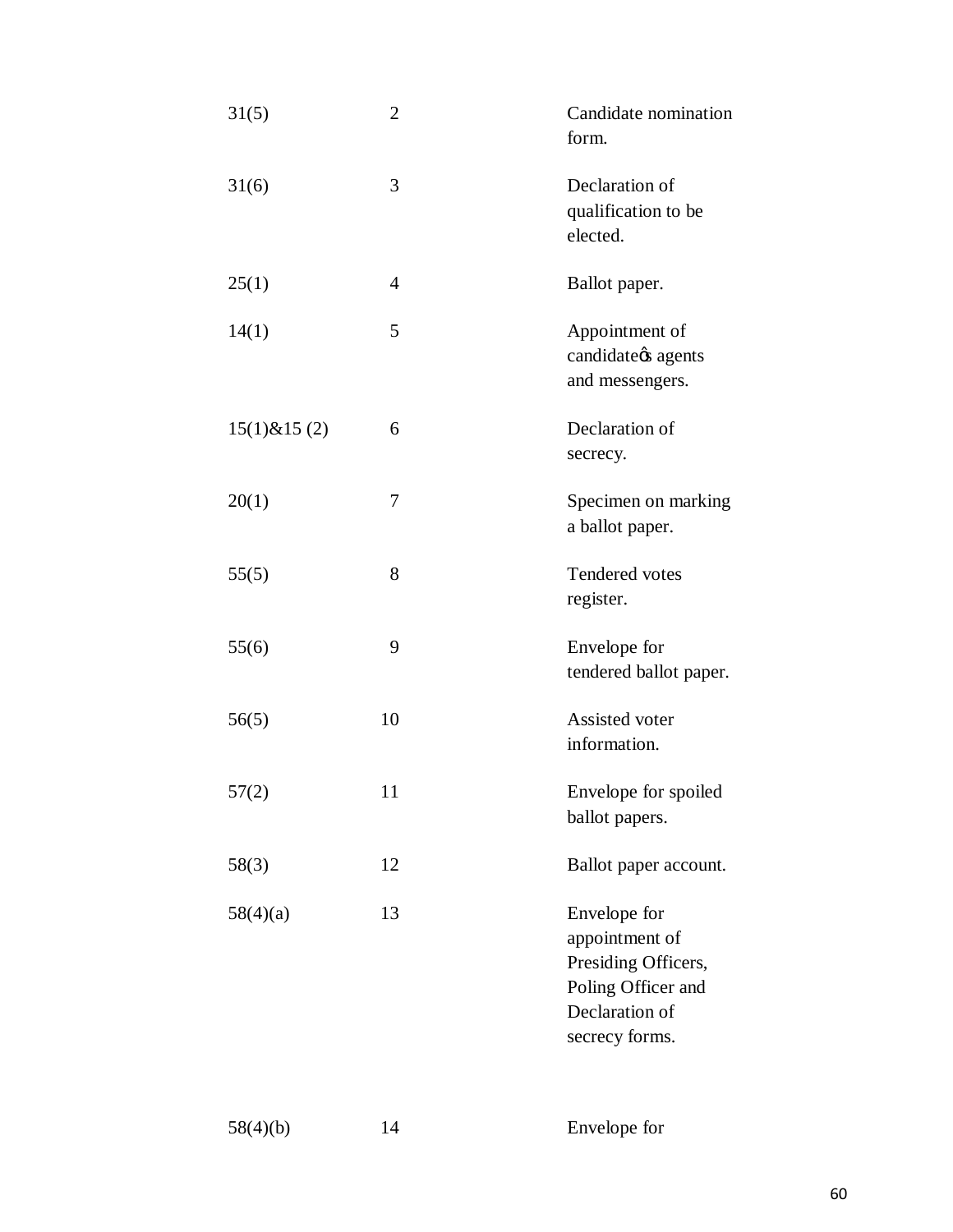declaration by voter under Form 30.

| 58(4)(d) | 15 | <b>Envelope for Register</b><br>of Voters whose<br>ballot papers have<br>been marked by a<br>Presiding Officer. |
|----------|----|-----------------------------------------------------------------------------------------------------------------|
| 58(4)(f) | 16 | Envelope for ballot<br>paper account.                                                                           |
| 58(4)(g) | 17 | Envelope for<br>counterfoils of used<br>ballot papers.                                                          |
| 58(4)(h) | 18 | Envelope for marked<br>copies of voters<br>registers.                                                           |
| 58(4)(j) | 19 | Envelope for<br>instruments for<br>marking ballot<br>papers.                                                    |
| 58(4)(i) | 20 | Envelope for unused<br>ballot papers.                                                                           |
| 58(4)(k) | 21 | Envelope for unused<br>forms, stationery and<br>other election<br>material.                                     |
| 58(6)    | 22 | Label for all election<br>material.                                                                             |
| 58(7)    | 23 | Envelope for official<br>seal.                                                                                  |
| 68(2)    | 24 | Declaration of results<br>form.                                                                                 |
| 71(1)(i) | 25 | Label for counted                                                                                               |